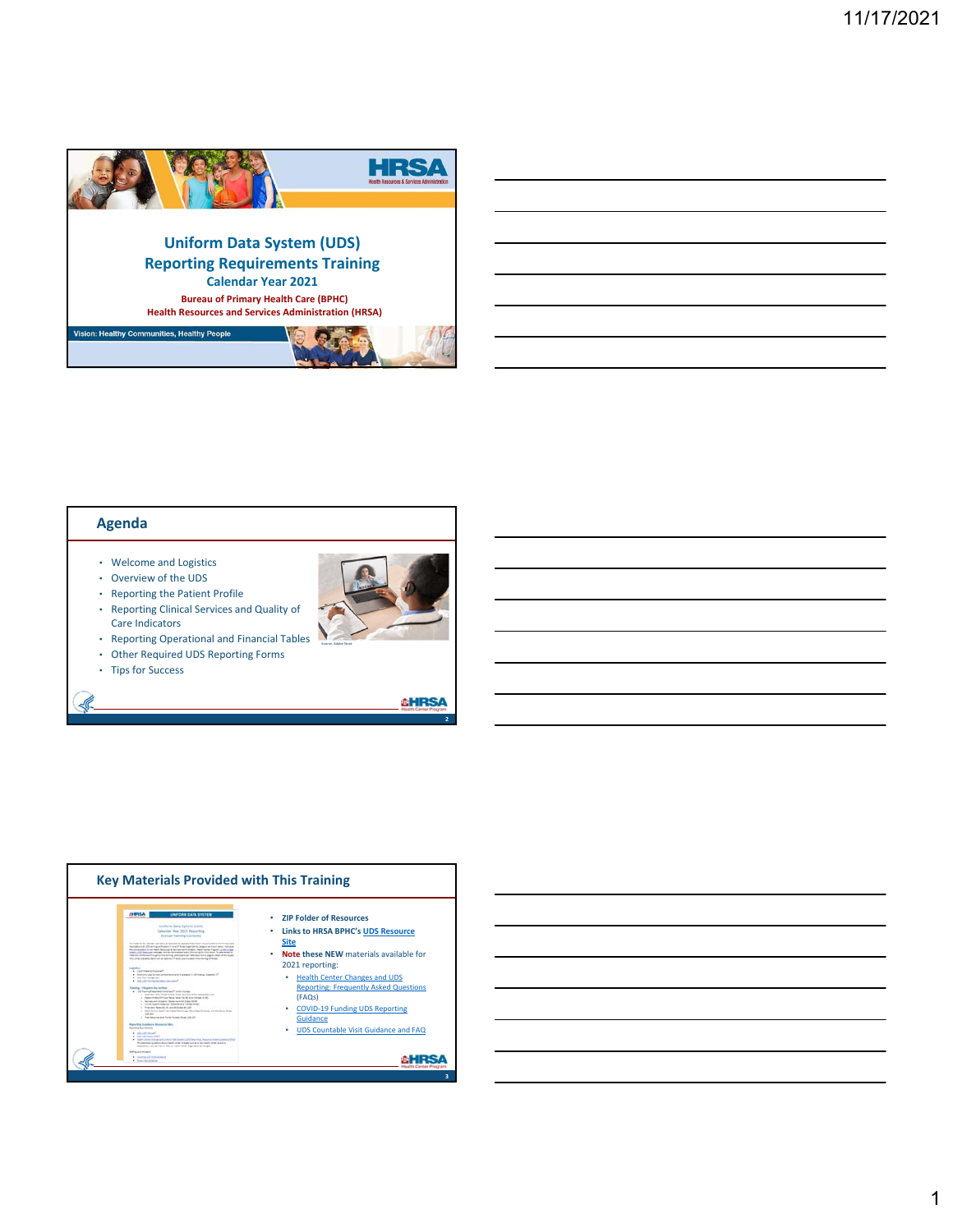







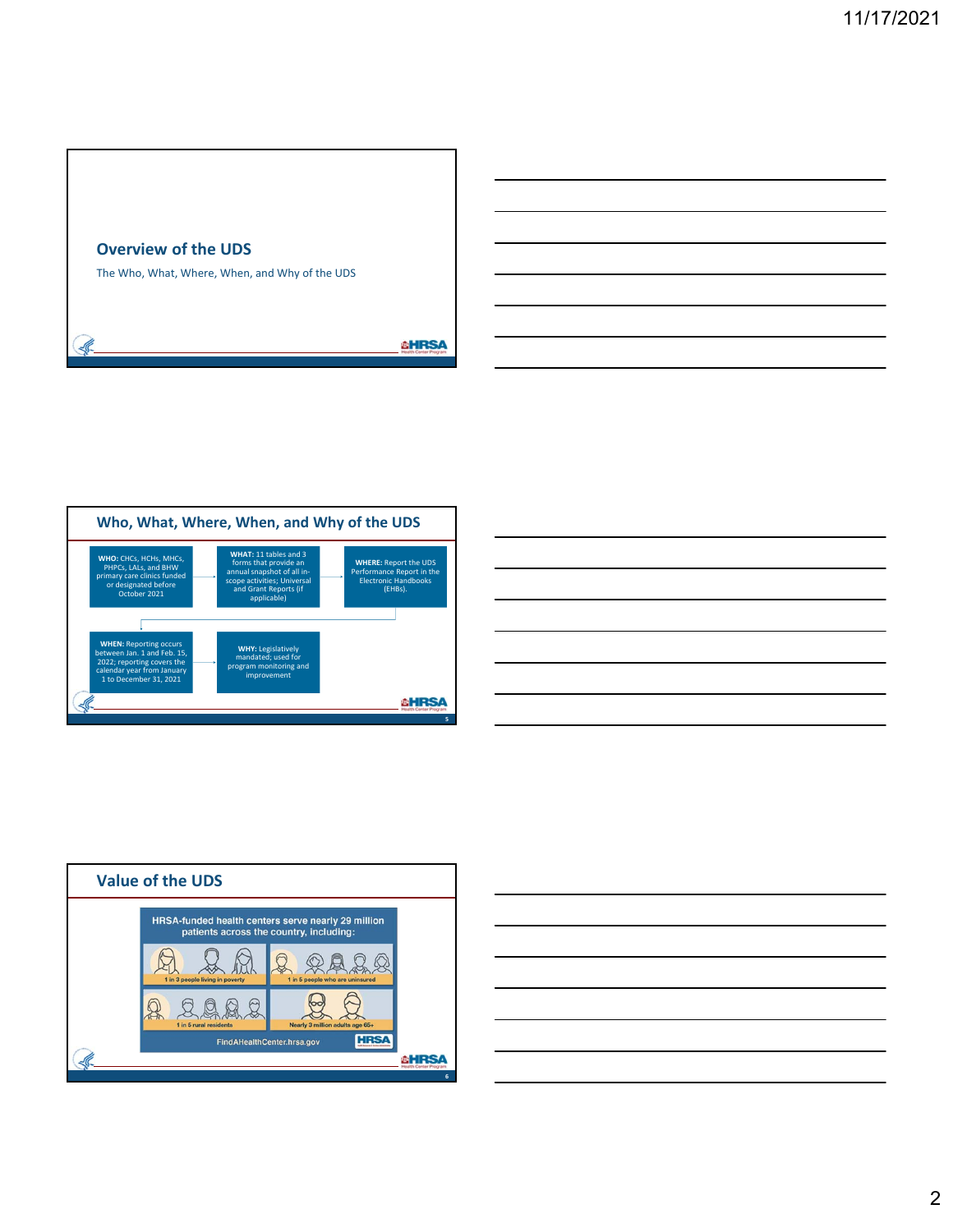

|        | <b>Overview of UDS Report</b><br><b>Eleven Tables and Three Forms</b>                                                                   |                                                                                              |   |
|--------|-----------------------------------------------------------------------------------------------------------------------------------------|----------------------------------------------------------------------------------------------|---|
| ۰<br>٠ | All tables and forms are completed in a Universal Report.<br>• Universal Report-completed by all reporting health centers<br>HCH, PHPC) | Grant Report(s)—completed only by awardees that receive multiple 330 grants (e.g., CHC, MHC, |   |
|        | <b>Table</b>                                                                                                                            | Report GRANT REPORT(S) if you receive 330 grants<br>under multiple program authorities:      |   |
|        | ZIP Code                                                                                                                                | No                                                                                           |   |
|        | 3A, 3B, 4                                                                                                                               | Yes                                                                                          |   |
|        | 5                                                                                                                                       | Yes, but patients and visits only                                                            |   |
|        | <b>6A</b>                                                                                                                               | Yes                                                                                          |   |
|        | 6B, 7, 8A, 9D, 9E                                                                                                                       | No                                                                                           |   |
|        | Health Information Technology, Other<br>Data Elements, & Workforce Forms                                                                | N <sub>0</sub>                                                                               |   |
|        |                                                                                                                                         |                                                                                              |   |
|        |                                                                                                                                         |                                                                                              | 8 |

| <u> 1989 - Johann Stoff, deutscher Stoff, der Stoff, der Stoff, der Stoff, der Stoff, der Stoff, der Stoff, der S</u>  |  |  |
|------------------------------------------------------------------------------------------------------------------------|--|--|
| <u> 1989 - Andrea Stadt Britain, amerikansk politik (* 1958)</u>                                                       |  |  |
|                                                                                                                        |  |  |
| <u> 1989 - Andrea Santa Alemania, amerikana amerikana amerikana amerikana amerikana amerikana amerikana amerikan</u>   |  |  |
| <u> 1989 - Johann Barn, mars ann an t-Amhain ann an t-Amhain ann an t-Amhain ann an t-Amhain ann an t-Amhain ann a</u> |  |  |
| <u> 1989 - Johann Stoff, amerikansk politiker (d. 1989)</u>                                                            |  |  |
| <u> 1989 - Johann Stein, marwolaethau a bhann an t-Amhair an t-Amhair an t-Amhair an t-Amhair an t-Amhair an t-A</u>   |  |  |
|                                                                                                                        |  |  |



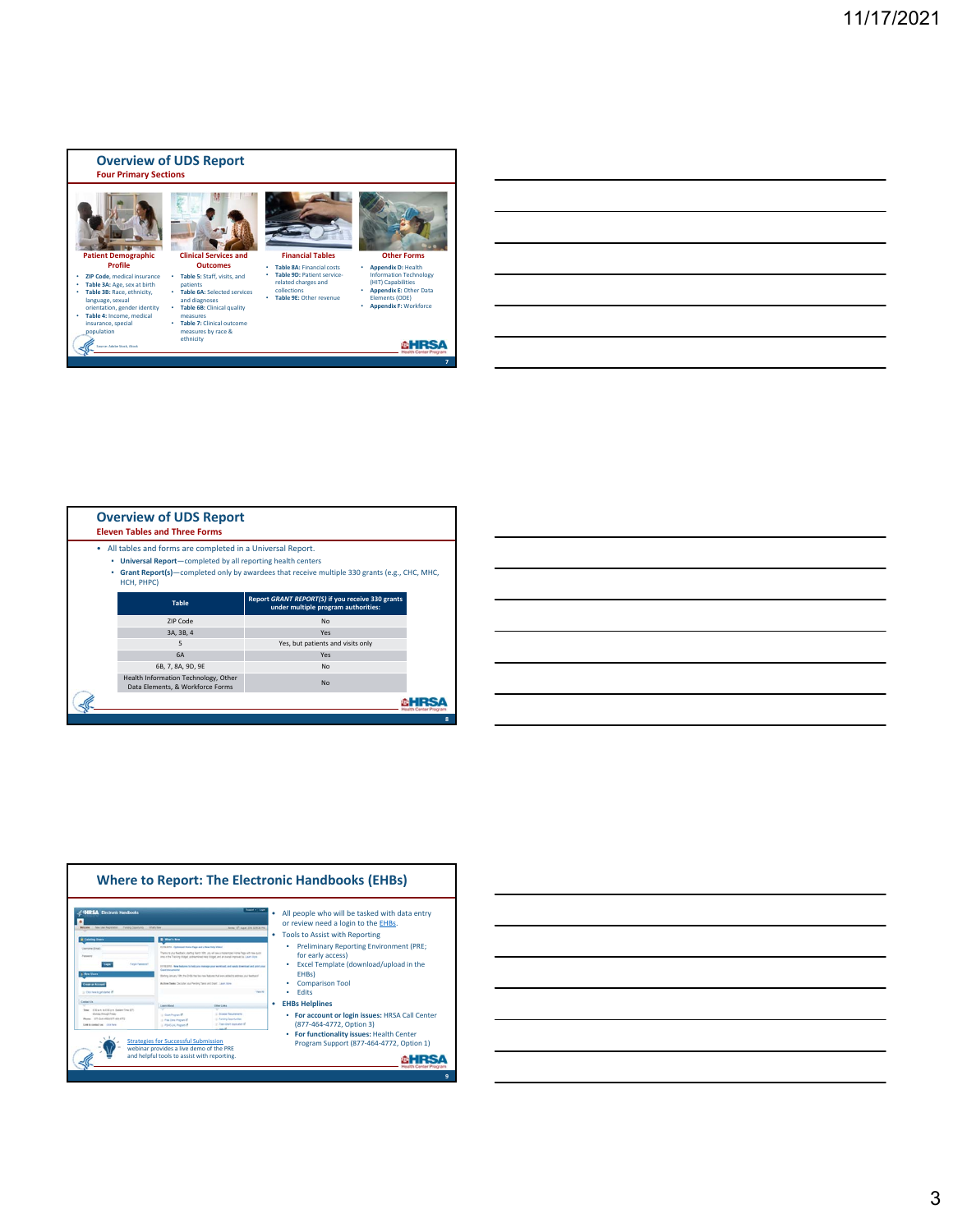

| <u> 1989 - Johann Stoff, deutscher Stoffen und der Stoffen und der Stoffen und der Stoffen und der Stoffen und der</u> |                                                             |  |
|------------------------------------------------------------------------------------------------------------------------|-------------------------------------------------------------|--|
|                                                                                                                        |                                                             |  |
|                                                                                                                        |                                                             |  |
| <u> 1989 - Andrea Andrew Maria (h. 1989).</u>                                                                          |                                                             |  |
|                                                                                                                        |                                                             |  |
|                                                                                                                        | <u> 1989 - Johann Stoff, amerikansk politiker (d. 1989)</u> |  |
|                                                                                                                        |                                                             |  |
|                                                                                                                        |                                                             |  |







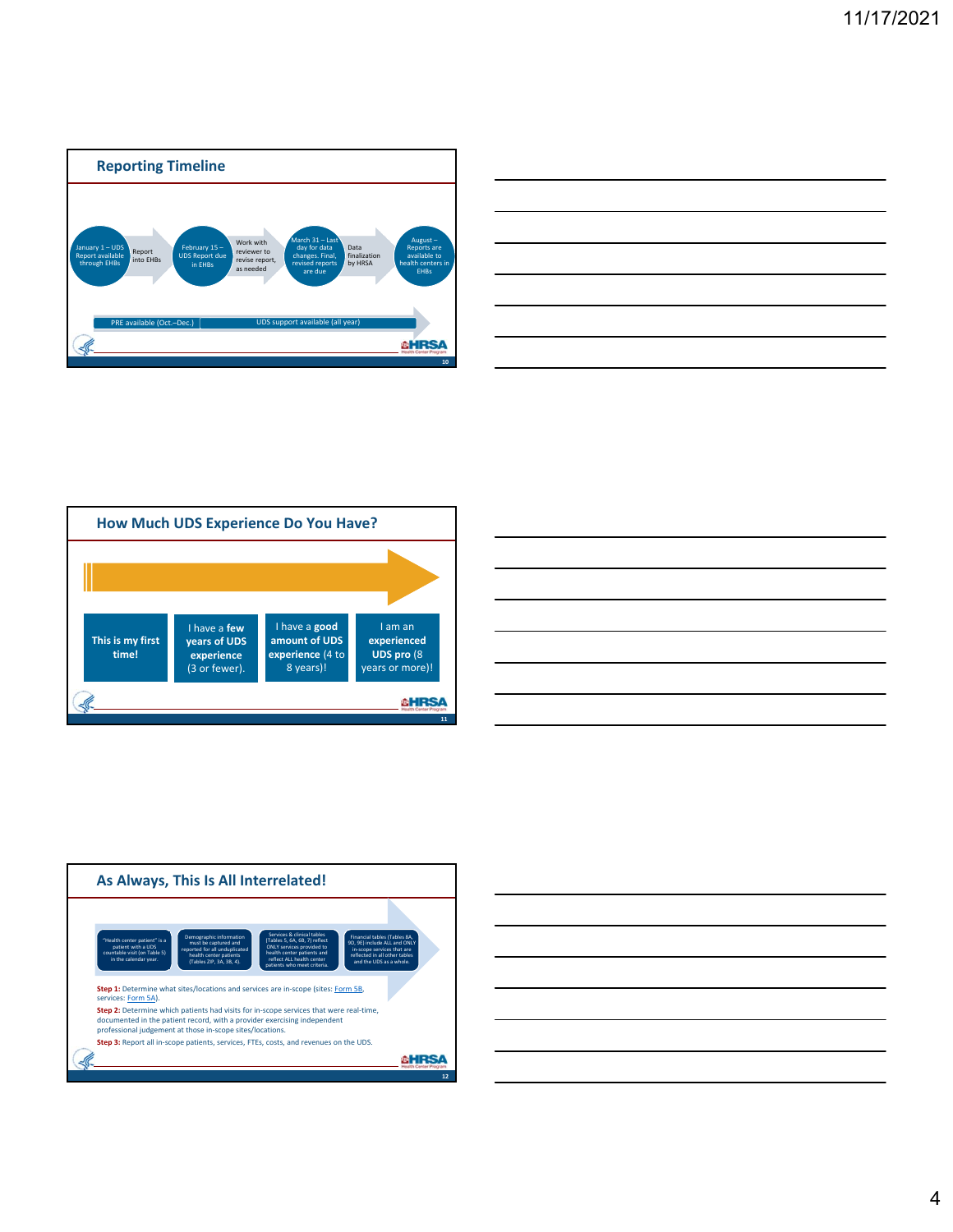### **New Resource: Health Center Changes and FAQs**

**CHRSA** 

- All health centers funded or designated in whole or in part before October 1 of the reporting year, including New Access Points (NAPs), must report on in‐scope activities for the full calendar year (January 1 – December 31).
- Review this resource if your health center has experienced organizational changes, added new services or sites, or is a new health center awardee/designation.

|   | Health Center Changes and Uniform Data System<br>(UDS) Reporting: Frequently Asked Questions (FAQ)                                                                                                                                                                                                                                                                                                                                                                                                          |
|---|-------------------------------------------------------------------------------------------------------------------------------------------------------------------------------------------------------------------------------------------------------------------------------------------------------------------------------------------------------------------------------------------------------------------------------------------------------------------------------------------------------------|
|   | All health centers funded or designated in whole or in part before October 1 of the reporting year,<br>including New Access Points (NAPs), must report on in-scope activities for the full calendar year<br>(January 1 - December 31). Health centers are required to report on in-scope activities even if no<br>grants were drawn down for programs during the year.                                                                                                                                      |
|   | This FAQ outlines some common questions and answers pertaining to several scenarios that may<br>affect UDS reporting requirements:                                                                                                                                                                                                                                                                                                                                                                          |
| ٠ | . New Health Center Award or Designation<br>New Services or Sites<br>. Health Center Organizational Changes                                                                                                                                                                                                                                                                                                                                                                                                 |
|   | Key Definitions                                                                                                                                                                                                                                                                                                                                                                                                                                                                                             |
|   | . Health Center Program Awardees: Health centers that receives federal award<br>funds under the Health Center Program authorized by section 330 of the Public Health<br>Service (PHS) Act (42 U.S.C. 254b)<br>. Health Center Program Look-Alikes: Health centers that do not receive requiar<br>federal funding under section 330 of the PHS Act, but meet the Health Center<br>Program requirements for designation under the program (42 U.S.C.<br>1395s(aa)(4)(A)(ii) and 42 U.S.C. 1396s(f)(2)(8)(iii) |

### **AHRSA**

**13**



### **Patients**

- **Patient:** A person who has at least one *countable* visit in one or more service category during the calendar year.
- In the patient profile tables (ZIP Code Table and Tables 3A, 3B, and 4), *each person counts once*  regardless of the number of visits or services received.



### **AHRSA**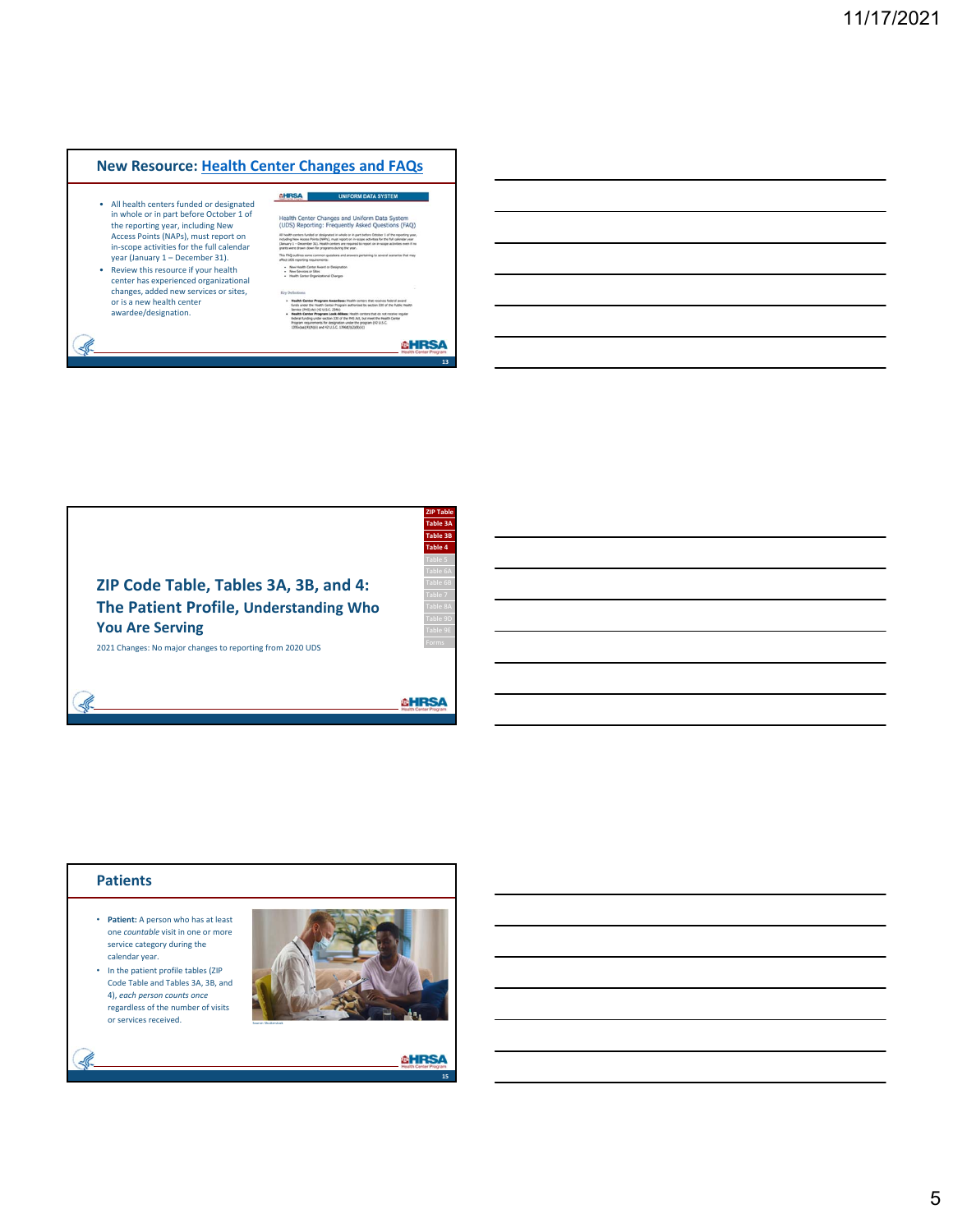### **ZIP Code Table**

- 
- 
- 
- Report total patients by  $2IP \cosh \theta$  from the patient of residence and prims and prims  $\theta$  resides the state and prims and the state and prims and the patients of patients are patients of patients  $2IP \cosh \theta$  and patients

| <b>ZIP</b> Code<br>(a)                                              | None/<br><b>Uninsured</b><br>(b) | Medicaid/<br><b>CHIP/Other</b><br><b>Public</b><br>(c) | Medicare<br>(d) | Private<br>(e) | <b>Total</b><br><b>Patients</b><br>(0) |
|---------------------------------------------------------------------|----------------------------------|--------------------------------------------------------|-----------------|----------------|----------------------------------------|
| <patients* zip<br="">codes will be<br/>entered here's</patients*>   |                                  |                                                        |                 |                |                                        |
| <patients* zip<br="">codes will be<br/>entered here&gt;</patients*> |                                  |                                                        |                 |                |                                        |
| Other ZIP Codes                                                     |                                  |                                                        |                 |                |                                        |
| Linknown.<br>Residence                                              |                                  |                                                        |                 |                |                                        |
| Total                                                               |                                  |                                                        |                 |                |                                        |

| $\Phi$<br>(x)<br>Under age 1<br>Report total patients by age and<br>٠<br>Age 1<br>Age 2<br>sex at birth or as reported on<br>$\frac{1}{4}$<br>Age 3<br>ś<br>Age 4<br>birth certificate.<br>$\overline{6}$<br>Age 5<br>τ<br>Age 6<br>$\overline{\mathbf{x}}$<br>Age 7<br>Use age as of June 30.<br>٠<br>$\overline{9}$<br>Age 8<br>10<br>Age 9<br>Patients by age must equal Table<br>٠<br>$\mathbf{H}$<br>Age 10<br>$\cdots$<br>4 insurance by age groups (0-17<br>Ages 25-29<br>26<br>27<br>Ages 30-34<br>years old and 18 and older).<br>28<br>Ages 35-39<br>29<br>Ages 40-44<br>30<br>Ages 45-49<br>31<br>Ages 50-54<br>32<br>April 55-59<br>33<br>Ages 60-64<br>34<br>Ages 65-69<br>35<br>Ages 70-74<br>36<br>Ages 75-79<br>37<br>Ages 80-84<br>38<br>Are 85 and over<br>39<br><b>Total Patients</b><br>(Sum of Lines 1-38) | Line | <b>Are Groups</b> | <b>Male Patients</b> | <b>Female Patients</b> |
|---------------------------------------------------------------------------------------------------------------------------------------------------------------------------------------------------------------------------------------------------------------------------------------------------------------------------------------------------------------------------------------------------------------------------------------------------------------------------------------------------------------------------------------------------------------------------------------------------------------------------------------------------------------------------------------------------------------------------------------------------------------------------------------------------------------------------------|------|-------------------|----------------------|------------------------|
|                                                                                                                                                                                                                                                                                                                                                                                                                                                                                                                                                                                                                                                                                                                                                                                                                                 |      |                   |                      |                        |
|                                                                                                                                                                                                                                                                                                                                                                                                                                                                                                                                                                                                                                                                                                                                                                                                                                 |      |                   |                      |                        |

|                          | Patients by Race and<br>Hispanic or Latino's<br>Ethnieity                |                                          |                                               |                                                         |                                          | Report total patients by ethnicity and                                        |
|--------------------------|--------------------------------------------------------------------------|------------------------------------------|-----------------------------------------------|---------------------------------------------------------|------------------------------------------|-------------------------------------------------------------------------------|
| T See                    | <b>Patients by Race</b>                                                  | <b>Hispanic</b><br>or<br>Latinals<br>(a) | Non-<br><b>Hispanic</b> or<br>Latinois<br>(b) | <b>Unreported/Refused</b><br>to Report Ethnicity<br>(c) | Total<br>(d)<br>(Sum Columns)<br>$a+b+c$ | race.<br>This is to be self-reported by patients or<br>٠                      |
|                          | Asian                                                                    |                                          |                                               |                                                         |                                          | caregivers (and should not be inferred).                                      |
| 2a                       | Native Howaiian                                                          |                                          |                                               |                                                         |                                          |                                                                               |
| 2 <sub>h</sub>           | Other Pacific Islander                                                   |                                          |                                               |                                                         |                                          | If race is known, but ethnicity is not.<br>٠                                  |
| ,                        | Total Native Howaiian/Other<br>Pacific Islander<br>$(Sum Lines 2a + 2b)$ |                                          |                                               |                                                         |                                          | report in Column B.                                                           |
| $\overline{\mathbf{3}}$  | <b>Black/African American</b>                                            |                                          |                                               |                                                         |                                          |                                                                               |
| $\ddot{4}$               | American Indian/Alaska<br>Native                                         |                                          |                                               |                                                         |                                          | If patient identifies as or selects<br>٠<br>multiple races, report on Line 6. |
| $\overline{\phantom{a}}$ | White                                                                    |                                          |                                               |                                                         |                                          |                                                                               |
|                          | More than one race.                                                      |                                          |                                               |                                                         |                                          | ٠                                                                             |
|                          | Unreported Refused to report<br><b>FROM</b>                              |                                          |                                               |                                                         |                                          | Only report patients with unknown<br>race and unknown ethnicity on Line 7,    |
| $\mathbf{x}$             | <b>Total Patients</b><br>(Sum of Lines $1 + 2 + 3$ to 7)                 |                                          |                                               |                                                         |                                          | Column <sub>C</sub> .                                                         |
| Line                     | Patients Best Served in a Language Other than English                    |                                          |                                               |                                                         | Number<br>fah                            | Report patients best served in a                                              |
| 12                       | Patients Best Served in a Language Other than English                    |                                          |                                               |                                                         |                                          | language other than English on Line 12.                                       |

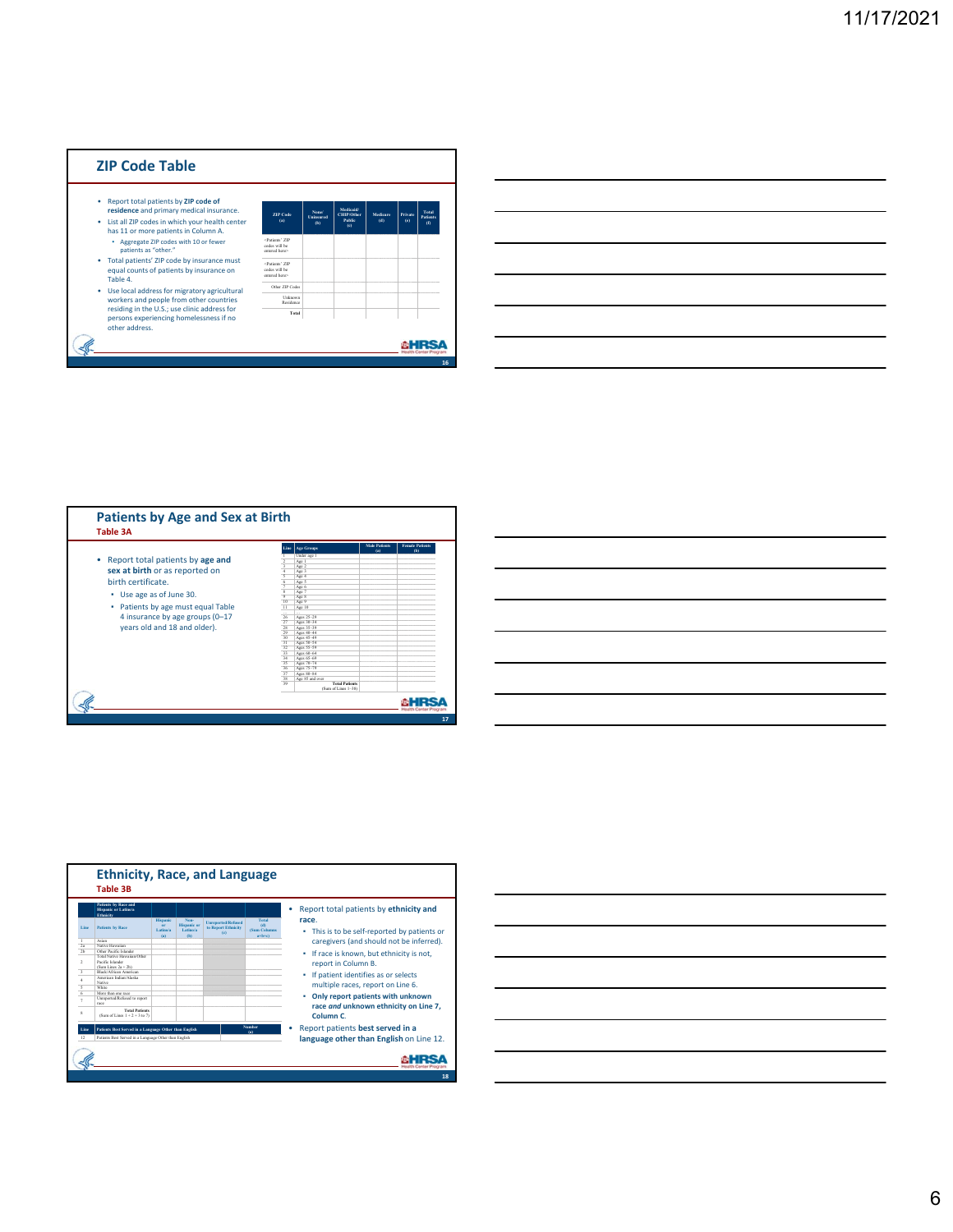| Report total patients by self-reported sexual orientation and gender identity.                                                                                                |                                                   |            |          |                                                                                                                                                                                      |            |  |  |
|-------------------------------------------------------------------------------------------------------------------------------------------------------------------------------|---------------------------------------------------|------------|----------|--------------------------------------------------------------------------------------------------------------------------------------------------------------------------------------|------------|--|--|
| Line                                                                                                                                                                          | <b>Patients by Sexual Orientation</b>             | Number (a) | Line     | <b>Patients by Gender Identity</b>                                                                                                                                                   | Number (a) |  |  |
| 13                                                                                                                                                                            | Lesbian or Gav                                    |            | 20       | Male                                                                                                                                                                                 |            |  |  |
| 14                                                                                                                                                                            | Heterosexual (or straight)                        |            | 21       | Female                                                                                                                                                                               |            |  |  |
| 15                                                                                                                                                                            | Risexual                                          |            | $\gamma$ | Transgender Man/Transgender Male/Transgender Masculine                                                                                                                               |            |  |  |
| 16                                                                                                                                                                            | Something else                                    |            | 23       | Transgender Woman/Transgender Female/Transgender<br>Feminine                                                                                                                         |            |  |  |
| 17                                                                                                                                                                            | Don't know                                        |            | 24       | Other                                                                                                                                                                                |            |  |  |
| 18                                                                                                                                                                            | Chose not to disclose                             |            | 25       | Chose not to disclose                                                                                                                                                                |            |  |  |
| 18a                                                                                                                                                                           | Unknown                                           |            | 25a      | Linknown                                                                                                                                                                             |            |  |  |
| 19                                                                                                                                                                            | <b>Total Patients</b><br>(Sum of Lines 13 to 18a) |            | 26       | <b>Total Patients</b><br>(Sum of Lines 20 to 25a)                                                                                                                                    |            |  |  |
| Something else (Line 16)/Other (Line 24): Patients<br>who do not identify with other available categories.<br>For example:<br>√ Genderqueer or non-binary for gender identity |                                                   |            | ٠        | Chose not to disclose (Lines 18 and 25): Patients who<br>chose not to disclose their sexual orientation or gender<br>identity.<br>Unknown (Lines 18a and 25a): Sexual orientation or |            |  |  |
|                                                                                                                                                                               |                                                   |            |          |                                                                                                                                                                                      |            |  |  |

|  |  | <u> 1989 - Johann Barn, mars and de Brasilian (b. 1989)</u>                                                           |  |
|--|--|-----------------------------------------------------------------------------------------------------------------------|--|
|  |  | <u> 1989 - Jan Samuel Barbara, margaret e a seu a componente de la componentación de la componentación de la comp</u> |  |
|  |  | <u> 1989 - Jan Barbara de Santo Antonio de Antonio de Antonio de Antonio de Antonio de Antonio de Antonio de Anto</u> |  |
|  |  | <u> 1989 - Andrea Andrew Maria (h. 1989).</u>                                                                         |  |
|  |  | <u> 1989 - Jan Barat, margaret amerikan basa dan bahasa dan bahasa dalam basa dalam basa dalam basa dalam basa da</u> |  |
|  |  | <u> 1989 - Johann Barn, mars ann an t-Amhainn an t-Amhainn an t-Amhainn an t-Amhainn an t-Amhainn an t-Amhainn a</u>  |  |
|  |  |                                                                                                                       |  |

| <b>Income as Percent of Poverty Guideline</b><br>TOTAL (Sum of Lines 1-5)<br><b>Principal Third-Party Medical</b><br>0-17 years old | <b>Number of Patients</b><br>٠<br>(a)                                                                                                                                                      | Patients by income<br>Lines 1-4: Patients by income<br>" Use income based on federal poverty guidelines.<br>√ Use most recent income data within 12 months prior to the |
|-------------------------------------------------------------------------------------------------------------------------------------|--------------------------------------------------------------------------------------------------------------------------------------------------------------------------------------------|-------------------------------------------------------------------------------------------------------------------------------------------------------------------------|
|                                                                                                                                     |                                                                                                                                                                                            |                                                                                                                                                                         |
|                                                                                                                                     |                                                                                                                                                                                            |                                                                                                                                                                         |
|                                                                                                                                     |                                                                                                                                                                                            |                                                                                                                                                                         |
|                                                                                                                                     |                                                                                                                                                                                            |                                                                                                                                                                         |
|                                                                                                                                     |                                                                                                                                                                                            |                                                                                                                                                                         |
|                                                                                                                                     |                                                                                                                                                                                            | most recent calendar year visit.                                                                                                                                        |
| (a)                                                                                                                                 | 18 and older<br><b>Ob)</b>                                                                                                                                                                 | √ Income is based on documents submitted or self-reported                                                                                                               |
| None/Uninsured                                                                                                                      |                                                                                                                                                                                            | per board policy (consistent with the Health Center Program                                                                                                             |
|                                                                                                                                     |                                                                                                                                                                                            | Compliance Manual).                                                                                                                                                     |
|                                                                                                                                     |                                                                                                                                                                                            | √ Do not use insurance or special population status as proxy                                                                                                            |
|                                                                                                                                     |                                                                                                                                                                                            | for income                                                                                                                                                              |
|                                                                                                                                     |                                                                                                                                                                                            |                                                                                                                                                                         |
|                                                                                                                                     |                                                                                                                                                                                            | Line 5: Unknown income                                                                                                                                                  |
|                                                                                                                                     |                                                                                                                                                                                            | Patients by primary medical insurance                                                                                                                                   |
|                                                                                                                                     |                                                                                                                                                                                            | Lines 7-11: Patients by primary medical insurance                                                                                                                       |
|                                                                                                                                     |                                                                                                                                                                                            |                                                                                                                                                                         |
| 10%)                                                                                                                                |                                                                                                                                                                                            | Use medical insurance at last visit.                                                                                                                                    |
|                                                                                                                                     |                                                                                                                                                                                            |                                                                                                                                                                         |
| Private Insurance<br><b>TOTAL</b> (Sum of Lines $7 + 8 + 9 + 10$                                                                    |                                                                                                                                                                                            | Patients by insurance and age must equal detail on                                                                                                                      |
| Dually Eligible (Medicare and                                                                                                       | Total Medicaid (Line Sa + Sh)<br>Medicare (Inclusive of dually cligible<br>and other Title XVIII hearficiaries).<br>Other Public Insurance (Non-CHIP)<br>Total Public Insurance (Line 10a+ |                                                                                                                                                                         |

| <u> The Communication of the Communication of the Communication of the Communication of the Communication of the Communication of the Communication of the Communication of the Communication of the Communication of the Commun</u><br><u> Andreas Andreas Andreas Andreas Andreas Andreas Andreas Andreas Andreas Andreas Andreas Andreas Andreas Andr</u> |                                                                 |  |  |  |
|--------------------------------------------------------------------------------------------------------------------------------------------------------------------------------------------------------------------------------------------------------------------------------------------------------------------------------------------------------------|-----------------------------------------------------------------|--|--|--|
|                                                                                                                                                                                                                                                                                                                                                              |                                                                 |  |  |  |
|                                                                                                                                                                                                                                                                                                                                                              |                                                                 |  |  |  |
|                                                                                                                                                                                                                                                                                                                                                              |                                                                 |  |  |  |
|                                                                                                                                                                                                                                                                                                                                                              | the contract of the contract of the contract of the contract of |  |  |  |
|                                                                                                                                                                                                                                                                                                                                                              |                                                                 |  |  |  |

| Table 4                                                                                                                                      |                         |                                                          |                       |                     |
|----------------------------------------------------------------------------------------------------------------------------------------------|-------------------------|----------------------------------------------------------|-----------------------|---------------------|
| None/Uninsured: Patient had no <i>medical</i> insurance at last visit<br>(includes uninsured patients for whom the health center may be      | Line                    | <b>Principal Third-Party</b><br><b>Medical Insurance</b> | 0-17 years old<br>(a) | 18 and older<br>(b) |
| reimbursed through grant, contract, or uncompensated care fund)                                                                              | $\mathcal{I}$           | None/Uninsured                                           |                       |                     |
|                                                                                                                                              | 8a                      | Medicaid (Title XIX)                                     |                       |                     |
| <b>Medicaid (Title XIX):</b> Medicaid and Medicaid-managed care programs.                                                                    | 8h                      | <b>CHIP Medicaid</b>                                     |                       |                     |
| including those administered by commercial insurers                                                                                          | $\overline{\mathbf{x}}$ | Total Medicaid (Line 8a+<br>\$h                          |                       |                     |
| <b>CHIP Medicaid OR Other Public Insurance CHIP: If CHIP paid by</b><br>Medicaid, report on 8b: if CHIP reimbursed by commercial carrier     | $q_{2}$                 | Dually Eligible (Medicare<br>and Medicaid)               |                       |                     |
| outside of Medicaid, report on 10b                                                                                                           | $\bf{Q}$                | Medicare (Inclusive of<br>dually cligible and other      |                       |                     |
| Dually Eligible (Medicare and Medicaid): Subset of Medicare patients<br>who also have Medicaid coverage                                      |                         | Title XVIII heneficiaries)                               |                       |                     |
| Medicare: Include Medicare, Medicare Advantage, and Dually Eligible                                                                          | 10a                     | Other Public Insurance<br>(Non-CHIP) (specify )          |                       |                     |
| Other Public Insurance (Non-CHIP) (specify): State and/or local                                                                              | 10 <sub>b</sub>         | Other Public Inquester<br>CHIP                           |                       |                     |
| government insurance that covers a broad set of services; NOT grant<br>programs reimbursing limited benefits (e.g., EPSDT, BCCCP)            | 10                      | <b>Total Public Insurance</b><br>(Line $10a + 10b$ )     |                       |                     |
| Private Insurance: Commercial insurance such as that received from or                                                                        | 11                      | <b>Private Insurance</b>                                 |                       |                     |
| purchased in whole or in part by employer, insurance purchased for<br>public employees or retirees, or insurance purchased on the federal or | 12 <sup>°</sup>         | TOTAL (Sum of Lines 7+<br>$8 + 9 + 10 + 11$              |                       |                     |

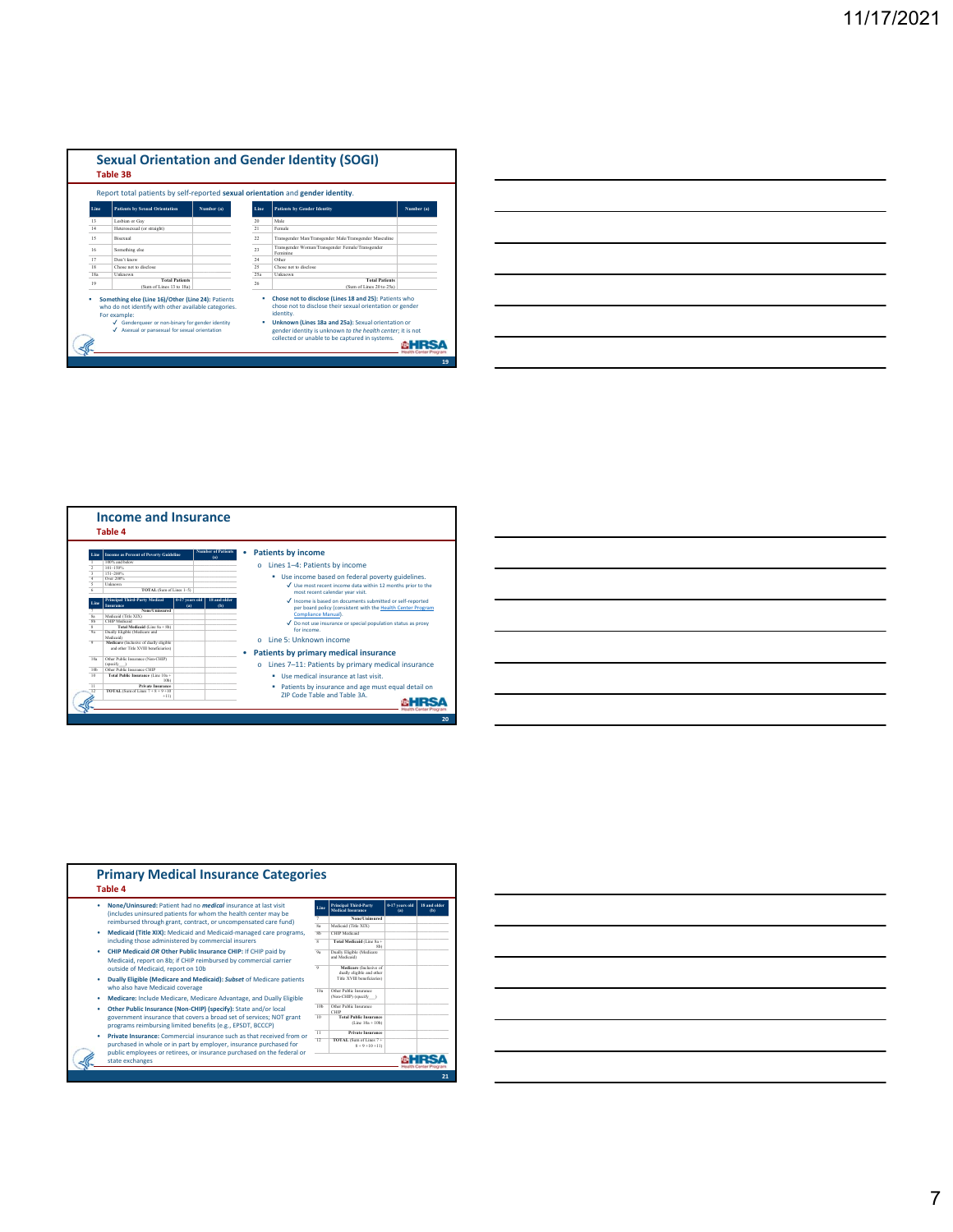

|                                                            |  | <u> 1989 - Andrea Santa Andrea Andrea Andrea Andrea Andrea Andrea Andrea Andrea Andrea Andrea Andrea Andrea Andr</u>  |  |
|------------------------------------------------------------|--|-----------------------------------------------------------------------------------------------------------------------|--|
|                                                            |  | <u> 1989 - Jan Samuel Barbara, margaret a shekara 1989 - Andrea Samuel Barbara, marka 1989 - Andrea Samuel Barbar</u> |  |
| <u> 1989 - Johann Barn, amerikansk politiker (d. 1989)</u> |  | <u> 1980 - John Stone, Amerikaansk politiker (* 1901)</u>                                                             |  |
|                                                            |  |                                                                                                                       |  |
|                                                            |  | <u> 1989 - Jan Barbara de Santo Antonio de Antonio de Antonio de Antonio de Antonio de Antonio de Antonio de Anto</u> |  |
|                                                            |  |                                                                                                                       |  |

 $\overline{\phantom{0}}$ 

 $\overline{\phantom{0}}$ 





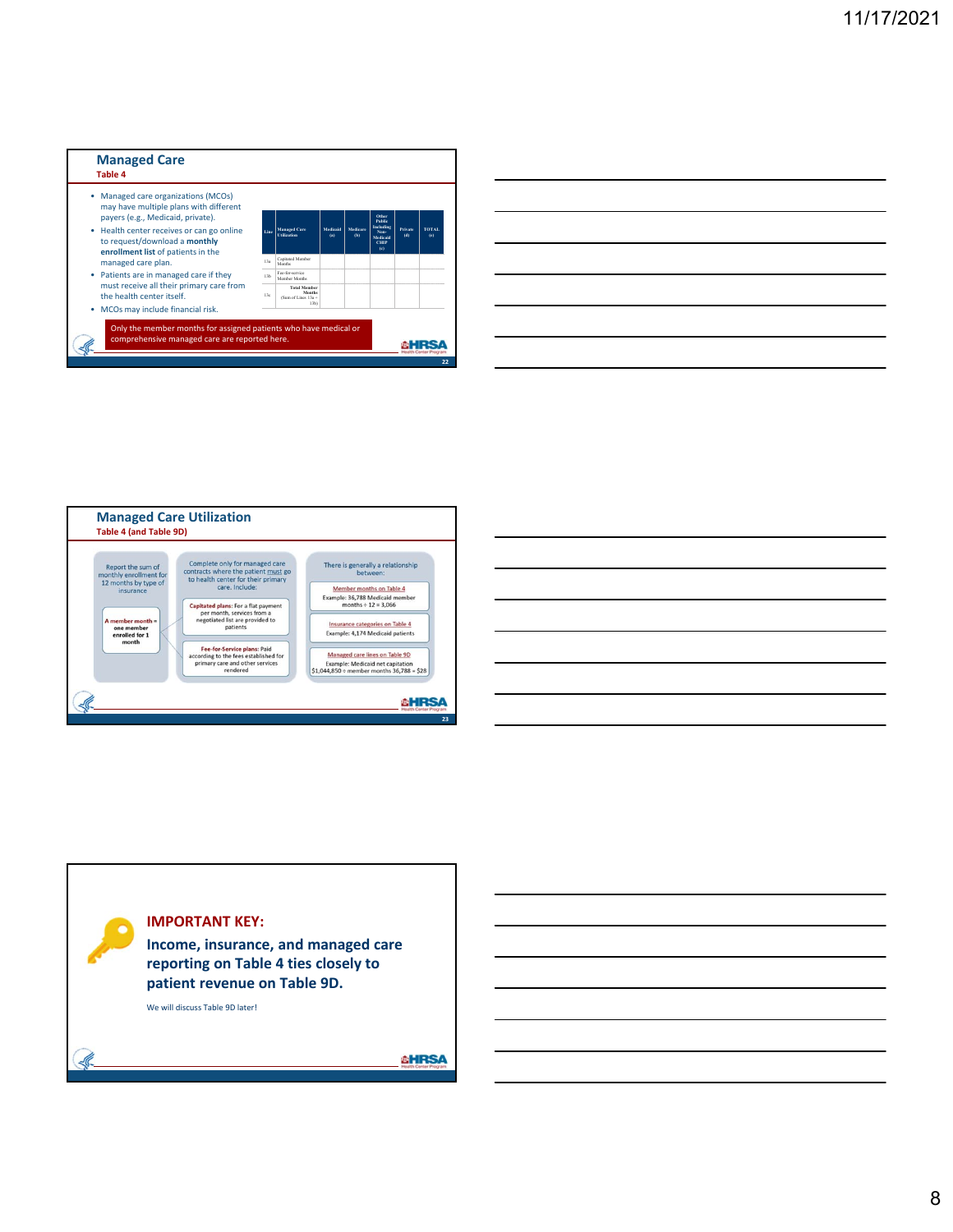

| <u> 1989 - Andrea Andrew Maria (h. 1989).</u>                                                                          |  |  |
|------------------------------------------------------------------------------------------------------------------------|--|--|
| <u> 1989 - Johann Stoff, amerikan bestemanns foar it ferskearre fan de ferskearre fan de ferskearre fan de ferske</u>  |  |  |
| <u> 1989 - Johann Stoff, deutscher Stoff, der Stoff, der Stoff, der Stoff, der Stoff, der Stoff, der Stoff, der S</u>  |  |  |
| <u> 1989 - Johann Stoff, deutscher Stoffen und der Stoffen und der Stoffen und der Stoffen und der Stoffen und der</u> |  |  |
| <u> 1989 - Andrea Santa Andrea Andrea Andrea Andrea Andrea Andrea Andrea Andrea Andrea Andrea Andrea Andrea Andr</u>   |  |  |
| <u> 1989 - Johann Stoff, amerikansk politiker (d. 1989)</u>                                                            |  |  |
| ,我们也不会有一个人的事情。""我们的人,我们也不会有一个人的人,我们也不会有一个人的人,我们也不会有一个人的人,我们也不会有一个人的人,我们也不会有一个人的人,                                      |  |  |

L.

 $\overline{a}$ 



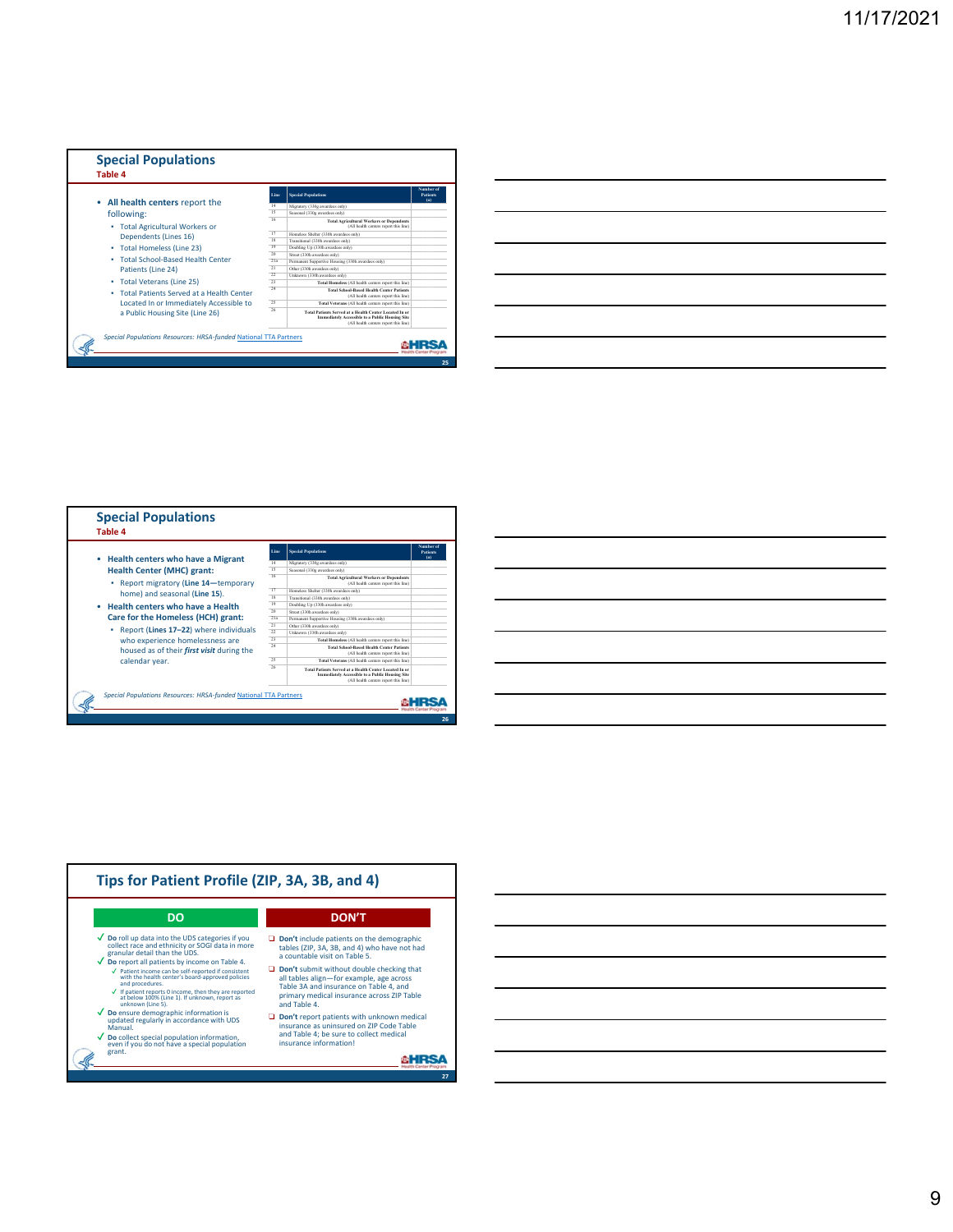### **Example: Table 4 Ramy was seen by the health center twice in 2021.** First visit: Ramy had no reportable income because he<br>was a seasonal agricultural worker and it wasn't yet<br>apple picking season. When seen, he was couch-surfing,<br>staying with friends and family. At this visit, he had no<br>me • **Second visit:** Ramy reported that he was now making<br>about \$300 per week doing seasonal agricultural work.<br>He was now staying in a worker's dormitory. At this visit,<br>he had COVID-19, and his COVID-related care was<br>covere Source: iStock **Where would this patient be reported on Table 4?** ▪ **Income** ▪ **Medical Insurance** ▪ **Special Populations AHRSA 28**



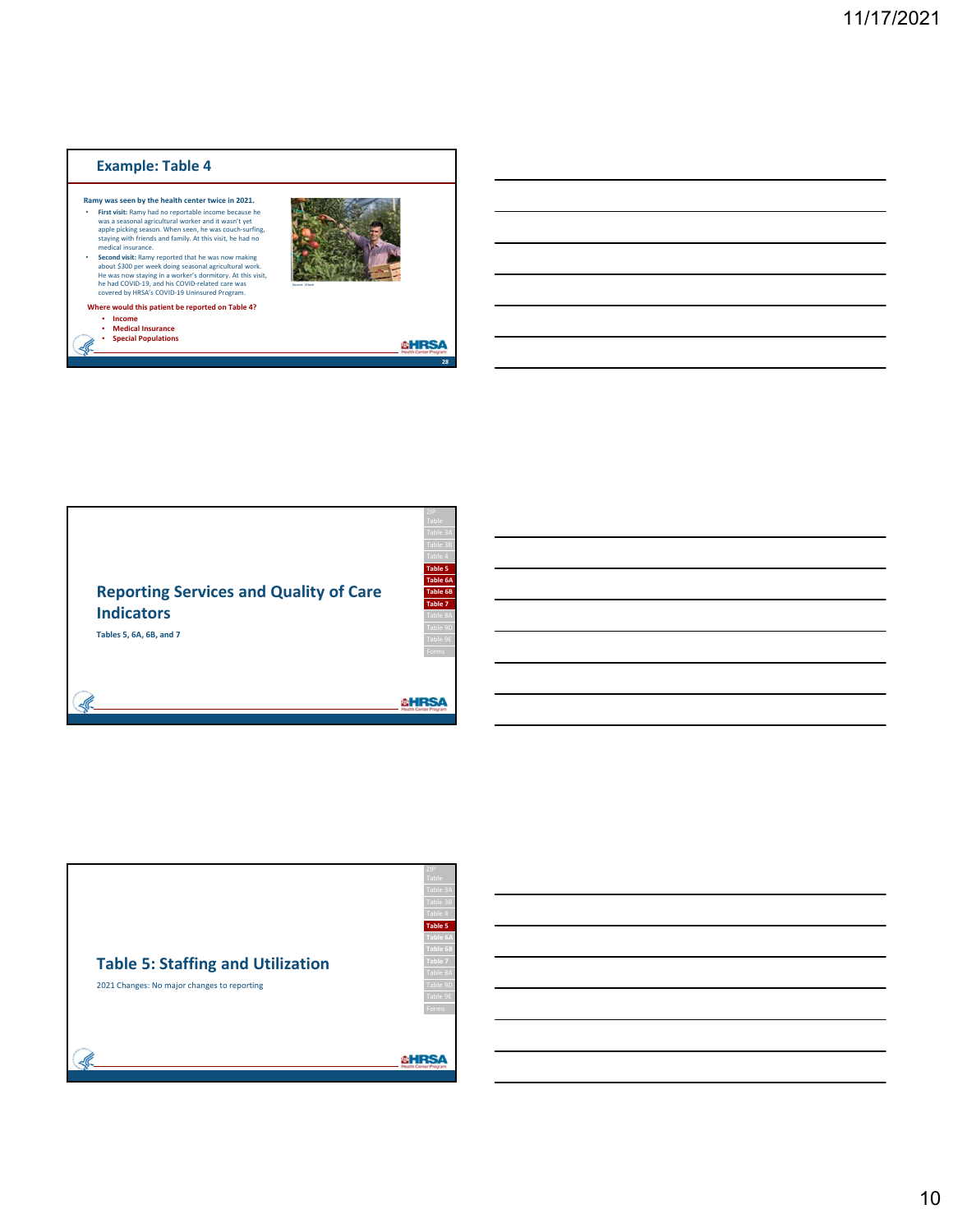|                                                         | Line                    | <b>Personnel by Major Service Category</b>             | FTEs (a) |
|---------------------------------------------------------|-------------------------|--------------------------------------------------------|----------|
| Report all personnel who support in-scope               |                         | Family Physicians                                      |          |
| operations.                                             |                         | General Proctitioners                                  |          |
|                                                         |                         | <b>Internists</b>                                      |          |
| Include employees, interns, volunteers, residents,<br>٠ |                         | Obstetrician/Gynecologists                             |          |
|                                                         | $\frac{4}{5}$           | Pediatricians                                          |          |
| and contracted personnel.                               | 7                       | Other Specialty Physicians                             |          |
| Do not include paid referral provider FTEs when         | $\overline{\mathbf{s}}$ | Total Physicians (Lines 1-7)                           |          |
|                                                         | 9 <sub>2</sub>          | Name Proctitioners                                     |          |
| paid by service (not by hours).                         | $q_h$                   | Physician Assistants                                   |          |
|                                                         | 10                      | Certified Nurse Midwisses                              |          |
| Report personnel by function and credentials.           | 10a                     | Total NPs, PAs, and CNMs (Lines 9a-10).                |          |
|                                                         | 11                      | Norses                                                 |          |
| · Personnel time can be allocated across multiple       | 12                      | Other Medical Personnel                                |          |
|                                                         | 13                      | Laboratory Personnel                                   |          |
| lines.                                                  | 14                      | X-ray Personnel                                        |          |
| . Clinicians should be reported on their line of        | 15<br>16                | Total Medical Care Services (Lines 8 + 10a through 14) |          |
|                                                         |                         | <b>Desticts</b>                                        |          |
| credentialing.                                          | 17<br>17a               | Dental Hygienists<br>Dental Therapists                 |          |
|                                                         | 18                      | Other Dental Personnel                                 |          |
| Report FTE: 1 FTE = 1 person full-time for entire       | 19                      | Total Dental Services (Lines 16-18)                    |          |
|                                                         | 20a                     | Psychiatrists                                          |          |
| year.                                                   | 20a1                    | Licensed Clinical Psychologists                        |          |
|                                                         | 20a2                    | Licensed Clinical Social Workers                       |          |
| . "Full-time" is defined by the health center.          | 20%                     | Other Licensed Mental Health Providers                 |          |
|                                                         | 20c                     | Other Mental Health Personnel                          |          |
| Employment contract for clinicians.                     | 20                      | Total Mental Health Services (Lines 20a-c)             |          |
| Personnel FTE can exceed 1.0 FTE if paid overtime.      | 21                      | Substance Use Disorder Services                        |          |
|                                                         | 22                      | Other Professional Services (specify                   |          |

| <u> 1989 - Johann Stoff, amerikansk politiker (d. 1989)</u> |  |  |  |
|-------------------------------------------------------------|--|--|--|
|                                                             |  |  |  |
|                                                             |  |  |  |
|                                                             |  |  |  |
|                                                             |  |  |  |
|                                                             |  |  |  |
|                                                             |  |  |  |



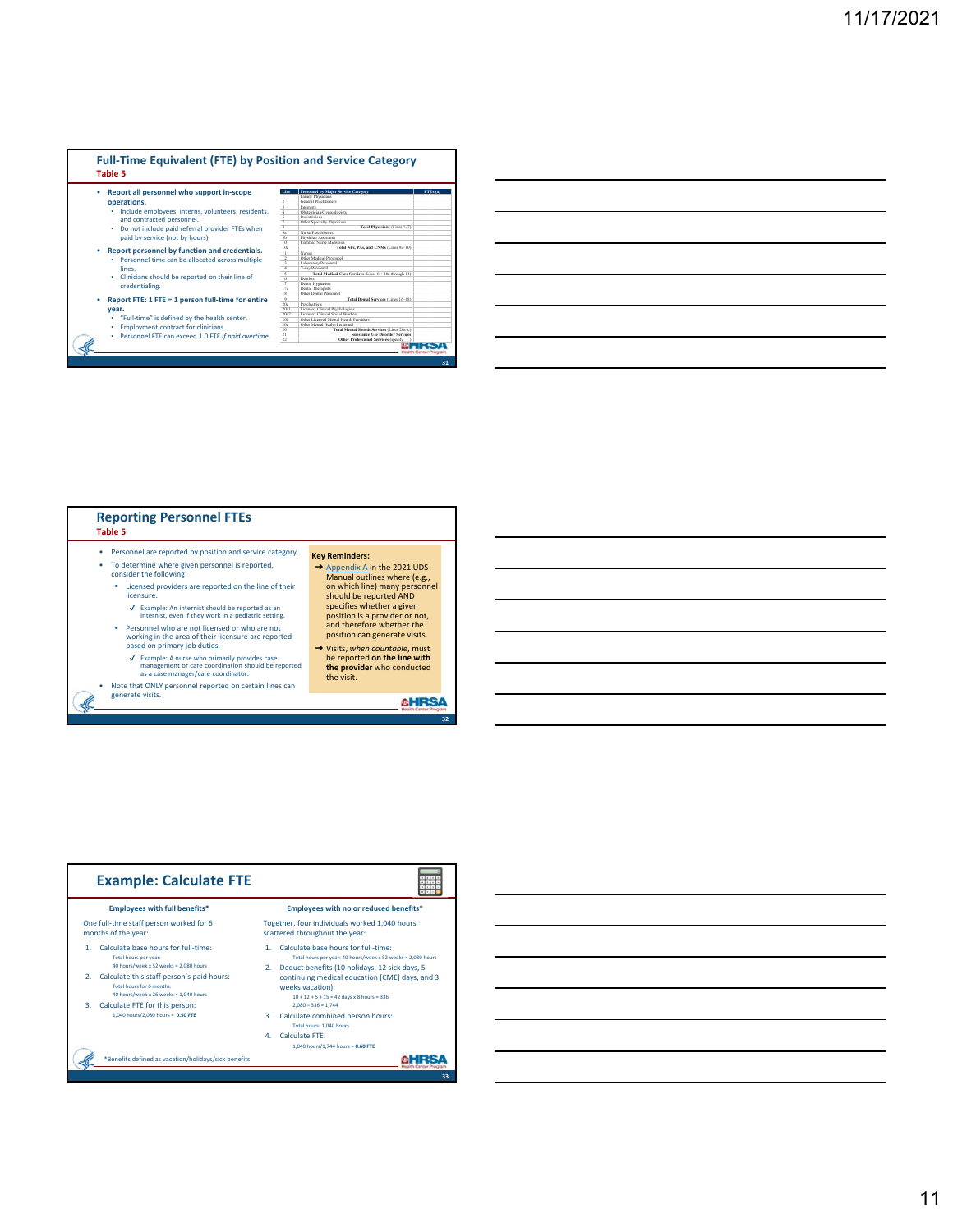







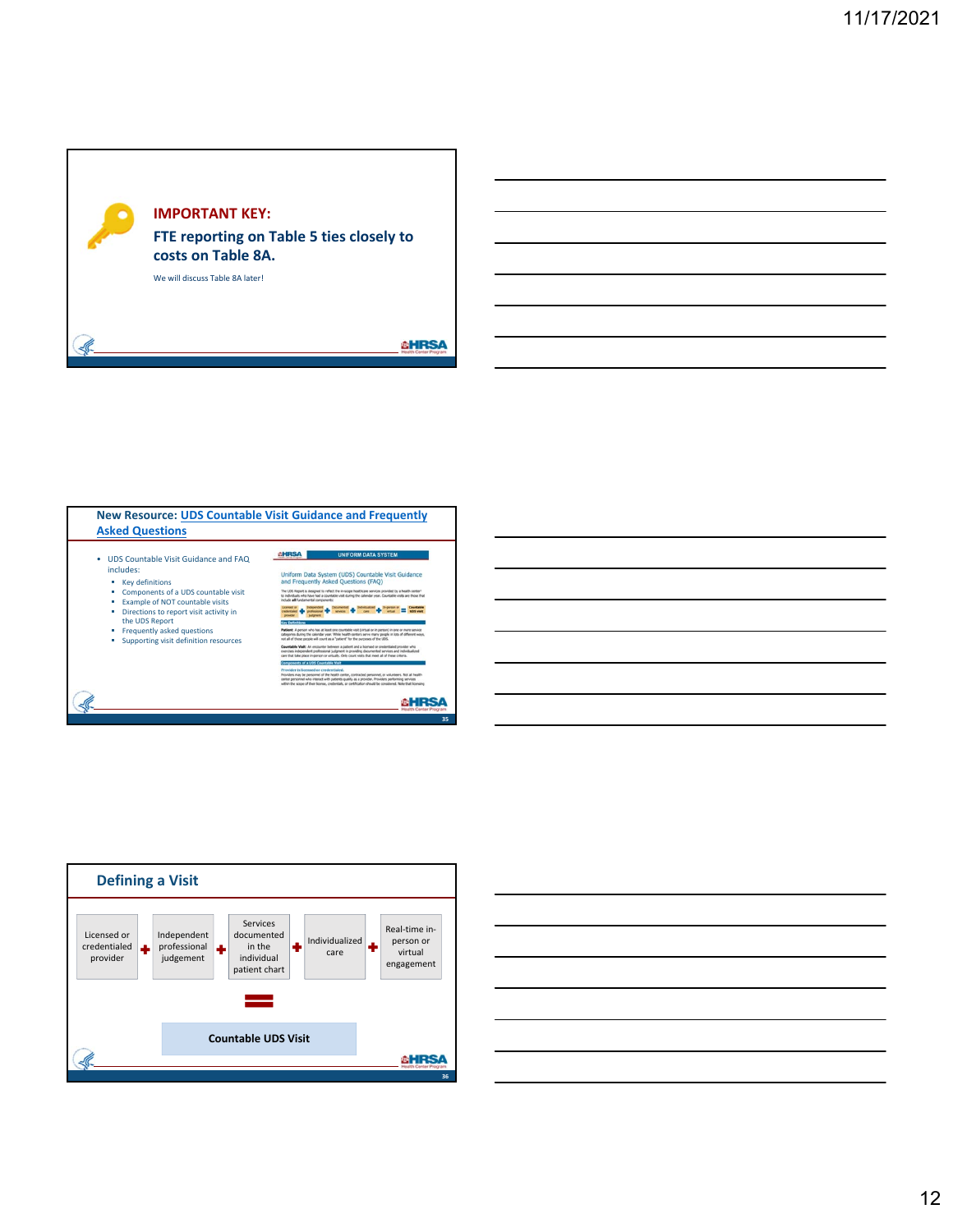# **COVID‐19 Testing or Vaccination and Visits**



If an **individual receives a COVID‐19 vaccine, but the health center** *does not* **provide additional services** that meet the criteria of a countable visit (and that is their only contact with the health center), this person and visit are not reported in

If an individual receives a COVID‐19 vaccine *and* the health center **provides additional services that meet the criteria of a UDS countable visit**, this patient and visit are reported in the UDS Report.

**AHRSA** 

**37**

#### **Counting Multiple Visits** • On any given day, a patient may have • If services are provided by *two*  only one visit per service category per *different providers* located at *two*  provider counted on the UDS. *different sites* on the same day, count two visits. **Service categories include medical,** dental, mental health, substance use A virtual visit and a clinic visit are disorder, other professional, vision, considered to be two different sites and may both be counted as and enabling. visits even when they occur on • If multiple providers in a single service category deliver multiple services at the same day. *same location* on a single day, count only one visit. Page 19 of the 2021 UDS Manual has additional inform **AHRSA** sll **38**



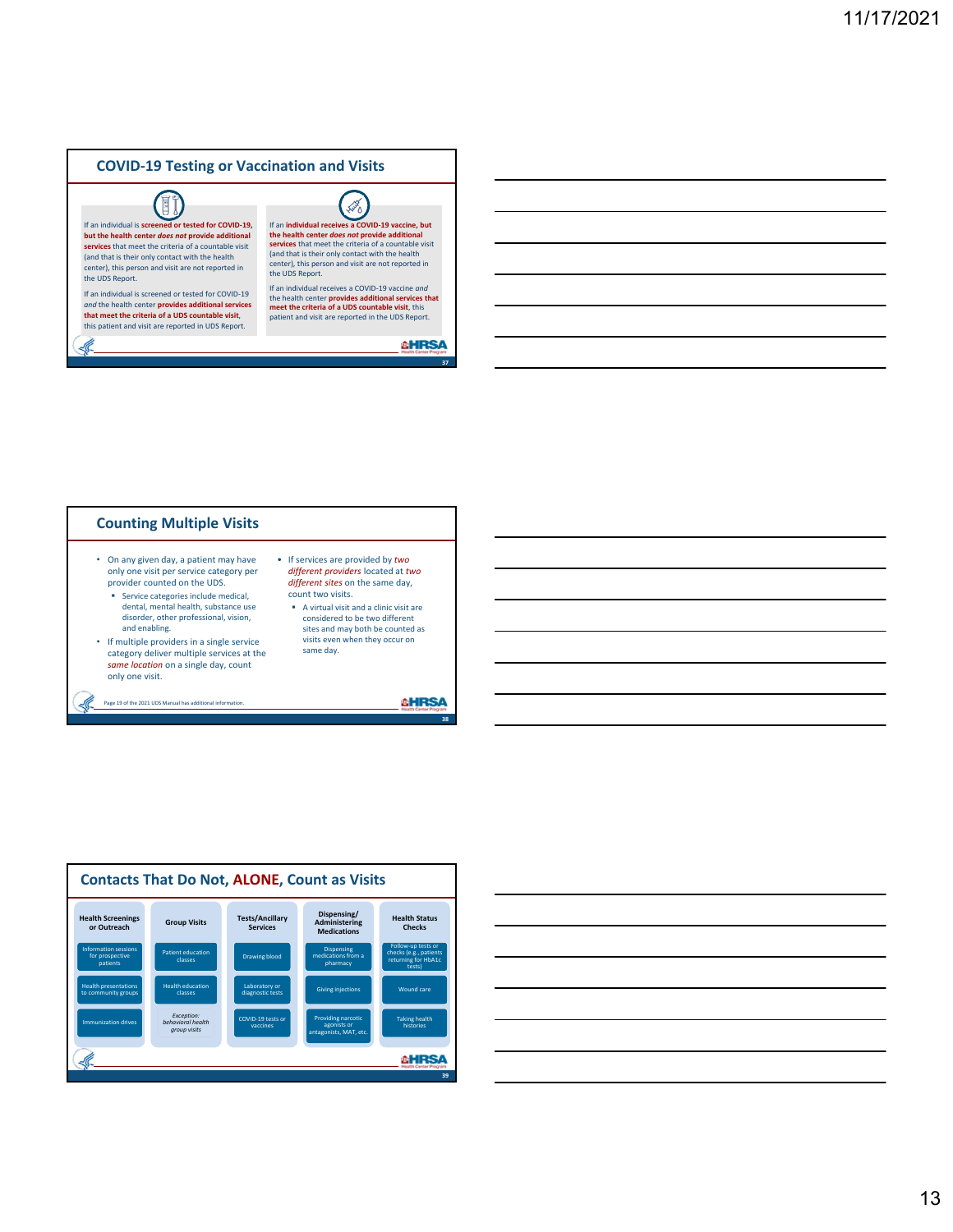### **Examples: Are These Countable Visits on Table 5?**



1. Yvonne has not been seen at the health center before. She comes to the health center to get a COVID‐19 vaccine. Yvonne signs in, filling out a brief form, and then a nurse administers the one‐dose COVID‐19 vaccine. Yvonne leaves and is not seen at the health center again.

2. Charles is seen by his primary care provider at the health center for a regular check up. In that visit, his primary care provider conducts a COVID‐ 19 test and provides a flu vaccine.

3. A nurse at the health center calls a patient to complete several screenings, including social need screening and PHQ‐9, in advance of a scheduled appointment the patient has 3 days later.

**AHRSA** 

**40**

### **Examples: Are These Countable Visits on Table 5?**



1. Yvonne has not been seen at the health center before. She comes to the health center to get a COVID‐19 vaccine. Yvonne signs in, filling out a brief form, and then a nurse administers the one‐dose COVID‐19 vaccine. Yvonne leaves and is not seen at the health center again. **NOT A VISIT.**

2. Charles is seen by his primary care provider at the health center for a regular check up. In that visit, his primary care provider conducts a COVID‐ 19 test and provides a flu vaccine. **YES, A VISIT.**

3. A nurse at the health center calls a patient to complete several screenings, including social need screening and PHQ‐9, in advance of a scheduled appointment the patient has 3 days later. T<mark>he nurse's contact with the</mark><br>patient to conduct screening is NOT a visit. The visit with the provider 3<br>days later where the PHQ-9 is reviewed (for example) /S a visit. **AHRSA** 

**41**

| <b>Locations of Visits</b><br>Table 5 |                          |                                                          |          |                                |                        |              |
|---------------------------------------|--------------------------|----------------------------------------------------------|----------|--------------------------------|------------------------|--------------|
|                                       | Line                     | <b>Personnel by Major Service Category</b>               | FTEs (a) | <b>Clinic Visits</b><br>$\Phi$ | Virtual<br>Visits (b2) | Patients (c) |
| Visits must be provided at the health |                          | Family Physicians                                        |          |                                |                        |              |
|                                       | $\overline{2}$           | General Practitioners                                    |          |                                |                        |              |
| center site or at another approved    | τ                        | Internicts                                               |          |                                |                        |              |
| location.                             | z                        | Obstetrician/Gynecologists                               |          |                                |                        |              |
|                                       | $\overline{\mathbf{s}}$  | Pediatricians                                            |          |                                |                        |              |
| Count visits provided by both paid    | $\overline{\phantom{a}}$ | Other Specialty Physicians                               |          |                                |                        |              |
|                                       | 8<br>$Q_2$               | Total Physicians (Lines 1-7)<br>Norse Prontitioners      |          |                                |                        |              |
| and volunteer providers.              | $q_h$                    | Physician Assistants                                     |          |                                |                        |              |
| Count virtual visits.                 | 10                       | Certified Nurse Midwines                                 |          |                                |                        |              |
| Include completed paid referral       | 10a                      | Total NPs, PAs, and CNMs (Lines 9a-10)                   |          |                                |                        |              |
|                                       | $\overline{11}$          | Ninsea                                                   |          |                                |                        |              |
| visits.                               | 12                       | Other Medical Personnel                                  |          |                                |                        |              |
| Count when <i>following current</i>   | 13                       | Laboratory Personnel                                     |          |                                |                        |              |
|                                       | 14                       | X-ray Personnel                                          |          |                                |                        |              |
| patients in a nursing home, hospital, | 15                       | Total Medical Care Services (Lines 8+<br>10a through 14) |          |                                |                        |              |
| or at home.                           | 16                       | <b>Therefore</b>                                         |          |                                |                        |              |
|                                       | 17                       | Dental Hygienists<br>Dental Therapists                   |          |                                |                        |              |
| Do not count if patient is first      | 17a<br>18                | Other Dental Personnel                                   |          |                                |                        |              |
| encountered at these locations        | 19                       | Total Dental Services (Lines 16-18)                      |          |                                |                        |              |
| unless the site is listed on Form 5B  | 20a                      | Psychiatrists                                            |          |                                |                        |              |
| as being in your approved scope.      | 20a1                     | Licensed Clinical Psychologists                          |          |                                |                        |              |
|                                       |                          |                                                          |          |                                |                        |              |

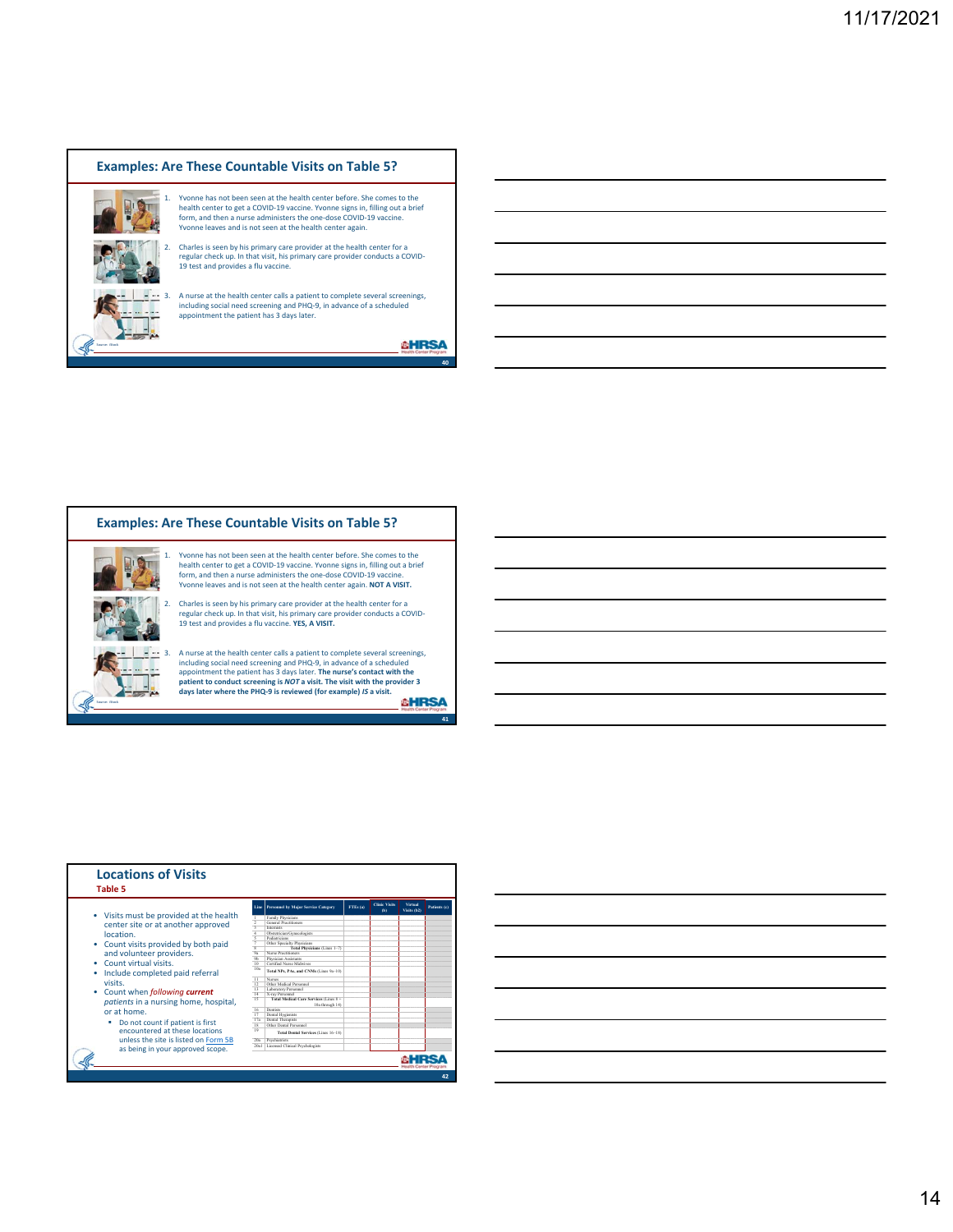

|                                                                                                                                                                       | $\overline{\phantom{a}}$ |
|-----------------------------------------------------------------------------------------------------------------------------------------------------------------------|--------------------------|
|                                                                                                                                                                       |                          |
| <u>.</u> A strong the contract of the contract of the contract of the contract of the contract of the contract of the con                                             | ______                   |
|                                                                                                                                                                       |                          |
|                                                                                                                                                                       |                          |
|                                                                                                                                                                       |                          |
|                                                                                                                                                                       | $\overline{\phantom{a}}$ |
|                                                                                                                                                                       |                          |
|                                                                                                                                                                       |                          |
|                                                                                                                                                                       |                          |
| ,我们也不会有一个人的事情。""我们的人,我们也不会有一个人的人,我们也不会有一个人的人,我们也不会有一个人的人,我们也不会有一个人的人,我们也不会有一个人的人,<br>第二百一十一章 第二百一十一章 第二百一十一章 第二百一十一章 第二百一十一章 第二百一十一章 第二百一章 第二百一章 第二百一章 第二百一章 第二百一章 第二 | _____                    |
|                                                                                                                                                                       |                          |
| the contract of the contract of the contract of the contract of the contract of                                                                                       |                          |

| <b>Location of Visits: Virtual</b><br>Table 5 |                         |                                                          |          |                                |                               |              |
|-----------------------------------------------|-------------------------|----------------------------------------------------------|----------|--------------------------------|-------------------------------|--------------|
| Virtual visits (Column B2): Report<br>٠       |                         | Line Personnel by Major Service Category                 | FTEs (a) | <b>Clinic Visits</b><br>$\Phi$ | <b>Virtual</b><br>Visits (b2) | Patients (c) |
| documented virtual (telemedicine)             |                         | Family Physicians                                        |          |                                |                               |              |
|                                               |                         | General Practitioners                                    |          |                                |                               |              |
| contact between a patient and                 |                         | Internists<br>Obstetrician/Gynecologists                 |          |                                |                               |              |
|                                               |                         | Pediatricians                                            |          |                                |                               |              |
| provider that meet all the                    |                         | Other Specialty Physicians                               |          |                                |                               |              |
| requirements discussed earlier for            | $\overline{\mathbf{x}}$ | Total Physicians (Lines 1-7)                             |          |                                |                               |              |
|                                               | $\overline{Q_2}$        | Nurse Practitioners                                      |          |                                |                               |              |
| countable visits.                             | $q_h$                   | Physician Assistants                                     |          |                                |                               |              |
|                                               | 10                      | Certified Nurse Midwisses                                |          |                                |                               |              |
| Must be provided using interactive,           | 10a                     | Total NPs, PAs, and CNMs (Lines 9a-10)                   |          |                                |                               |              |
| synchronous audio and/or video                | 11                      | <b>Nones</b>                                             |          |                                |                               |              |
|                                               | 12 <sup>2</sup><br>13   | Other Medical Personnel<br>Laboratory Personnel          |          |                                |                               |              |
| telecommunication systems that                | 14                      | X-ray Personnel                                          |          |                                |                               |              |
| permit real-time communication                | 15                      | Total Medical Care Services (Lines 8+<br>10a through 14) |          |                                |                               |              |
|                                               | 16                      | <b>Therefore</b>                                         |          |                                |                               |              |
| between the provider and a patient.           | 17                      | Dental Hygienists                                        |          |                                |                               |              |
|                                               | 17a                     | Dental Therapists                                        |          |                                |                               |              |
| "Store and forward" methods or                | 18                      | Other Dental Personnel                                   |          |                                |                               |              |
| other asynchronous contacts are               | 19                      | Total Dental Services (Lines 16-18)                      |          |                                |                               |              |
|                                               | 20a                     | Psychiatrists                                            |          |                                |                               |              |
| not countable                                 | 20a1                    | Licensed Clinical Psychologists                          |          |                                |                               |              |
| View the virtual visits guidance file.        |                         |                                                          |          |                                |                               |              |

| <b>Examples of Type of Service</b>                                                                                                                                                                                                      |  |
|-----------------------------------------------------------------------------------------------------------------------------------------------------------------------------------------------------------------------------------------|--|
|                                                                                                                                                                                                                                         |  |
| Health center provider provides in-scope services via telemedicine/telehealth to a patient not physically present at the same<br>location as the provider.                                                                              |  |
| Health center provider provides out-of-scope services via telemedicine/telehealth to a patient not physically present at the<br>same location as the provider.                                                                          |  |
| A non-health-center provider not physically present at the health center provides services to a patient at the health center<br>through telemedicine/telehealth, and the health center covers the cost of the services by the provider. |  |
| A non-health-center provider not physically present at the health center provides services to a patient at the health center<br>through telemedicine/telehealth, and the health center does not pay for the services.                   |  |
| A provider at the health center confers with a provider at a different health center via video chat regarding a patient's care.                                                                                                         |  |
| A patient and a provider discuss a patient's health concerns via a secure email through the EHR.                                                                                                                                        |  |
| A staff member at the health center takes a photograph of a patient's skin condition and sends it through the portal to a<br>provider not physically present at the health center for diagnosis.                                        |  |
| Interaction is not coded or charged as telemedicine/telehealth services.                                                                                                                                                                |  |
| *Table assumes that interactions meet the other criteria of a visit (e.g., documented, conducted by a provider who exercises<br>independent professional judgment).                                                                     |  |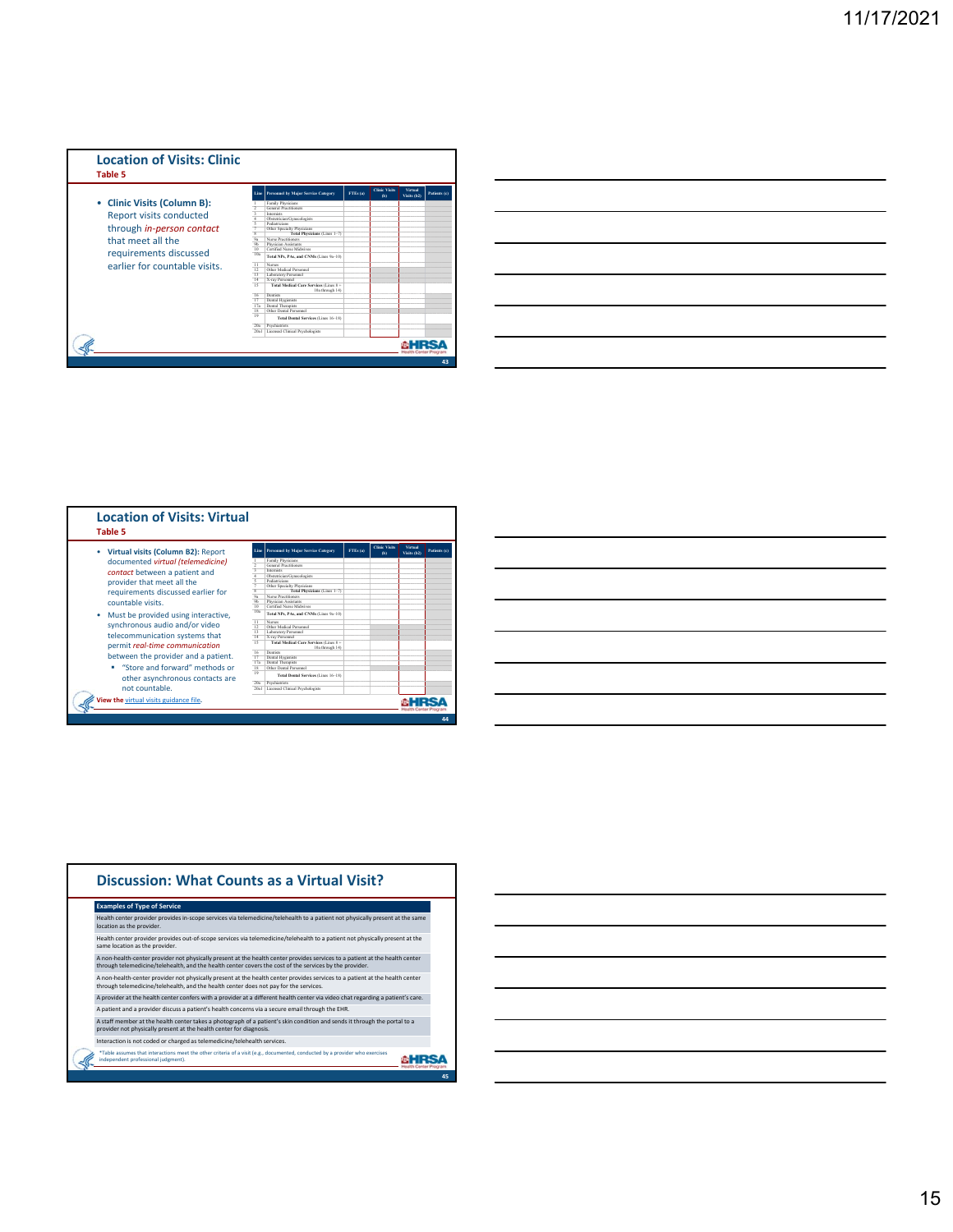### **What Counts as a Virtual Visit?**

| <b>Examples of Type of Service</b>                                                                                                                                                                                                      | Counts                  | Does Not<br>Count |
|-----------------------------------------------------------------------------------------------------------------------------------------------------------------------------------------------------------------------------------------|-------------------------|-------------------|
| Health center provider provides in-scope services via telemedicine/telehealth to a patient not physically present at<br>the same location as the provider.                                                                              | $\overline{\mathbf{x}}$ |                   |
| Health center provider provides out-of-scope services via telemedicine/telehealth to a patient not physically present<br>at the same location as the provider.                                                                          |                         | x                 |
| A non-health-center provider not physically present at the health center provides services to a patient at the health<br>center through telemedicine/telehealth, and the health center covers the cost of the services by the provider, | ×                       |                   |
| A non-health-center provider not physically present at the health center provides services to a patient at the health<br>center through telemedicine/telehealth, and the health center does not pay for the services.                   |                         | x                 |
| A provider at the health center confers with a provider at a different health center via video chat regarding a<br>patient's care.                                                                                                      |                         | $\mathbf x$       |
| A patient and a provider discuss a patient's health concerns via a secure email through the EHR.                                                                                                                                        |                         | x                 |
| A staff member at the health center takes a photograph of a patient's skin condition and sends it through the portal<br>to a provider not physically present at the health center for diagnosis.                                        |                         | x                 |
| An interaction is not coded or charged as telemedicine/telehealth services.                                                                                                                                                             |                         | x                 |
| *Table assumes that interactions meet the other criteria of a visit (e.g., documented, conducted by a provider<br>who exercises independent professional judgment).                                                                     |                         |                   |
|                                                                                                                                                                                                                                         |                         |                   |

| <b>Visits (Columns B and B2)</b>                                                                                                                                                                                                                                                      | <b>Patients (Column C)</b>                                                                                                                                                                                                                                                                                                                                               | <b>Key Reminders</b>                                                                                                                                                                                                                                                                                 |
|---------------------------------------------------------------------------------------------------------------------------------------------------------------------------------------------------------------------------------------------------------------------------------------|--------------------------------------------------------------------------------------------------------------------------------------------------------------------------------------------------------------------------------------------------------------------------------------------------------------------------------------------------------------------------|------------------------------------------------------------------------------------------------------------------------------------------------------------------------------------------------------------------------------------------------------------------------------------------------------|
| Count clinic and virtual visits that<br>meet definition discussed.                                                                                                                                                                                                                    | This is an unduplicated count of<br>patients by service category.                                                                                                                                                                                                                                                                                                        | • Not all personnel generate<br>visits.                                                                                                                                                                                                                                                              |
| Visits must be on the same line<br>with the FTE of the provider who<br>conducted the visit.<br>If a visit is counted in either of<br>these columns, the patient MUST<br>be reported in Column C and be<br>included in the unduplicated<br>patient count on all demographic<br>tables. | A patient may have visits in multiple<br>service categories, such as having<br>medical, dental, and vision visits in the<br>year. Patients for whom that is true are<br>counted in each of those service<br>categories in Column C. As a result, the<br>total number of patients reported<br>across Column C is generally larger<br>than the unduplicated patient count. | • Not all contacts are countable<br>visits.<br>• A single visit may consist of<br>multiple services, but it counts<br>as only one visit.<br>Only those patients reported<br>on this table are included in the<br>unduplicated patient count on<br>demographic tables and in<br>clinical care tables. |



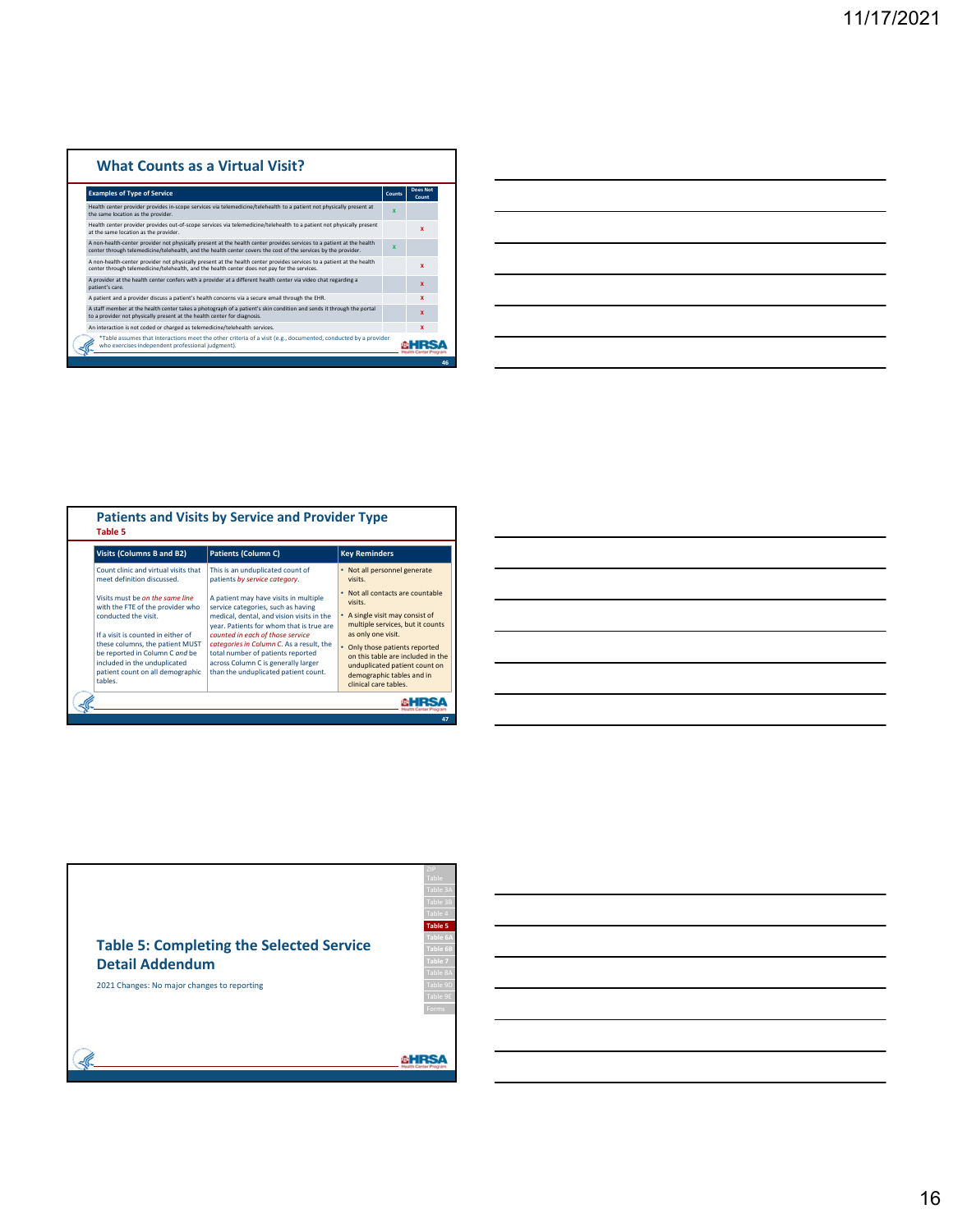### **Addendum Captures Integrated Behavioral Health**

The addendum reflects integrated behavioral health provided by the health center by:

- Capturing data on **mental health (MH) services** provided by medical providers *in medical visits*.
- Capturing data on **substance use disorder (SUD) services** provided by medical providers *and* MH providers *in medical and MH visits*.

| Line            | Personnel by Maior Service Caterory:<br><b>Mental Health Service Detail</b>  | Personnel<br>(a)        | Clinic<br>Visits (b) | Virtual<br>Visits (b2) | Patients<br>(c) |
|-----------------|------------------------------------------------------------------------------|-------------------------|----------------------|------------------------|-----------------|
| 20+01           | Physicians (other than Psychiatrists)                                        |                         |                      |                        |                 |
| 20+02           | Norse Peartitioners                                                          |                         |                      |                        |                 |
| 20+03           | Physician Assistants                                                         |                         |                      |                        |                 |
| 20+04           | Certified Name Midwiges                                                      |                         |                      |                        |                 |
| Line            | Personnel by Maior Service Caterory:<br><b>Substance Use Disorder Detail</b> | <b>Personnel</b><br>(a) | Clinic<br>Visits (b) | Virtual<br>Visits (b2) | Patients<br>(c) |
| 21a             | Physicians (other than Psychiatrists)                                        |                         |                      |                        |                 |
| 21h             | Nurse Practitioners (Medical)                                                |                         |                      |                        |                 |
| 21c             | Physician Assistants                                                         |                         |                      |                        |                 |
| 214             | Certified Name Midwiges                                                      |                         |                      |                        |                 |
| 21 <sub>c</sub> | Psychiatrists                                                                |                         |                      |                        |                 |
| 21f             | Licensed Clinical Psychologists                                              |                         |                      |                        |                 |
| 21e             | Licensed Clinical Social Workers                                             |                         |                      |                        |                 |
| 21h             | Other Licensed Mental Health Providers                                       |                         |                      |                        |                 |



|                                        | __  |
|----------------------------------------|-----|
|                                        |     |
|                                        | ___ |
|                                        |     |
|                                        |     |
|                                        |     |
|                                        |     |
|                                        |     |
| the control of the control of the con- |     |
|                                        |     |

| Line             | <b>Personnel by Major Service Caterory</b> | <b>FTEs</b><br>(a) | Clinic<br><b>Visits</b><br>$\Phi$ | Virtual<br>Visits<br>(162) | <b>Patients</b><br>(c) | Line   | <b>Personnel by Major Service</b><br><b>Caterory: Substance Use</b><br><b>Disorder Detail</b> | <b>Personnel</b><br>(a1) | Clinic<br>Vicite<br>(b) | Virtual<br><b>Vicits</b><br>(b2) | <b>Patients</b><br>(c) |
|------------------|--------------------------------------------|--------------------|-----------------------------------|----------------------------|------------------------|--------|-----------------------------------------------------------------------------------------------|--------------------------|-------------------------|----------------------------------|------------------------|
|                  | Family Physicians                          |                    |                                   |                            |                        | 21a    | Physicians (other than                                                                        |                          |                         |                                  |                        |
| ,                | General Practitioners                      |                    |                                   |                            |                        |        | Psychiatrists)                                                                                |                          |                         |                                  |                        |
| $\overline{A}$   | Internicts                                 |                    |                                   |                            |                        | 21h    | Nurse Practitioners (Medical)                                                                 |                          |                         |                                  |                        |
| $\Delta$         | Obstetrician/Gynecologists                 |                    |                                   |                            |                        | 216    | Physician Assistants                                                                          |                          |                         |                                  |                        |
| ×.               | <b>Pediatricians</b>                       |                    |                                   |                            |                        | 214    | Certified Nurse Midwisser                                                                     |                          |                         |                                  |                        |
| $\tau$           | Other Specialty Physicians                 |                    |                                   |                            |                        |        |                                                                                               |                          |                         |                                  |                        |
| $\mathbf{x}$     | Total Physicians (Lines 1-7)               |                    |                                   |                            |                        |        |                                                                                               |                          |                         |                                  |                        |
| q.               | Nurse Practitioners                        |                    |                                   |                            |                        |        | Medical FTEs, visits, and patients are reported in                                            |                          |                         |                                  |                        |
| 95               | Physician Assistants                       |                    |                                   |                            |                        |        | Lines 1-15 of the main part of Table 5 (shown                                                 |                          |                         |                                  |                        |
| 10 <sub>10</sub> | Certified Name Midwives                    |                    |                                   |                            |                        | left). |                                                                                               |                          |                         |                                  |                        |
| 10a              | Total NPs, PAs, and CNMs (Lines 9a-10).    |                    |                                   |                            |                        |        | Corresponding providers, visits, and patients may                                             |                          |                         |                                  |                        |
| 11               | <b>Nurses</b>                              |                    |                                   |                            |                        |        |                                                                                               |                          |                         |                                  |                        |
| 12               | Other Medical Professional                 |                    |                                   |                            |                        |        | also be reported on the MH/SUD addendum                                                       |                          |                         |                                  |                        |
| 13.              | Laboratory Personnel                       |                    |                                   |                            |                        |        | if/when MH or SUD services were provided (SUD                                                 |                          |                         |                                  |                        |
|                  |                                            |                    |                                   |                            |                        |        | portion of addendum shown above).                                                             |                          |                         |                                  |                        |
| 14               | X-ray Personnel                            |                    |                                   |                            |                        |        |                                                                                               |                          |                         |                                  |                        |

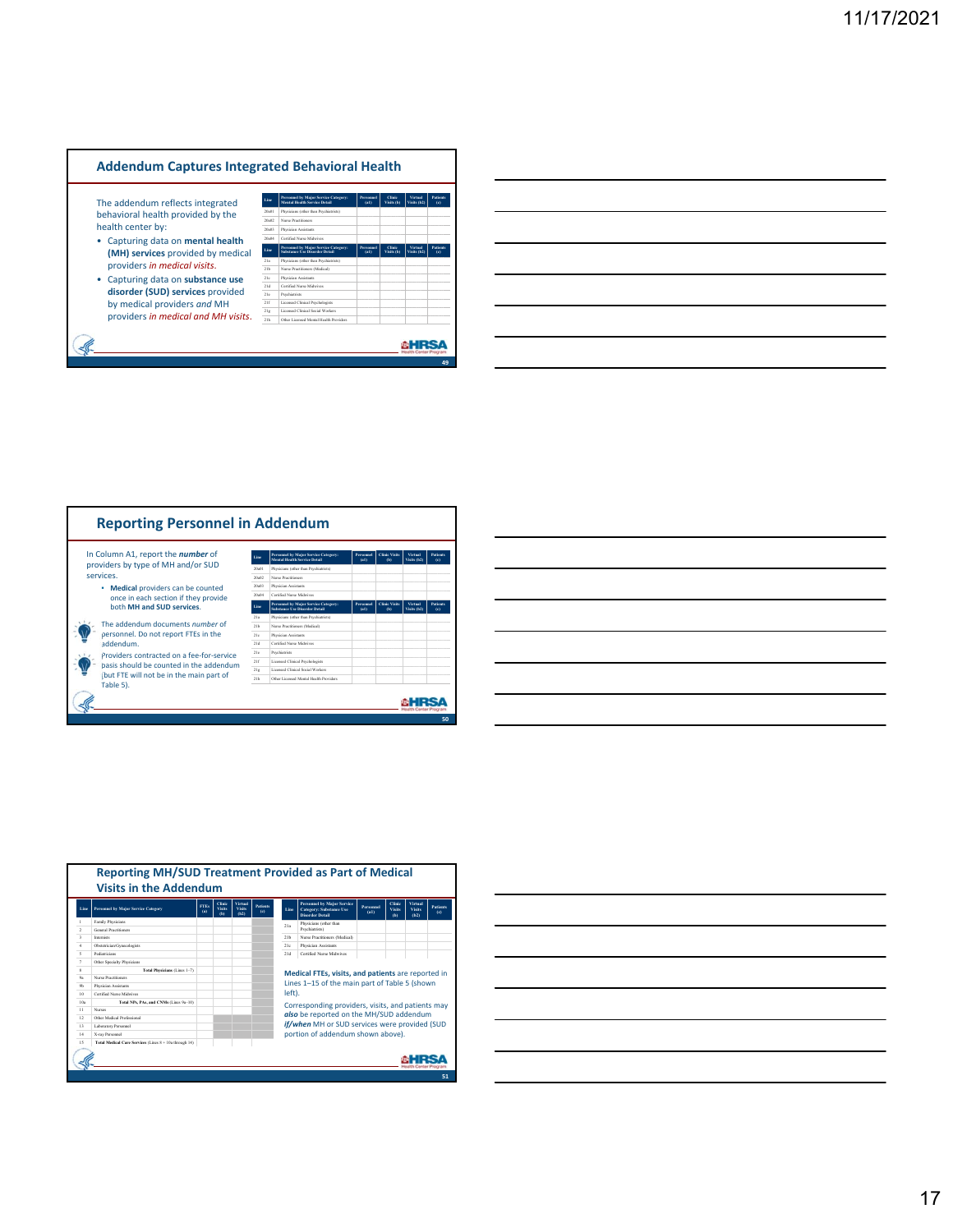### **Example: Integrated MH in Medical Visit**

A family physician sees a patient in person with a diagnosis of depression and manages their medication for that depression during the medical visit.

**Table 5, Staffing and Utilization:** The family physician FTE<br>is reported on Line 1, Column A of Table 5. The visit is<br>reported on Line 1, Column A.<br>**Table 5, Selected Service Detail Adendum, Mental**<br>**Health Service Detai** 

**This visit is counted twice on Table 5:** *once* **in the main part of Table 5 and** *once* **in the addendum. In no case can a visit be reported twice on the main part of Table 5.**



**AHRSA** 

**52**

| Line | Personnel by Major Service Category            | <b>FTEs</b><br>(a) | Clinic<br>Visits<br>$\Phi$ | Virtual<br>Vicity<br>(162) | Patients<br>$\epsilon$ | Line            | <b>Personnel by Major Service</b><br>Caterory:<br><b>Substance Use Disorder Detail</b> | Personn<br>el (a1) | Clinic<br>Visits (b) | <b>Virtual</b><br>Vicity<br>(b2) | Patients<br>(c) |
|------|------------------------------------------------|--------------------|----------------------------|----------------------------|------------------------|-----------------|----------------------------------------------------------------------------------------|--------------------|----------------------|----------------------------------|-----------------|
| 20a  | <b>Psychiatrists</b>                           |                    |                            |                            |                        | 21a             | Physicians (other than Psychiatrists)                                                  |                    |                      |                                  |                 |
| 20a1 | Licensed Clinical Psychologists                |                    |                            |                            |                        | 21h             | Nurse Practitioners (Medical)                                                          |                    |                      |                                  |                 |
| 20a2 | Licensed Clinical Social Workers               |                    |                            |                            |                        | 21 <sub>c</sub> | Physician Assistants                                                                   |                    |                      |                                  |                 |
|      | Other Licensed Mental Health Providers         |                    |                            |                            |                        | 21d             | Certified Narse Midwisses                                                              |                    |                      |                                  |                 |
| 20%  | Other Mental Health Personnel                  |                    |                            |                            |                        | 21 <sub>e</sub> | <b>Psychiatrists</b>                                                                   |                    |                      |                                  |                 |
| 20+  |                                                |                    |                            |                            |                        | 21f             | Licensed Clinical Psychologists                                                        |                    |                      |                                  |                 |
| 20   | Total Mental Health Services (Lines 20a-<br>c) |                    |                            |                            |                        | 21x             | Licensed Clinical Social Workers                                                       |                    |                      |                                  |                 |
| 21   | Substance Lise Disorder Services               |                    |                            |                            |                        | 21h             | Other Licensed Mental Health<br>Providers                                              |                    |                      |                                  |                 |

|  |  | <u> 1989 - Johann Stoff, deutscher Stoff, der Stoff, der Stoff, der Stoff, der Stoff, der Stoff, der Stoff, der S</u>  |  |
|--|--|------------------------------------------------------------------------------------------------------------------------|--|
|  |  | <u> 1989 - Andrea Andrew Maria (h. 1989).</u>                                                                          |  |
|  |  | <u> 1989 - Johann Barn, amerikan bernama di sebagai bernama dan bernama di sebagai bernama di sebagai bernama di</u>   |  |
|  |  | <u> 1989 - Johann Stoff, amerikansk politiker (d. 1989)</u>                                                            |  |
|  |  | <u> 1989 - Johann Barn, mars ann an t-Amhain ann an t-Amhain ann an t-Amhain ann an t-Amhain ann an t-Amhain ann a</u> |  |
|  |  | <u> 1989 - Johann Barn, amerikan bernama di sebagai bernama di sebagai bernama di sebagai bernama di sebagai ber</u>   |  |
|  |  | <u> 1989 - Johann Stoff, deutscher Stoff, der Stoff, der Stoff, der Stoff, der Stoff, der Stoff, der Stoff, der S</u>  |  |
|  |  |                                                                                                                        |  |

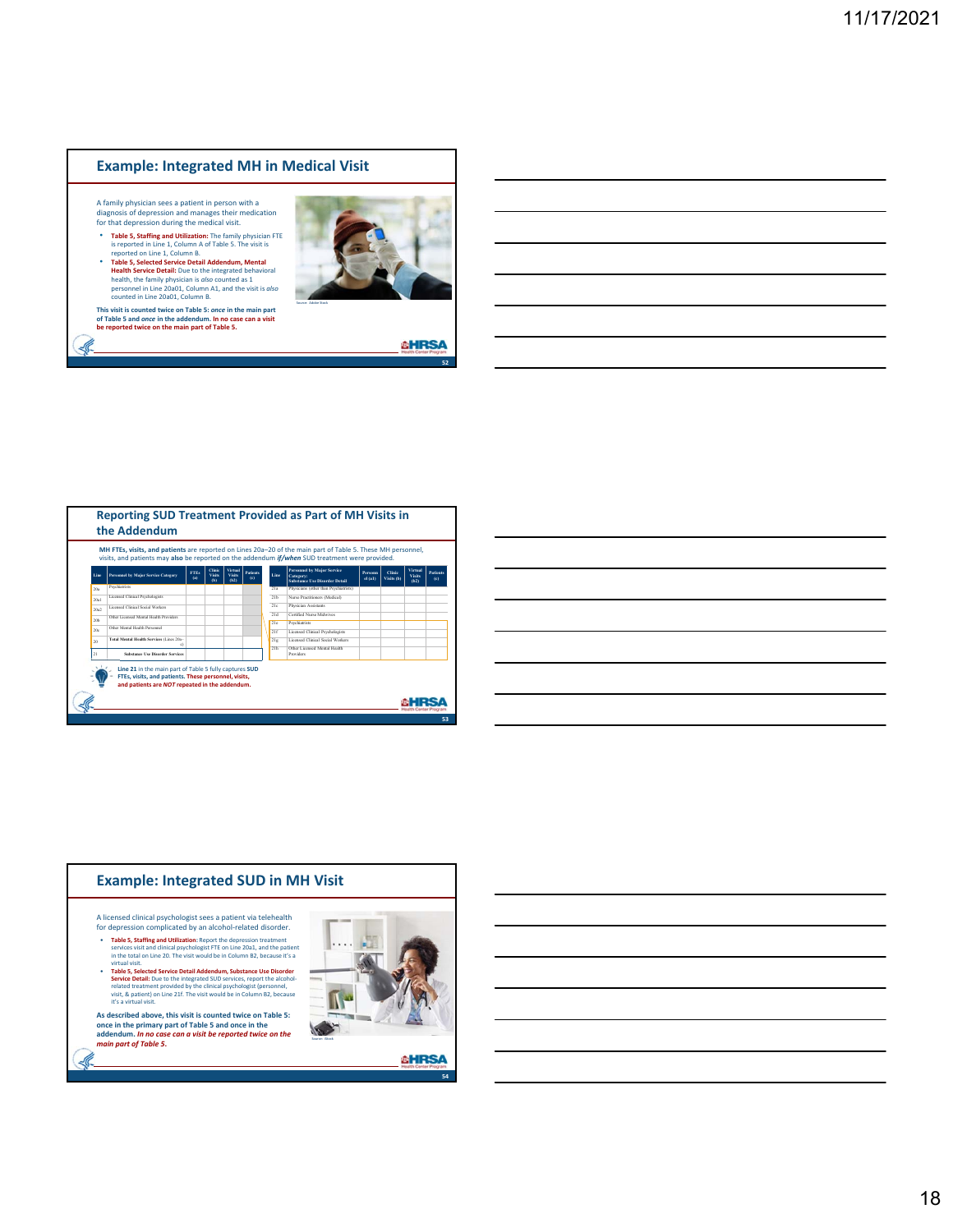### **Determining Visits to Include in Addendum**

| Include, at minimum, all<br>countable visits with providers      | Line            | <b>Diamostic Caterory</b>                                                                                | <b>Applicable ICD-10-CM Code</b>                                                                                                                                                                                                                        | <b>Number of Visits by</b><br><b>Diagnosis Regardless of</b><br>Primacy (a)             | Number of<br><b>Patients with</b><br>Diagnosis (b) |
|------------------------------------------------------------------|-----------------|----------------------------------------------------------------------------------------------------------|---------------------------------------------------------------------------------------------------------------------------------------------------------------------------------------------------------------------------------------------------------|-----------------------------------------------------------------------------------------|----------------------------------------------------|
| included in Table 5 Selected<br><b>Services Addendum, Column</b> |                 | <b>Selected Mental Health Conditions.</b><br><b>Substance Use Disorders, and</b><br><b>Exploitations</b> |                                                                                                                                                                                                                                                         |                                                                                         |                                                    |
|                                                                  | 18              | Alcohol, related disorders                                                                               | F10-, G62.1, O99.31-                                                                                                                                                                                                                                    | Visits reported here that were                                                          |                                                    |
| A1. with ICD-10-CM codes:                                        | 19              | Other substance-related disorders<br>(excluding tobacco use disorders)                                   | F11- through F19- (exclude F17-), G62.0.<br>099.32.                                                                                                                                                                                                     | with medical or mental health.<br>providers are reported on SUD                         |                                                    |
| SUD: Table 6A, Lines 18-19a                                      | 19 <sub>0</sub> | Tobacco use disorder                                                                                     | F17-, O99.33-                                                                                                                                                                                                                                           | detail section of T5 addendum.                                                          |                                                    |
| MH: Table 6A. Lines 20a-20d                                      | 20 <sub>n</sub> | Depression and other mood disorders                                                                      | F30-through F39-                                                                                                                                                                                                                                        |                                                                                         |                                                    |
|                                                                  | 205             | Arctiety disorders, including post-<br>traumatic stress disorder (PTSD)                                  | F06.4, F40- through F42-, F43.0, F43.1-,<br>P93 O                                                                                                                                                                                                       | Visits reported here that                                                               |                                                    |
|                                                                  | 20 <sub>o</sub> | Attention deficit and disrustive behavior<br>discolors                                                   | F90-through F91-                                                                                                                                                                                                                                        | were with medical                                                                       |                                                    |
|                                                                  | 204             | Other mental disorders, excluding drug<br>or alcohol dependence                                          | F01- through F09- (exclude F06.4), F20-<br>through F29-, F43- through F48- (exclude<br>F43.0- and F43.1-), F50- through F99-<br>(exclude F55-, F84.2, F90-, F91-, F93.0,<br>F98-1, O99.34-, R45.1, R45.2, R45.5.<br>R45.6, R45.7, R45.81, R45.82, R48.0 | providers are reported on<br>MH detail section of Table 5<br>selected service addendum. |                                                    |
|                                                                  |                 |                                                                                                          |                                                                                                                                                                                                                                                         |                                                                                         |                                                    |
|                                                                  |                 |                                                                                                          |                                                                                                                                                                                                                                                         |                                                                                         | 55                                                 |

| <u> 1989 - Andrea Santa Andrea Andrea Andrea Andrea Andrea Andrea Andrea Andrea Andrea Andrea Andrea Andrea Andr</u> |  | $\overline{\phantom{a}}$ |
|----------------------------------------------------------------------------------------------------------------------|--|--------------------------|
|                                                                                                                      |  |                          |
|                                                                                                                      |  |                          |
|                                                                                                                      |  | _______                  |
|                                                                                                                      |  |                          |
|                                                                                                                      |  |                          |
|                                                                                                                      |  |                          |
|                                                                                                                      |  | _______                  |
|                                                                                                                      |  |                          |
|                                                                                                                      |  |                          |
| ,我们也不会有什么?""我们的人,我们也不会有什么?""我们的人,我们也不会有什么?""我们的人,我们也不会有什么?""我们的人,我们也不会有什么?""我们的人                                     |  |                          |
|                                                                                                                      |  |                          |
|                                                                                                                      |  |                          |
|                                                                                                                      |  | ________                 |
|                                                                                                                      |  |                          |
|                                                                                                                      |  |                          |
| <u> 1989 - Andrea Andrew Maria (h. 1989).</u>                                                                        |  |                          |
|                                                                                                                      |  |                          |
|                                                                                                                      |  |                          |
|                                                                                                                      |  |                          |

|      | <b>Table 6A</b>                                                        |                                                                                                      |                                                                  |                                             |       | <b>Table 5: Addendum</b>                                                              |                  |                            |                                  |                         |
|------|------------------------------------------------------------------------|------------------------------------------------------------------------------------------------------|------------------------------------------------------------------|---------------------------------------------|-------|---------------------------------------------------------------------------------------|------------------|----------------------------|----------------------------------|-------------------------|
| Line | <b>Disenostic Category</b>                                             | Applicable ICD-10-CM Code                                                                            | Number of Vicine<br>by Disenocic<br>Regardless of<br>Primacy (a) | Number of<br>Patients with<br>Diagnosis (b) | Line  | <b>Personnel by Major Service</b><br>Category:<br><b>Mental Health Service Detail</b> | Personnel<br>(a) | Clinic<br>Vicity<br>$\Phi$ | <b>Virtual</b><br>Vicine<br>(b2) | <b>Patients</b><br>(c)  |
|      | <b>Selected Mental Health</b><br><b>Conditions</b> , Substance Use     |                                                                                                      |                                                                  |                                             | 20+01 | Physicians (other than<br>Psychiatrists)                                              |                  |                            |                                  |                         |
|      | Disorders, and Exploitations                                           |                                                                                                      |                                                                  |                                             | 20+02 | Nurge Practitioners                                                                   |                  |                            |                                  |                         |
| 18   | Alsohol, related disorders                                             | F10-, G62.1, O99.31-                                                                                 |                                                                  |                                             | 20+03 | Physician Assistants                                                                  |                  |                            |                                  |                         |
| 19   | Other constances related                                               | F11-through F19- (exclude F17-).                                                                     |                                                                  |                                             | 20+04 | <b>Certified Name Midwines</b>                                                        |                  |                            |                                  |                         |
|      | disorders (excluding tobacco<br>use disorders)<br>Tobacco use disorder | G62.0, O99.32-<br>F17-, 099.33-                                                                      |                                                                  |                                             | Line  | <b>Personnel by Major Service</b><br>Category:                                        | Personnel<br>(a) | Clinic<br><b>Visits</b>    | Virtual<br>Vicits                | <b>Patients</b><br>f(c) |
| 19a  |                                                                        | F30-through F39-                                                                                     |                                                                  |                                             |       | <b>Substance Use Disorder Detail</b>                                                  |                  | $\Phi$                     | (b2)                             |                         |
| 20a  | Depression and other mood<br>discontere                                |                                                                                                      |                                                                  |                                             | 214   | Physicians (other than<br>Psychiatrists)                                              |                  |                            |                                  |                         |
| 20%  | Anxiety disorders, including<br>post-traumatic stress disorder         | F06.4, F40- through F42-, F43.0.<br>F43.1-, F93.0                                                    |                                                                  |                                             | 215   | Nurse Practitioners (Medical)                                                         |                  |                            |                                  |                         |
|      | (PTSD)                                                                 | F90-through F91-                                                                                     |                                                                  |                                             | 21e   | Physician Assistants                                                                  |                  |                            |                                  |                         |
| 20+  | Attention deficit and disrustive<br>behavior disorders                 |                                                                                                      |                                                                  |                                             | 214   | <b>Certified Nurse Midwisses</b>                                                      |                  |                            |                                  |                         |
| 201  | Other mental disorders<br>excluding drug or alcohol                    | F01- through F09- (exclude F06.4),<br>F20- through F29-, F43- through                                |                                                                  |                                             | 216   | <b>Psychiatrists</b>                                                                  |                  |                            |                                  |                         |
|      | dependence                                                             | F48- (exclude F43.0- and F43.1-).                                                                    |                                                                  |                                             | 216   | <b>Licensed Clinical Psychologists</b>                                                |                  |                            |                                  |                         |
|      |                                                                        | F50-through F99- (exclude F55-,<br>F84.2, F90-, F91-, F93.0, F98-).<br>099.34-, R45.1, R45.2, R45.5. |                                                                  |                                             | 21e   | Licensed Clinical Social<br>Workers                                                   |                  |                            |                                  |                         |
|      |                                                                        | R45.6, R45.7, R45.81, R45.82,<br><b>R480</b>                                                         |                                                                  |                                             | 21h   | Other Licensed Mental Health<br><b>Providers</b>                                      |                  |                            |                                  |                         |

### **Resources to Support Table 5 Reporting**

- BPHC UDS Reporting Resources
	- UDS Countable Visit Guidance and FAQ Virtual Visit Reporting Handout
	- **Mental Health/Substance Use Disorder Services Detail Handout**
	-
- 
- 
- Nurse Visit Guidance Handout<br>• UDS Reporting Instructions Appendix A: Listing of Personnel (page 157)<br>• <u>Telehealth Resource Centers</u>: 12 HRSA-supported regional and 2 national centers (including the<br>Center for Connected
- HRSA BPHC COVID-19 Frequently Asked Questions (FAQs): <u>UDS Reporting and Telehealth</u><br>• <u>Centers for Medicare & Medicaid Services: Telehealth</u>: Provides Medicare telehealth services<br>definitions
	-

**AHRSA**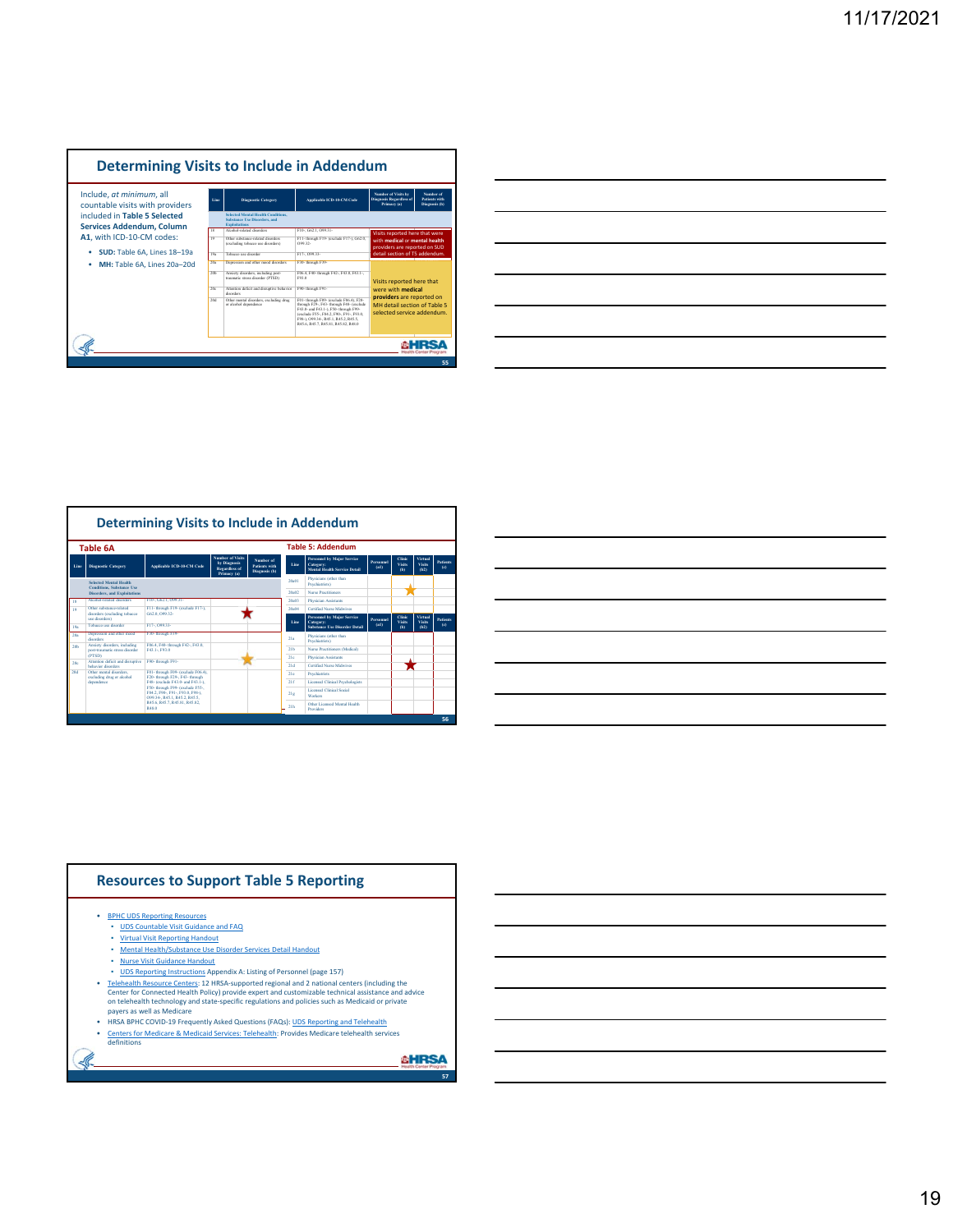

- New line for coronavirus (SARS‐CoV‐2) vaccine visits and patients
- ICD‐10 and HCPCs codes updated for 9 existing lines

**AHRSA** 

**Table 5 Table 6A Table 6B Table 7**





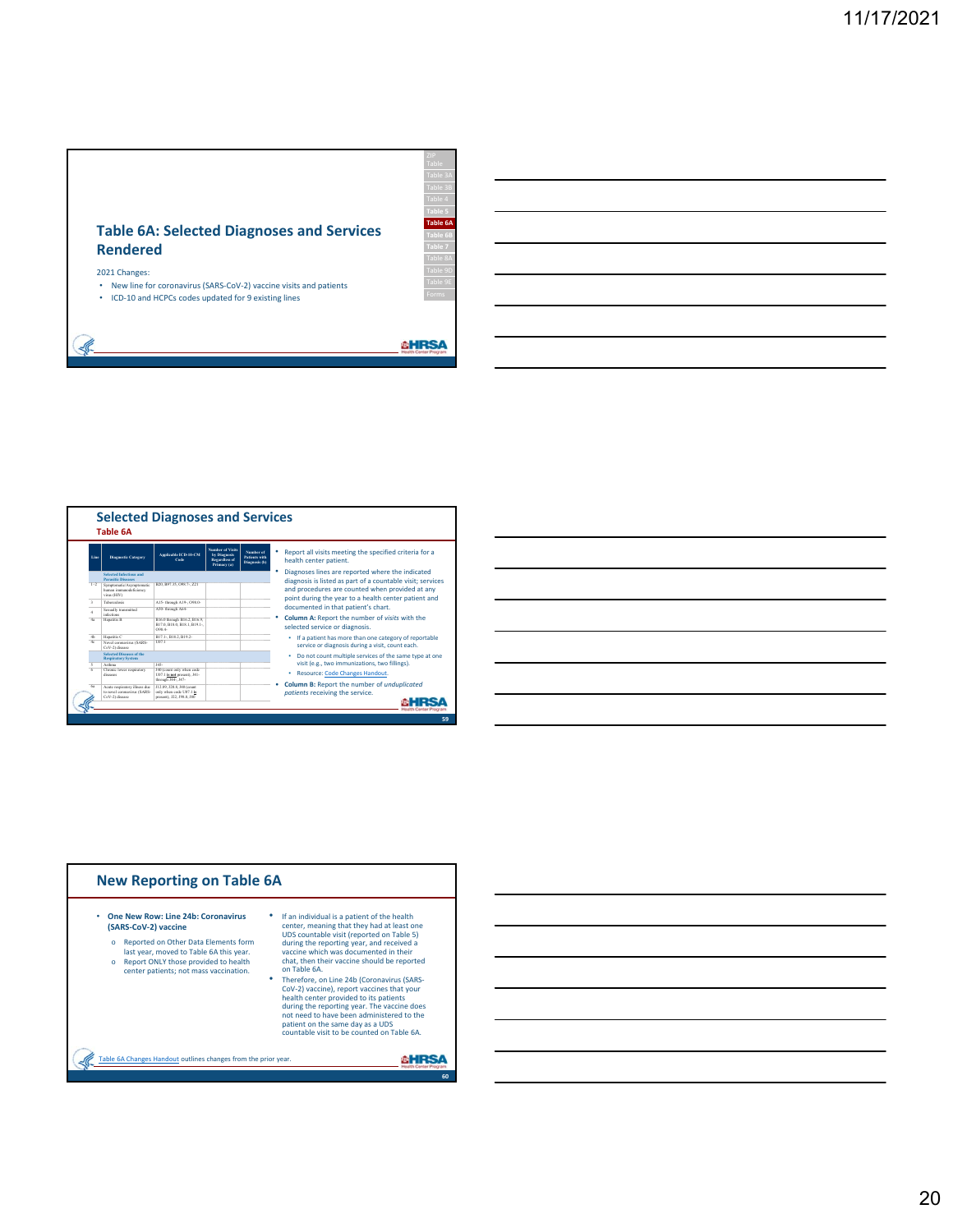### **Key Notes for Table 6A**

- Column A describes the total number of visits, at which the service/test/diagnosis was present and
- coded, to the patients in Column B. • Only report tests or procedures that are:
	- **performed by the health center**, *or* ▪ not performed by the health center, but
	- **paid for by the health center**, *or*
	- not performed by the health center or paid for by the health center, **but whose results are returned to the health center provider to evaluate and provide results to the patient**.

### **Note that all reporting on Table 6A is only for health center patients.**

- 
- This does not include mass<br>testing/screening, tests done for the<br>community, etc.<br>Patient must have a *countable* visit on<br>Table 5 and be included in unduplicated<br>patients on demographic tables in order<br>to be counted on Tab
- 

### **AHRSA**

**61**

**Tables 6B & 7: Clinical Quality Measures (CQMs)** 2021 Changes: • Measures aligned with updated eCQMs, wherever available • In alignment with those updated eCQMs, two existing measures have modifications To learn more about how these measures align with other national reporting, please visit *UDS CQMs and National Programs Crosswalk* on pages 195–196 in the 2021 UDS Manual. **Table 6A Table 6B Table 7**



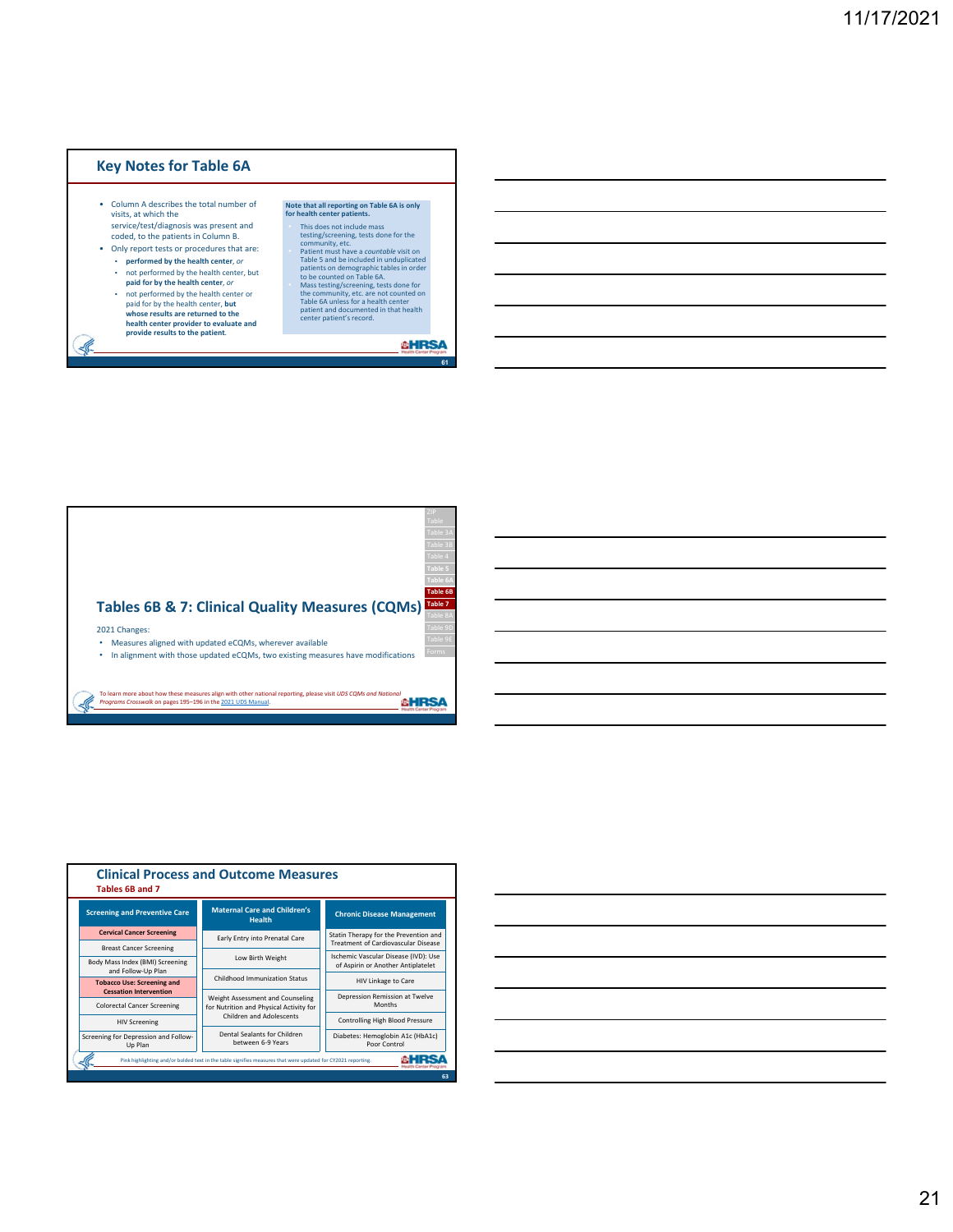### **General Reminders for CQMs**

- For all measures except the one dental measure, all patients who had one or more medical<br>visits (including virtual medical visits) are eligible for inclusion in the measure according to<br>definitions in the CQM and the 202
- Be sure to use the **birthdates specified in the 2021 UDS Manual**, which typically align with the patient's age before the start of the reporting year.
- To **ensure data are accurate**, it is important to:
	- Ensure that systems are configured to capture and report new data elements, including updating EHR, installing patches, updating modules, etc.
	- Work with EHR/health IT vendors to ensure systems have been updated with required specifications.
	- Validate your data to ensure that workflows are successfully capturing data.
	- Educate affected personnel regarding any changes, as appropriate.
- **These are general reminders, but remember that each CQM has its own specified criteria!**

### **Telehealth and CQMs**

Ŀ

**General Rule (which is notably relevant during increased telehealth use):**

- *If* the telehealth visit meets a specific CQM's denominator and/or numerator definition, specifications, and UDS virtual visit definition as written in the eCQM and UDS Manual, *then* it may be counted toward the measure. ✔ Telehealth Impact on UDS Clinical Measure Reporting
	-
- Each eCQM is *defined by the specified measure steward,* and the UDS Report aligns with their instruction for inclusion (or removal) of telehealth in the evaluation of each component (denominator, exclusion, and numerator).
	- ✔ 2021 UDS Clinical Quality Measures Criteria
	- ✔ The measure steward for each measure can be found in Appendix G of the UDS Manual, pages 195–196.

**AHRSA** 

**65**



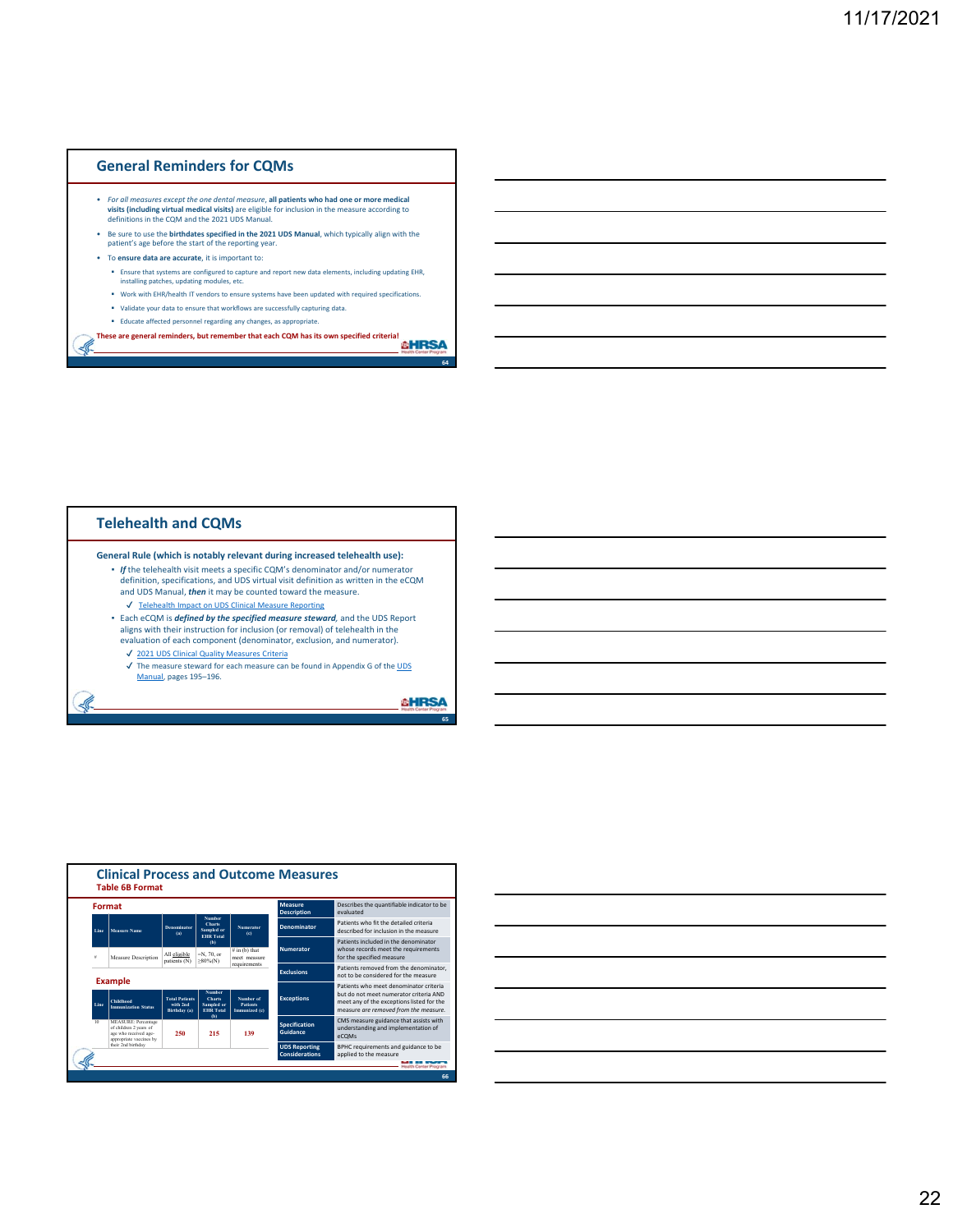

|                                                                                                                      |  | ________ |
|----------------------------------------------------------------------------------------------------------------------|--|----------|
|                                                                                                                      |  |          |
|                                                                                                                      |  |          |
| <u> 1989 - Andrea Santa Andrea Andrea Andrea Andrea Andrea Andrea Andrea Andrea Andrea Andrea Andrea Andrea Andr</u> |  |          |
|                                                                                                                      |  |          |
|                                                                                                                      |  |          |
|                                                                                                                      |  |          |
|                                                                                                                      |  |          |
|                                                                                                                      |  |          |
|                                                                                                                      |  |          |
|                                                                                                                      |  |          |
|                                                                                                                      |  |          |
|                                                                                                                      |  |          |



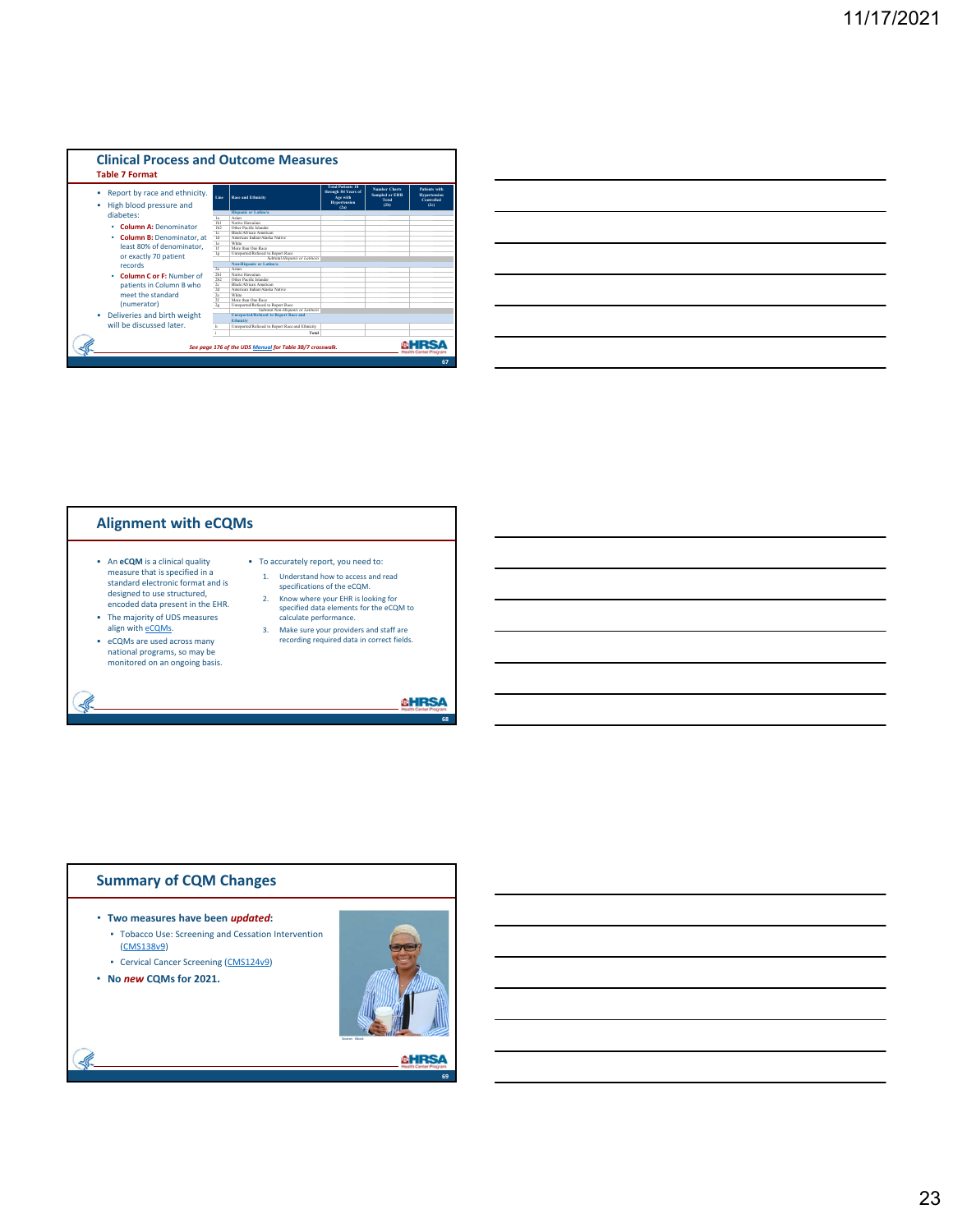

| <u> 1989 - Andrea Santa Andrea Andrea Andrea Andrea Andrea Andrea Andrea Andrea Andrea Andrea Andrea Andrea Andr</u>                                                 |  |                                     |
|----------------------------------------------------------------------------------------------------------------------------------------------------------------------|--|-------------------------------------|
|                                                                                                                                                                      |  |                                     |
|                                                                                                                                                                      |  |                                     |
|                                                                                                                                                                      |  | the contract of the contract of the |
|                                                                                                                                                                      |  |                                     |
|                                                                                                                                                                      |  |                                     |
|                                                                                                                                                                      |  |                                     |
|                                                                                                                                                                      |  |                                     |
| ,我们也不会有什么?""我们的人,我们也不会有什么?""我们的人,我们也不会有什么?""我们的人,我们也不会有什么?""我们的人,我们也不会有什么?""我们的人                                                                                     |  |                                     |
|                                                                                                                                                                      |  |                                     |
|                                                                                                                                                                      |  |                                     |
| ,我们的人们就会在这里,我们的人们就会在这里,我们的人们就会在这里,我们的人们就会在这里,我们的人们就会在这里,我们的人们就会在这里,我们的人们就会在这里,我们<br>第151章 我们的人们的人们,我们的人们的人们的人们,我们的人们的人们的人们的人们的人们,我们的人们的人们的人们,我们的人们的人们的人们,我们的人们的人们的人们 |  |                                     |
|                                                                                                                                                                      |  |                                     |
|                                                                                                                                                                      |  |                                     |
|                                                                                                                                                                      |  |                                     |
|                                                                                                                                                                      |  |                                     |
| <u> 1989 - Johann Stoff, deutscher Stoff, der Stoff, der Stoff, der Stoff, der Stoff, der Stoff, der Stoff, der S</u>                                                |  |                                     |

|     | <b>Table 6B CQMs</b>                                                                                                                  |                 |                                                                                                                                                                                                                                                                                                                                                                                                                                            |
|-----|---------------------------------------------------------------------------------------------------------------------------------------|-----------------|--------------------------------------------------------------------------------------------------------------------------------------------------------------------------------------------------------------------------------------------------------------------------------------------------------------------------------------------------------------------------------------------------------------------------------------------|
|     | Line Measure                                                                                                                          | eCOM            | <b>Brief Measure Description</b>                                                                                                                                                                                                                                                                                                                                                                                                           |
| 11a | <b>Breast Cancer</b><br>Screening                                                                                                     | <b>CMS125v9</b> | Percentage of women 50*-74 years of age who had a mammogram to screen for<br>breast cancer in the 27 months prior to the end of the measurement period<br>Note: *Use 51 as the initial age to include in assessment.                                                                                                                                                                                                                       |
| 12  | <b>Weight Assessment</b><br>and Counseling for<br>Nutrition and<br><b>Physical Activity for</b><br>Children and<br><b>Adolescents</b> | <b>CMS155v9</b> | Percentage of patients 3-17* years of age who had an outpatient medical visit and<br>who had evidence of height, weight, and body mass index (BMI) percentile<br>documentation and who had documentation of counseling for nutrition and who had<br>documentation of counseling for physical activity during the measurement period<br>Note: *Use 16 as the oldest age at the start of the measurement period to include in<br>assessment. |
| 13  | <b>Body Mass Index</b><br>(BMI) Screening and<br>Follow-Up Plan                                                                       | <b>CMS69v9</b>  | Percentage of patients aged 18 years and older with BMI documented during the<br>most recent visit or within the previous 12 months to that visit and who had a<br>follow-up plan documented if the most recent BMI was outside of normal<br>parameters                                                                                                                                                                                    |



| Line | Measure                                                                                             | eCOM            | <b>Brief Measure Description</b>                                                                                                                                                                                                                                                                                                                                                                                                                                                                                                                                                                                                                                                                                                                                                                            |
|------|-----------------------------------------------------------------------------------------------------|-----------------|-------------------------------------------------------------------------------------------------------------------------------------------------------------------------------------------------------------------------------------------------------------------------------------------------------------------------------------------------------------------------------------------------------------------------------------------------------------------------------------------------------------------------------------------------------------------------------------------------------------------------------------------------------------------------------------------------------------------------------------------------------------------------------------------------------------|
| 14a  | <b>Tobacco Use:</b><br><b>Screening and</b><br>Cessation<br><b>Intervention</b>                     | <b>CMS138v9</b> | Percentage of patients aged 18 and older who were screened for tobacco use one or more<br>times within 12 months and who received tobacco cessation intervention if identified as a<br>tobacco user                                                                                                                                                                                                                                                                                                                                                                                                                                                                                                                                                                                                         |
| 17a  | <b>Statin Therapy for</b><br>the Prevention and<br><b>Treatment of</b><br>Cardiovascular<br>Disease | <b>CMS347v4</b> | Percentage of the following patients at high risk of cardiovascular events aged 21 years and<br>older who were prescribed or were on statin therapy during the measurement period:<br>Patients 21 years of age or older who were previously diagnosed with or currently have<br>٠<br>an active diagnosis of clinical atherosclerotic cardiovascular disease (ASCVD), or<br>Patients 21 years of age or older who have ever had a fasting or direct low-density<br>٠<br>lipoprotein cholesterol (LDL-C) level greater than or equal to 190 mg/dL or were<br>previously diagnosed with or currently have an active diagnosis of familial or pure<br>hvpercholesterolemia, or<br>Patients 40 through 75 years of age with a diagnosis of diabetes with a fasting or direct<br>٠<br>LDL-C level of 70-189 mg/dL |

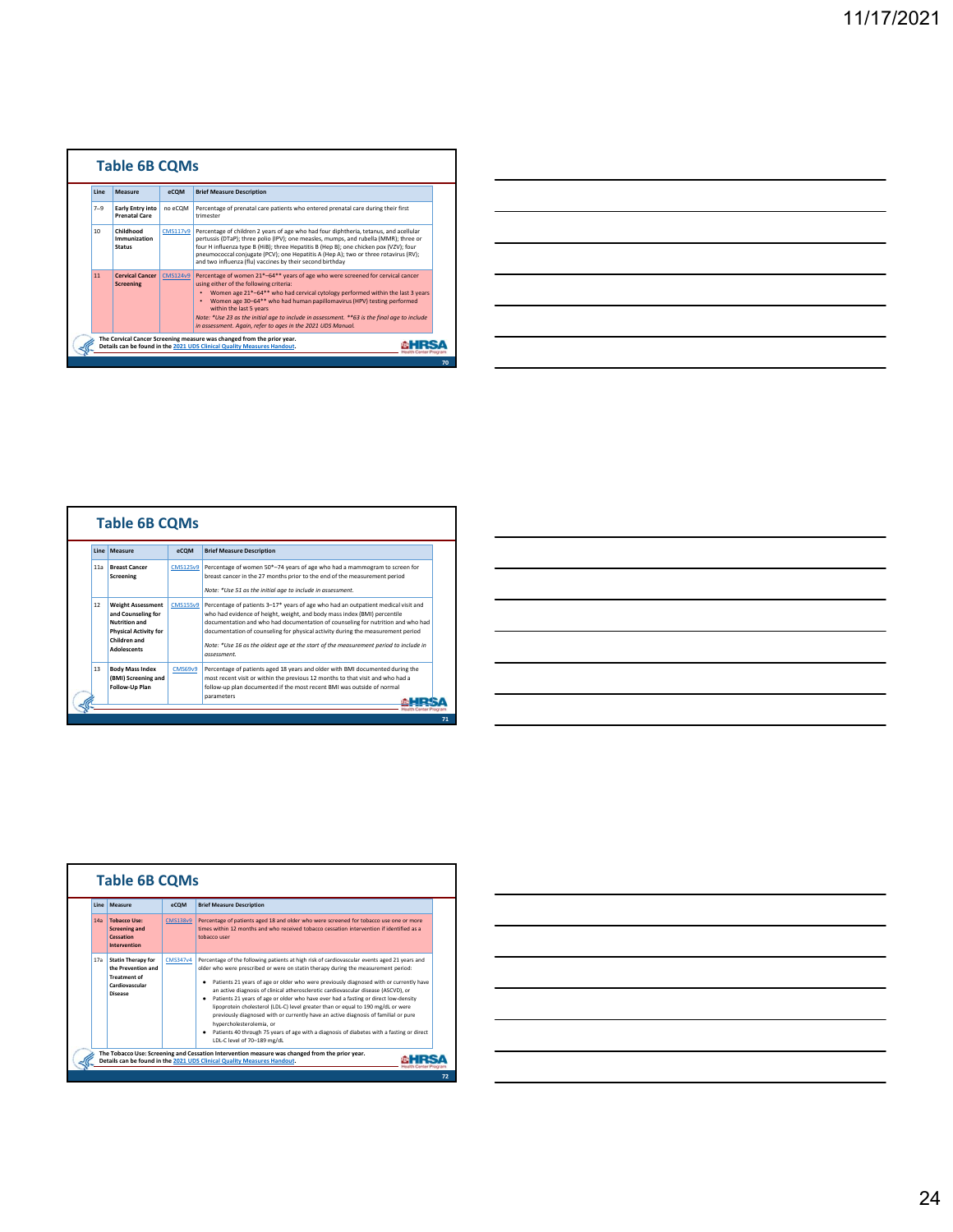

| <u> Alexandro de la contrada de la contrada de la contrada de la contrada de la contrada de la contrada de la co</u>    |  |                          |
|-------------------------------------------------------------------------------------------------------------------------|--|--------------------------|
|                                                                                                                         |  |                          |
|                                                                                                                         |  |                          |
|                                                                                                                         |  |                          |
| <u> 1989 - Johann Harry Harry Harry Harry Harry Harry Harry Harry Harry Harry Harry Harry Harry Harry Harry Harry H</u> |  |                          |
|                                                                                                                         |  |                          |
|                                                                                                                         |  |                          |
|                                                                                                                         |  |                          |
|                                                                                                                         |  |                          |
| <u> 1989 - Johann John Stone, markin sanadi amerikan bahasa dalam pengaran sebagai pengaran sebagai pengaran seba</u>   |  | $\overline{\phantom{a}}$ |
|                                                                                                                         |  |                          |
|                                                                                                                         |  |                          |
|                                                                                                                         |  |                          |
| <u> Alexandro de la contrada de la contrada de la contrada de la contrada de la contrada de la contrada de la co</u>    |  | ______                   |
|                                                                                                                         |  |                          |
|                                                                                                                         |  |                          |
|                                                                                                                         |  |                          |
|                                                                                                                         |  |                          |
| <u> 1989 - Johann Harry Harry Harry Harry Harry Harry Harry Harry Harry Harry Harry Harry Harry Harry Harry Harry</u>   |  |                          |
|                                                                                                                         |  |                          |
|                                                                                                                         |  |                          |
|                                                                                                                         |  |                          |
| the control of the control of the control of the control of the control of                                              |  |                          |
|                                                                                                                         |  |                          |

 $\overline{\phantom{0}}$ 

| Line | Measure                                                                                                     | eCOM            | <b>Brief Measure Description</b>                                                                                                                                                                                                                                               |
|------|-------------------------------------------------------------------------------------------------------------|-----------------|--------------------------------------------------------------------------------------------------------------------------------------------------------------------------------------------------------------------------------------------------------------------------------|
| 21   | <b>Preventive Care</b><br>and Screening:<br><b>Screening for</b><br><b>Depression and</b><br>Follow-Up Plan | <b>CMS2v10</b>  | Percentage of patients aged 12 years and older screened for depression on the date of<br>the visit or 14 days prior to the visit using an age-appropriate standardized depression<br>screening tool and, if positive, had a follow-up plan documented on the date of the visit |
| 21a  | <b>Depression</b><br><b>Remission at</b><br><b>Twelve Months</b>                                            | <b>CMS159v9</b> | Percentage of patients aged 12 years and older with major depression or dysthymia<br>who reached remission 12 months (+/- 60 days) after an index event                                                                                                                        |
| 22   | <b>Dental Sealants</b><br>for Children<br>between 6-9                                                       | <b>CMS277v0</b> | Percentage of children, age 6-9 years, at moderate to high risk for caries who received<br>a sealant on a first permanent molar during the measurement period                                                                                                                  |
|      | Years                                                                                                       |                 | Note that the Dental Sealant eCOM is has not been updated: the Version 0<br>specifications should continue to be used for 2021 reporting. Details can be found in the<br><b>2021 UDS Clinical Quality Measures Handout.</b>                                                    |

| the control of the control of the                                                                                                  |
|------------------------------------------------------------------------------------------------------------------------------------|
|                                                                                                                                    |
|                                                                                                                                    |
| _____                                                                                                                              |
|                                                                                                                                    |
| ___                                                                                                                                |
|                                                                                                                                    |
| <u> London a la componenta del componente del componente del componente del componente del componente del componente del compo</u> |
|                                                                                                                                    |
|                                                                                                                                    |
| and the contract of the contract of the contract of the contract of the contract of the contract of the contract of<br>_____       |
|                                                                                                                                    |
|                                                                                                                                    |
|                                                                                                                                    |
|                                                                                                                                    |
|                                                                                                                                    |

| Section   | Measure                                                                              | eCOM            | <b>Brief Measure Description</b>                                                                                                                                                                                                                                      |
|-----------|--------------------------------------------------------------------------------------|-----------------|-----------------------------------------------------------------------------------------------------------------------------------------------------------------------------------------------------------------------------------------------------------------------|
| Section A | <b>Low Birth Weight</b>                                                              | no eCOM         | Percentage of babies of health center prenatal care patients born whose<br>birth weight was below normal (less than 2.500 grams)                                                                                                                                      |
| Section B | <b>Controlling High</b><br><b>Blood Pressure</b>                                     | <b>CMS165v9</b> | Percentage of patients 18-85 years of age who had a diagnosis of<br>hypertension overlapping the measurement period or the year prior and<br>whose most recent blood pressure (BP) was adequately controlled (less<br>than 140/90 mmHg) during the measurement period |
| Section C | Diahotos <sup>.</sup><br><b>Hemoglobin A1c</b><br>(HbA1c) Poor Control<br>$( > 9\%)$ | <b>CMS122v9</b> | Percentage of patients 18-75 years of age with diabetes who had<br>hemoglobin A1c (HbA1c) greater than 9.0 percent during the<br>measurement period                                                                                                                   |

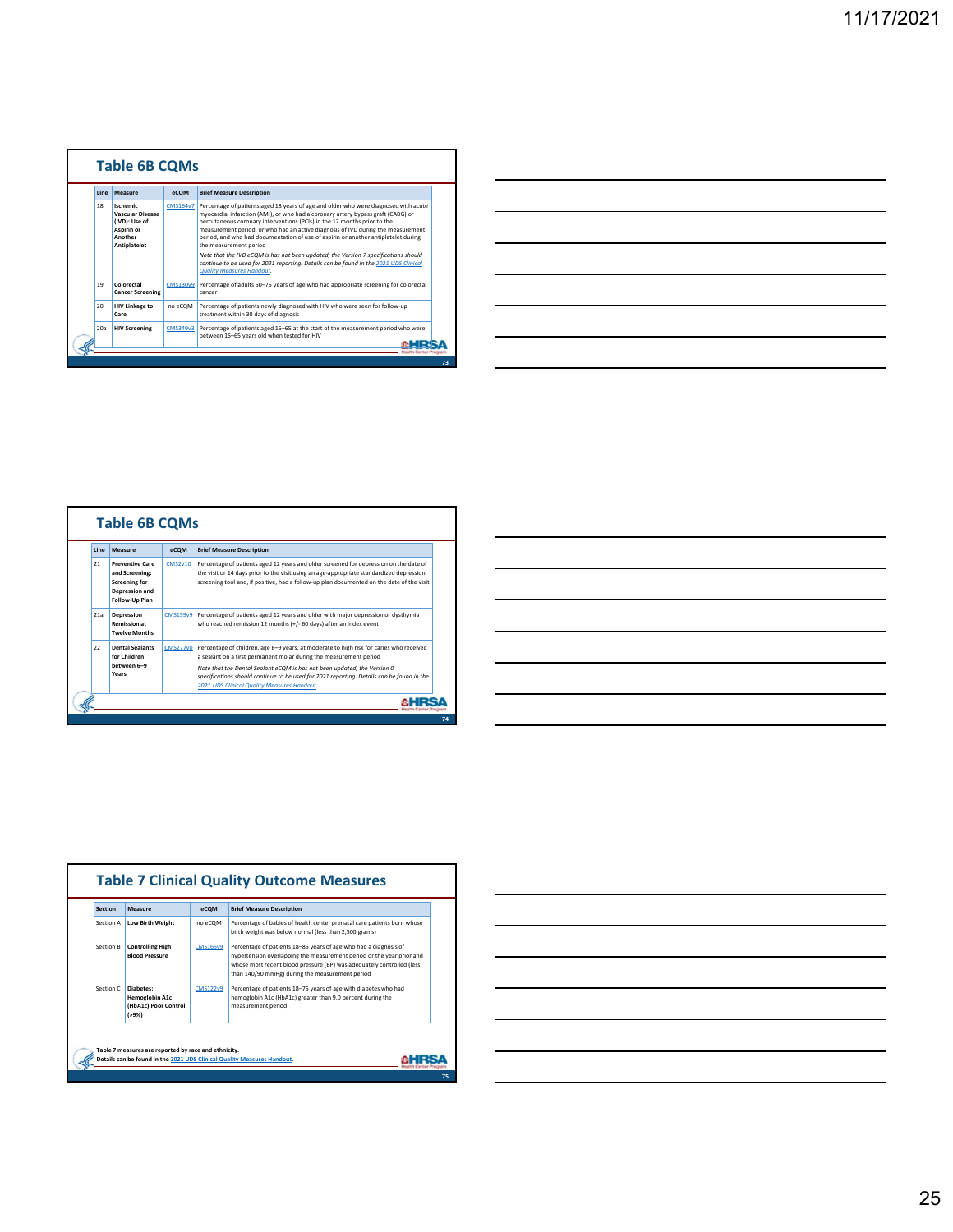### **Table 6B: Existing Measure Modified Cervical Cancer Screening (CMS124v9)**



| the contract of the contract of the contract of the contract of the contract of the contract of the contract of |  |  |
|-----------------------------------------------------------------------------------------------------------------|--|--|
|                                                                                                                 |  |  |
|                                                                                                                 |  |  |
|                                                                                                                 |  |  |
|                                                                                                                 |  |  |
|                                                                                                                 |  |  |
|                                                                                                                 |  |  |
|                                                                                                                 |  |  |
|                                                                                                                 |  |  |
|                                                                                                                 |  |  |
|                                                                                                                 |  |  |
|                                                                                                                 |  |  |
|                                                                                                                 |  |  |
|                                                                                                                 |  |  |
|                                                                                                                 |  |  |
|                                                                                                                 |  |  |

| ٠<br>٠ | Revised timeframes for numerator from 24 to 12 months.<br>Revised timing associated with performing a tobacco cessation intervention in the numerator.<br>Removes constraint that the intervention occur after the most recent tobacco use screening<br>during which the patient was identified as a tobacco user and ties these actions to the<br>measurement period. |                                                                                                                                                                                                                                                                                                               |
|--------|------------------------------------------------------------------------------------------------------------------------------------------------------------------------------------------------------------------------------------------------------------------------------------------------------------------------------------------------------------------------|---------------------------------------------------------------------------------------------------------------------------------------------------------------------------------------------------------------------------------------------------------------------------------------------------------------|
|        | 2020                                                                                                                                                                                                                                                                                                                                                                   | 2021                                                                                                                                                                                                                                                                                                          |
| ٠      | Patients who were screened for tobaccouse at least once<br>within 24 months.<br>Patients who received tobacco cessation intervention.<br>Patients who were screened for tobaccouse at least once<br>within 24 months AND who received tobacco cessation<br>intervention if identified as a tobacco user.                                                               | Patients who were screened for tobaccouse at least once<br>within 12 months.<br>Patients who received tobacco cessation intervention.<br>Patients who were screened for tobaccouse at least once<br>٠<br>within 12 months AND who received tobacco cessation<br>intervention if identified as a tobacco user. |

**77**

| Tables 6A, 6B, and 7 Resources                                                                                                                                                                                                                                                                                                                                                                                                                                                                                                                                                                                                                                                           |  |
|------------------------------------------------------------------------------------------------------------------------------------------------------------------------------------------------------------------------------------------------------------------------------------------------------------------------------------------------------------------------------------------------------------------------------------------------------------------------------------------------------------------------------------------------------------------------------------------------------------------------------------------------------------------------------------------|--|
| <b>BPHC UDS Reporting Resources</b><br><b>Telehealth Impact on Clinical Measure Reporting</b><br><b>Clinical Quality Measures Handout</b><br>$\sim$<br><b>Clinical Quality Measure Exclusions and Exceptions</b><br>$\sim$<br><b>Helpful Codes for HIV and PrEP</b><br><b>Table 6A Code Changes Handout</b><br>Three-part clinical measures webinar series<br><b>Screening and Preventive Care</b><br>Maternal Care and Children's Health<br><b>Chronic Disease Management</b><br>٠<br>eCQI Resource Center: Eligible Professional/ Eligible Clinician eCQMs<br>Health Information Technology, Evaluation, and Quality (HITEQ) Center<br>A HRSA-funded National Training/TA Partner<br>ö |  |
|                                                                                                                                                                                                                                                                                                                                                                                                                                                                                                                                                                                                                                                                                          |  |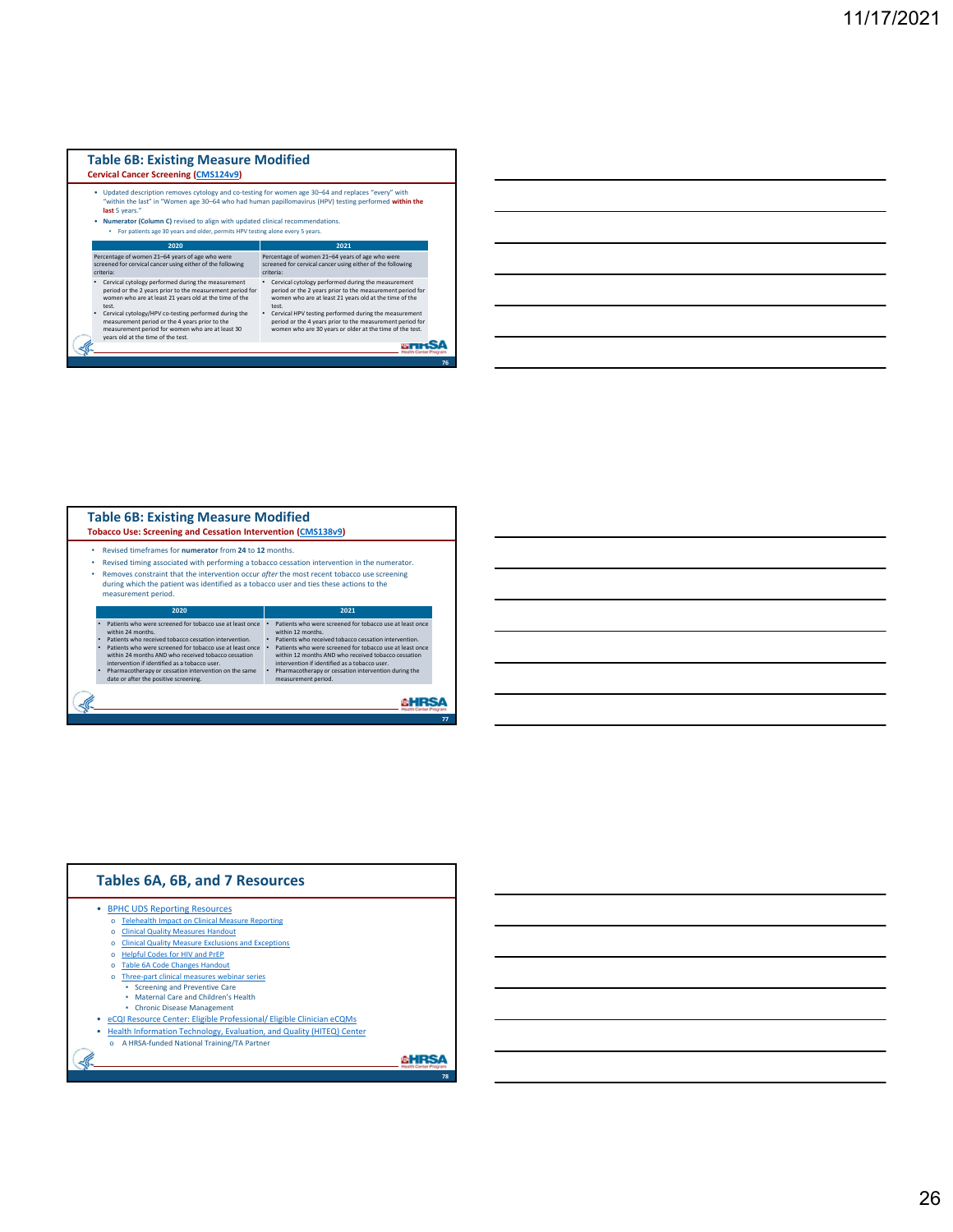

| <u> 1989 - Johann Barn, mars ann an t-Amhainn an t-Amhainn an t-Amhainn an t-Amhainn an t-Amhainn an t-Amhainn an </u> |  |  |
|------------------------------------------------------------------------------------------------------------------------|--|--|
| <u> 1999 - Jan Samuel Barbara, margaret eta biztanleria (h. 1989).</u>                                                 |  |  |
| <u> 1989 - Johann Stoff, amerikansk politiker (* 1908)</u>                                                             |  |  |
| <u> 1989 - Johann Barn, mars and de Brasilian (b. 1989)</u>                                                            |  |  |
| <u> 1989 - Johann Harry Harry Harry Harry Harry Harry Harry Harry Harry Harry Harry Harry Harry Harry Harry Harry</u>  |  |  |
|                                                                                                                        |  |  |

 $\overline{a}$ 

 $\overline{\phantom{0}}$ 



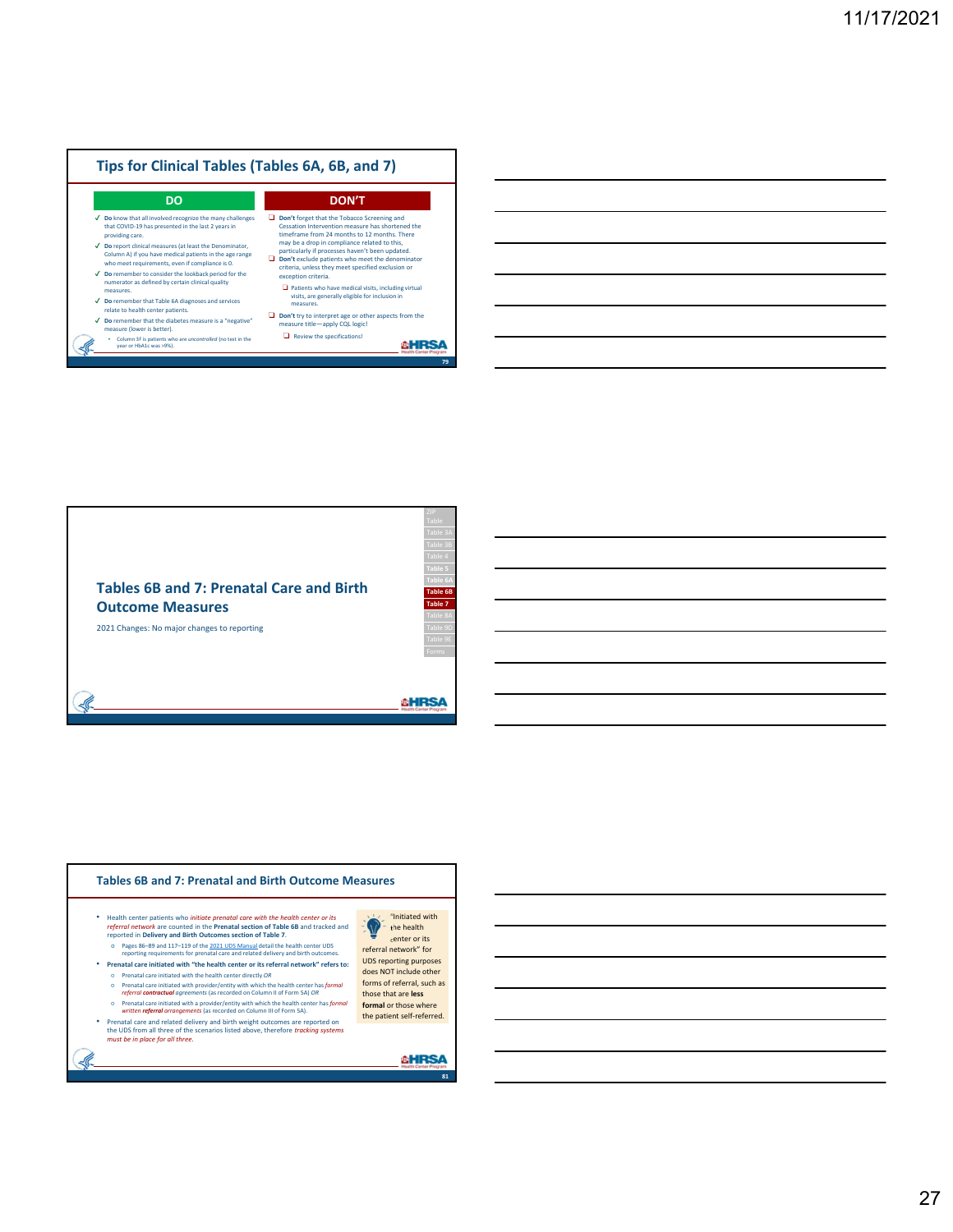

| __ |  | _______ |
|----|--|---------|
|    |  |         |
|    |  |         |
|    |  |         |
|    |  |         |



**Table 7**

*ethnicity*.

three, etc.

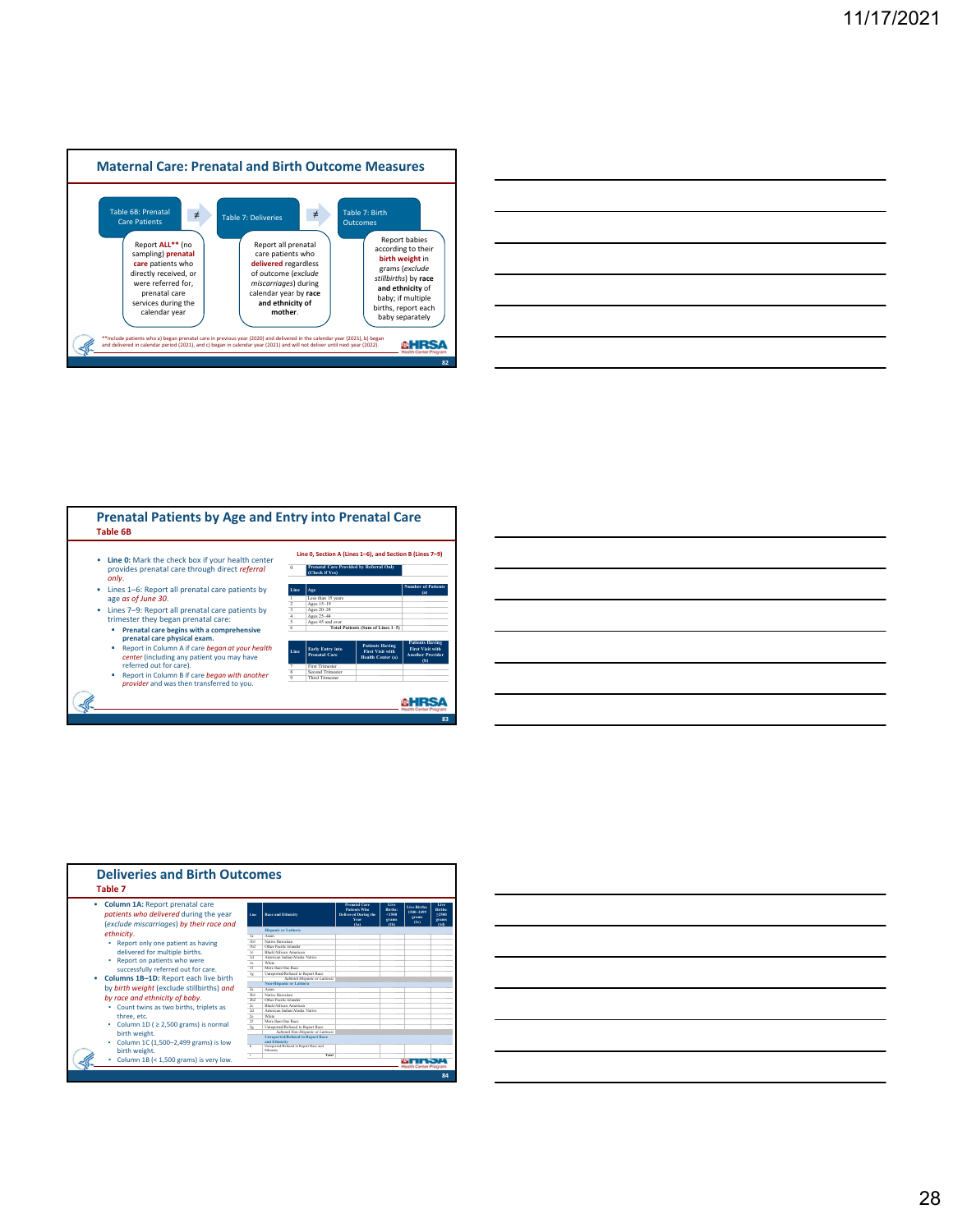





The patient's baby is reported in **Column 1D** ( $\geq$  2,500 grams) by the race and ethnicity of the baby.

**AHRSA**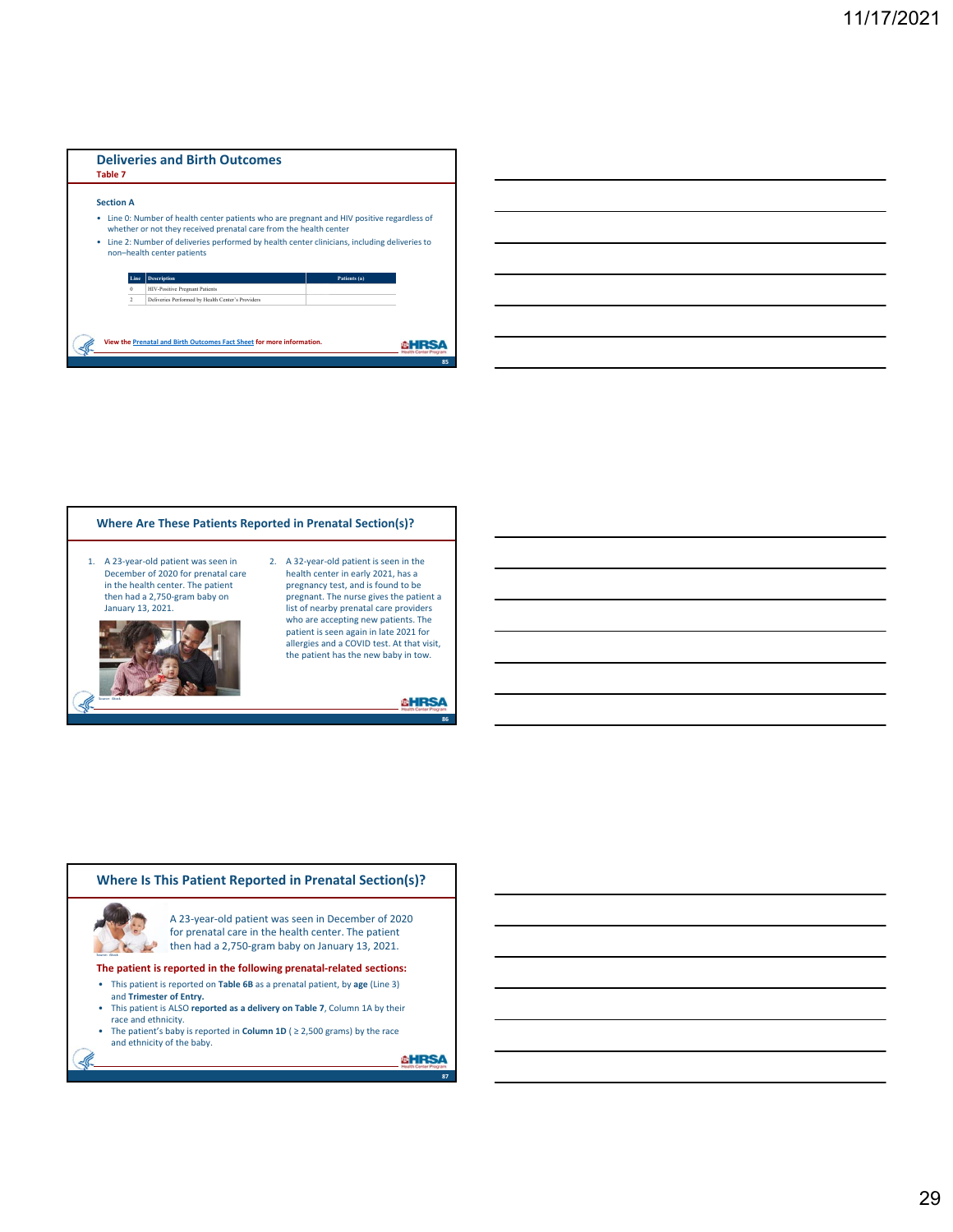### **Where Is This Patient Reported in Prenatal Section(s)?**



Source: iStock

A 32‐year‐old patient is seen in the health center in early 2021, has a pregnancy test, and is found to be pregnant. The nurse gives the patient a list of nearby prenatal care providers who are accepting new patients. The patient is seen again in late 2021 for allergies and a COVID test. At that visit, the patient has the new baby in tow.

• **This patient is not reported as a prenatal patient on the UDS.** The patient was not referred for prenatal care and therefore is not a prenatal patient of the health center.

**AHRSA** 



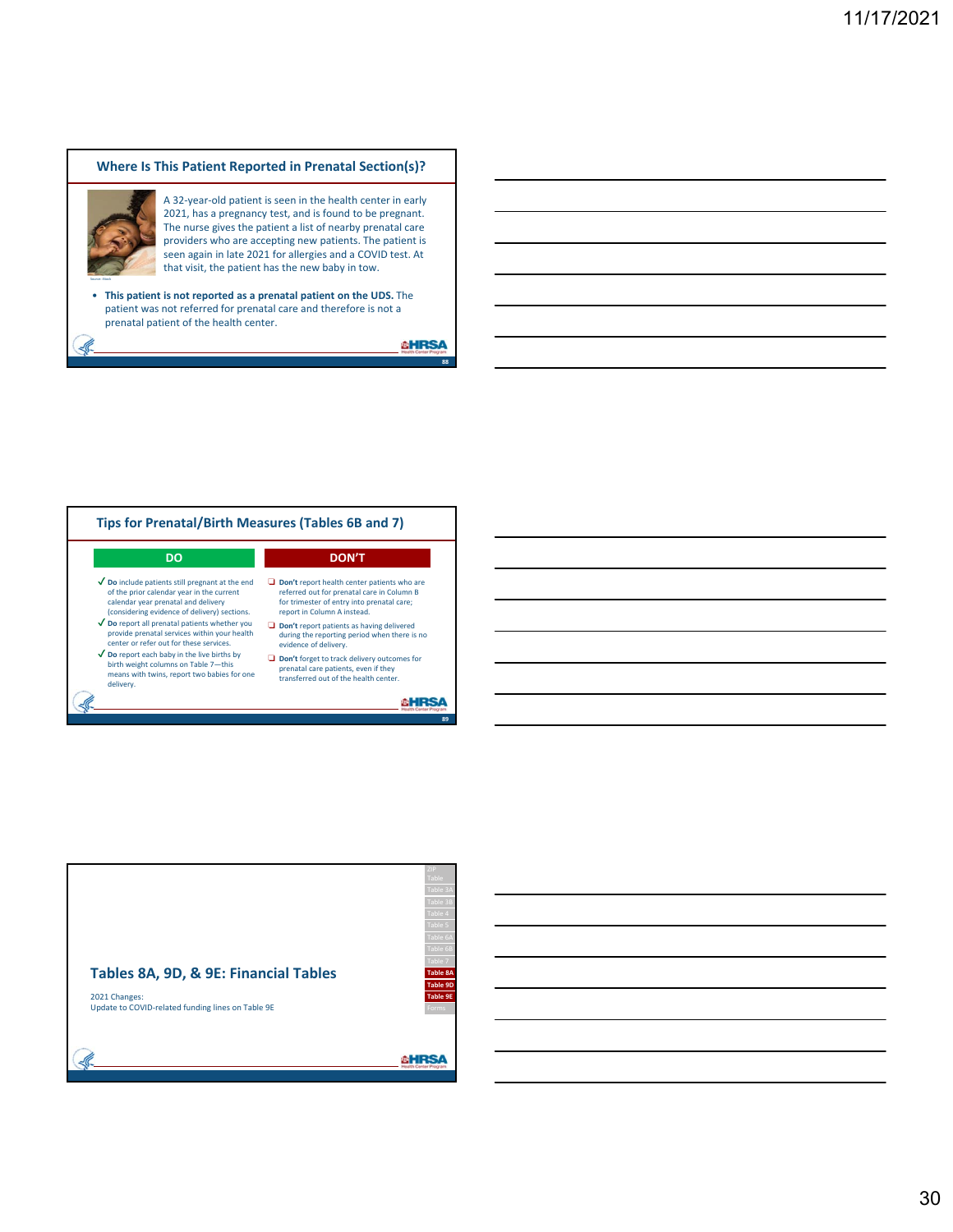





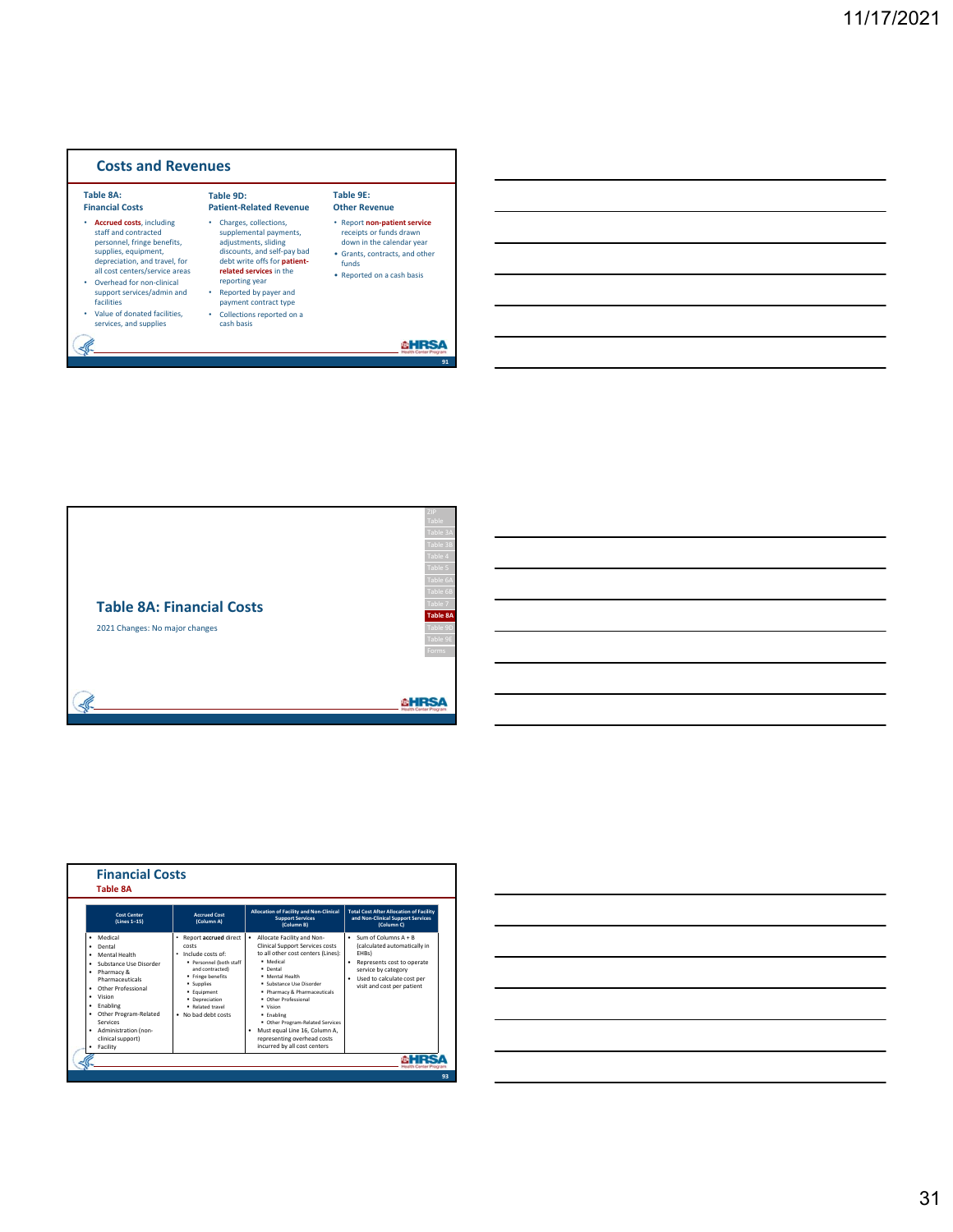

|                                                                            | the contract of the con-          |  |
|----------------------------------------------------------------------------|-----------------------------------|--|
|                                                                            |                                   |  |
|                                                                            |                                   |  |
|                                                                            |                                   |  |
| <u> 1989 - Andrea Andrew Maria (h. 1989).</u>                              |                                   |  |
|                                                                            |                                   |  |
|                                                                            | and the control of the control of |  |
|                                                                            |                                   |  |
|                                                                            |                                   |  |
|                                                                            |                                   |  |
|                                                                            |                                   |  |
|                                                                            |                                   |  |
| the control of the control of the control of the control of the control of |                                   |  |
|                                                                            |                                   |  |

| <b>Financial Costs</b><br>Table 8A                        |                               |                                                             |                  |
|-----------------------------------------------------------|-------------------------------|-------------------------------------------------------------|------------------|
|                                                           | Line.                         | Cost Center                                                 | Accrued Cost (a) |
| <b>Report costs by Cost Center</b>                        |                               | Financial Costs of Medical Care                             |                  |
|                                                           |                               | <b>Motival Personnel</b>                                    |                  |
| Line 1: Medical personnel salary and benefits, including: |                               | Lab and X-ray                                               |                  |
|                                                           |                               | Motival/Other Direct<br><b>Total Medical Care Services</b>  |                  |
| Paid medical interns or residents<br>٠                    |                               | (Sum of Lines 1 through 3)                                  |                  |
|                                                           |                               | Financial Costs of Other Clinical Services                  |                  |
| Vouchered or contracted medical services<br>٠             |                               | Devest                                                      |                  |
|                                                           |                               | Montal Health                                               |                  |
| Line 2: Medical lab and X-ray direct expense<br>٠         |                               | Substance Live Discorder                                    |                  |
|                                                           | $\overline{\mathbf{x}}$<br>w. | Pharmacy (not including pharmaceuticals)<br>Pharmacouticals |                  |
| ٠                                                         | w                             | Other Pasfeutegal                                           |                  |
| Line 3: Non-personnel medical expenses including          |                               | (specify )                                                  |                  |
| HIT/EHR, supplies, CMEs, and travel                       | $Q_{\rm B}$                   | Vision                                                      |                  |
|                                                           | 10                            | <b>Tatal Other Clinical Services</b>                        |                  |
| Lines 8a-8b: Separate drug (8b) from other pharmacy<br>٠  |                               | (Sun of Lines 5 through 9a)                                 |                  |
|                                                           |                               | Financial Costs of Emplitus and Other Services              |                  |
| costs (8a)                                                | 114<br>115                    | Case Management<br>Transportation                           |                  |
|                                                           | 114                           | <b>Customerly</b>                                           |                  |
| Lines 5-13 (excluding 8a-8b): Direct expenses including   | 114                           | Patient and Community Education                             |                  |
|                                                           | 114                           | Elizability Assistance                                      |                  |
| personnel (employed & contracted), benefits,              | 116                           | Interretation Services                                      |                  |
| contracted services, supplies, and equipment              | 11a                           | Other Enabling Services<br>(specify )                       |                  |
|                                                           | 11h                           | Companity Health Workers                                    |                  |
|                                                           | m                             | <b>Total Enabline Services</b>                              |                  |
| Line 12: Other Program-Related Services includes<br>٠     |                               | (Sum of Lines 11a through 11h)                              |                  |
| space within health center rented out, WIC, retail        | 12                            | Other Program-Related Services                              |                  |
|                                                           | 12a                           | (specify )<br>Ouality Improvement                           |                  |
| pharmacy to non-patients, etc.                            | $\mathbf{R}$                  | <b>Total Enabline and Other Services</b>                    |                  |
|                                                           |                               | (Sun of Lines 11, 12, and 12a)                              |                  |
| Line 12a: Personnel who support use of EHR and QI<br>٠    |                               |                                                             |                  |
|                                                           |                               |                                                             |                  |

### **Pharmacy Reporting on Table 8A**

Health centers with pharmacy programs have many considerations for reporting on the UDS. Some tips for reporting Table 8A accurately:

- **Dispensing fees** for contract pharmacy (e.g., 340B) are reported on Line 8a, Pharmacy, separate from the cost of drugs).
- **Costs of pharmaceuticals** (either for in‐house pharmacy or contract pharmacy) are reported on Line 8b.
- Administrative or overhead costs for the contract pharmacy program, such as clinic's in‐house 340B manager or contract manager, should be allocated to Line 8a, Pharmacy, in Column B.
- Report **pharmacy assistance program** on Line 11e, in the enabling section, not in pharmacy!
- **Donated drugs** are reported on Line 18, Donated Facilities, Services, **Supplier State Condense 2014**

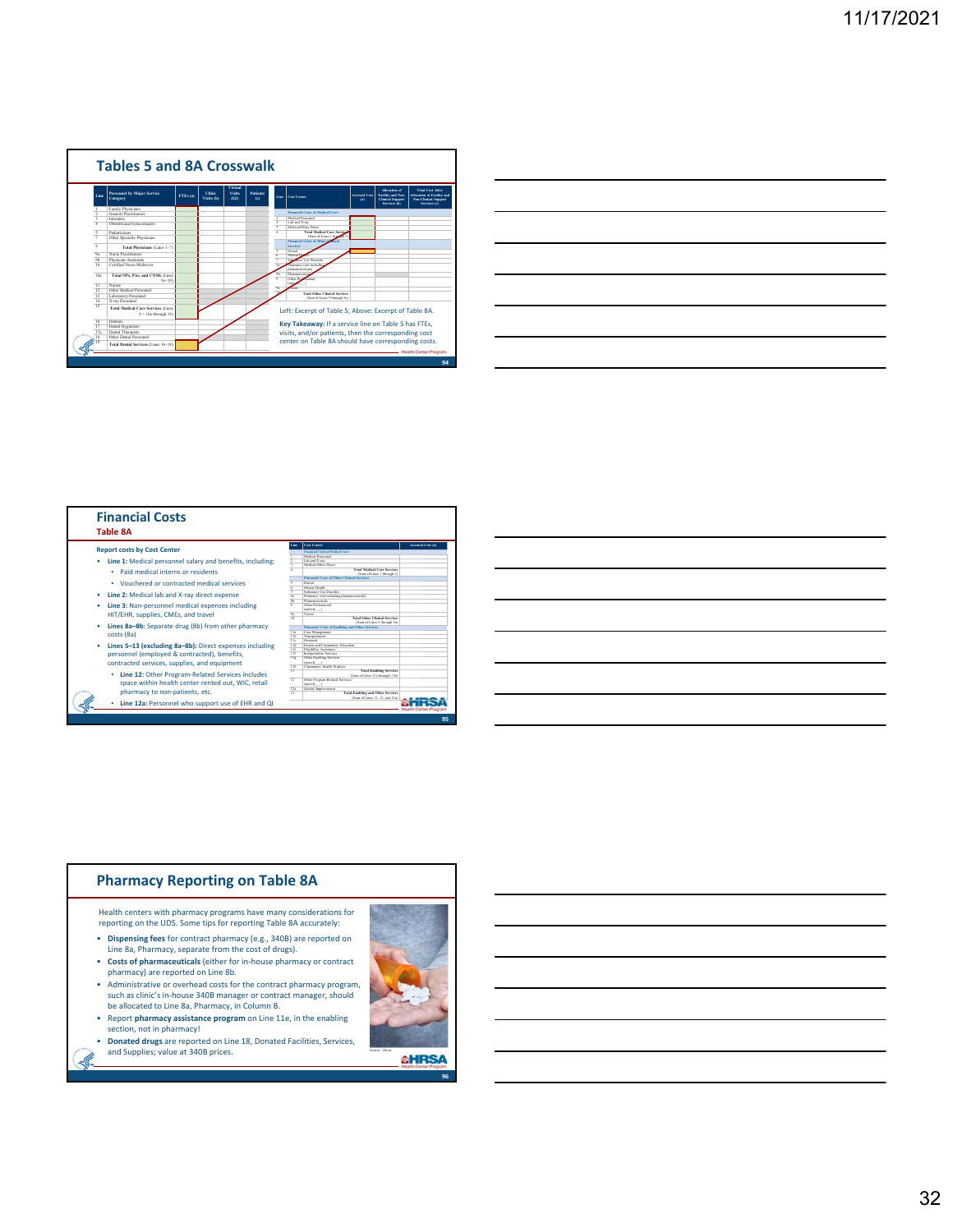

#### **Allocating Overhead Expenses to Column B: Two‐Step Method Facility (Line 14)** • Identify square footage utilized by each cost center and cost per square foot (using UDS reportable costs). • Distribute square footage costs to each cost center. There are multiple ways that

**Non‐Clinical Support Services (Line 15)**

 $\mathcal{A}$ 

- Distribute non‐clinical support costs to the applicable service. Include decentralized front desk personnel, billing and collection systems and personnel, etc. Consider lower allocation of overhead to contracted services.
- Allocate remaining overhead costs using straight‐line method.
	- Straight-line method means allocating non-clinical support services costs based on the proportion of net costs that is assigned to each service category.



**AHRSA** 



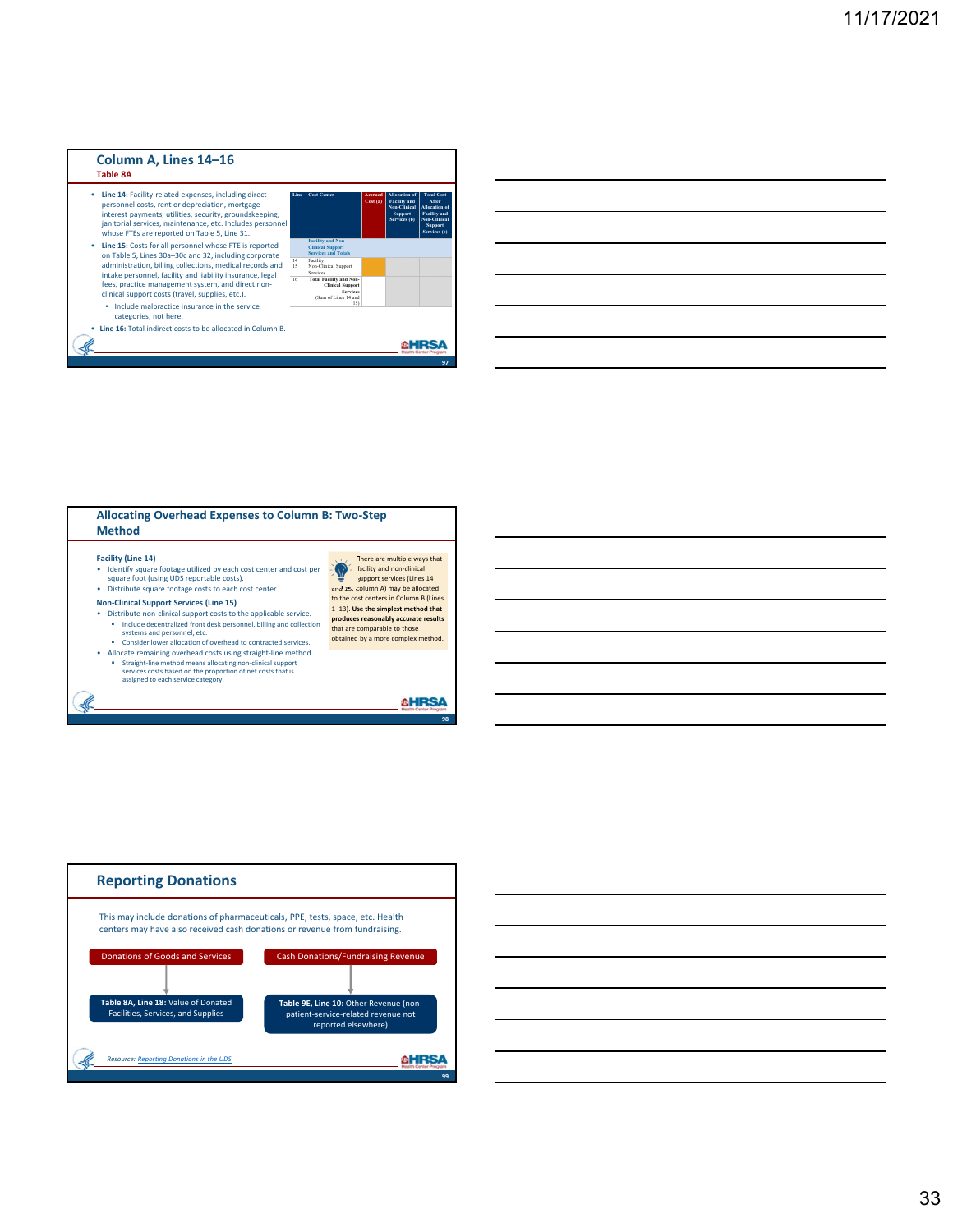

|                         |                                                                      |                                                     |                                                  |                                                                                            | Retroactive Settlements, Receipts.                                                            | Paybacio (c)                                                                  |                             |                           |                                               |                                          |
|-------------------------|----------------------------------------------------------------------|-----------------------------------------------------|--------------------------------------------------|--------------------------------------------------------------------------------------------|-----------------------------------------------------------------------------------------------|-------------------------------------------------------------------------------|-----------------------------|---------------------------|-----------------------------------------------|------------------------------------------|
| Line                    | <b>Paver Caterory</b>                                                | Foll<br><b>Charges</b><br><b>This Period</b><br>(a) | Amount<br>Collected<br><b>This Period</b><br>(b) | <b>Collection of</b><br><b>Reconcilistion</b><br>Wraparound<br><b>Current Year</b><br>(61) | <b>Collection of</b><br><b>Reconciliation!</b><br>Wraparound<br><b>Previous Years</b><br>(c2) | <b>Collection of</b><br>Other<br>Payments:<br>P4P, Risk<br>Pools etc.<br>(63) | Penalty/<br>Payback<br>(64) | <b>Adiustments</b><br>(d) | <b>Sliding Fee</b><br><b>Discounts</b><br>(e) | <b>Red Debt</b><br>Write-Off<br>$\Omega$ |
|                         | Medicaid Non-Managed<br>Care                                         |                                                     |                                                  |                                                                                            |                                                                                               |                                                                               |                             |                           |                                               |                                          |
| 2a                      | Medicaid Managed Care<br>(capitated)                                 |                                                     |                                                  |                                                                                            |                                                                                               |                                                                               |                             |                           |                                               |                                          |
| 2 <sub>b</sub>          | Medicaid Managed Care<br>(fee-for-service)                           |                                                     |                                                  |                                                                                            |                                                                                               |                                                                               |                             |                           |                                               |                                          |
| $\overline{\mathbf{3}}$ | <b>Total Medicaid</b><br>(Sum of Lines $1 + 2a + 2b$ )               |                                                     |                                                  |                                                                                            |                                                                                               |                                                                               |                             |                           |                                               |                                          |
|                         |                                                                      |                                                     |                                                  |                                                                                            |                                                                                               |                                                                               |                             |                           |                                               |                                          |
|                         | <b>Report (Columns)</b>                                              |                                                     |                                                  | <b>By Payer (Lines)</b>                                                                    |                                                                                               |                                                                               |                             |                           |                                               |                                          |
|                         | Column A: Charges (2021)                                             |                                                     |                                                  | Lines 1-3 Medicald                                                                         |                                                                                               | By Form of Payment (sub-lines a & b)                                          |                             |                           |                                               |                                          |
|                         | Column B: Collections (cash basis)<br>Columns C1-C4: Reconciliations |                                                     |                                                  | Lines 4-6 Medicare                                                                         |                                                                                               | Non-managed care                                                              |                             |                           |                                               |                                          |
|                         | Column D: Contractual adjustments                                    |                                                     |                                                  | Lines 7-9 Other Public                                                                     | ٠                                                                                             | Capitated managed care (a)                                                    |                             |                           |                                               |                                          |
|                         | Column E: Self-pay sliding discounts                                 |                                                     |                                                  | Lines 10-12 Private                                                                        |                                                                                               | Fee-for-service managed care (b)                                              |                             |                           |                                               |                                          |
|                         |                                                                      |                                                     |                                                  |                                                                                            |                                                                                               |                                                                               |                             |                           |                                               |                                          |

| <u> 1989 - Johann John Stein, markin sanadi samani samani samani samani samani samani samani samani samani samani</u> |  |                               |
|-----------------------------------------------------------------------------------------------------------------------|--|-------------------------------|
|                                                                                                                       |  |                               |
|                                                                                                                       |  |                               |
|                                                                                                                       |  |                               |
|                                                                                                                       |  | the control of the control of |
|                                                                                                                       |  |                               |
|                                                                                                                       |  |                               |
|                                                                                                                       |  |                               |
|                                                                                                                       |  |                               |
|                                                                                                                       |  |                               |



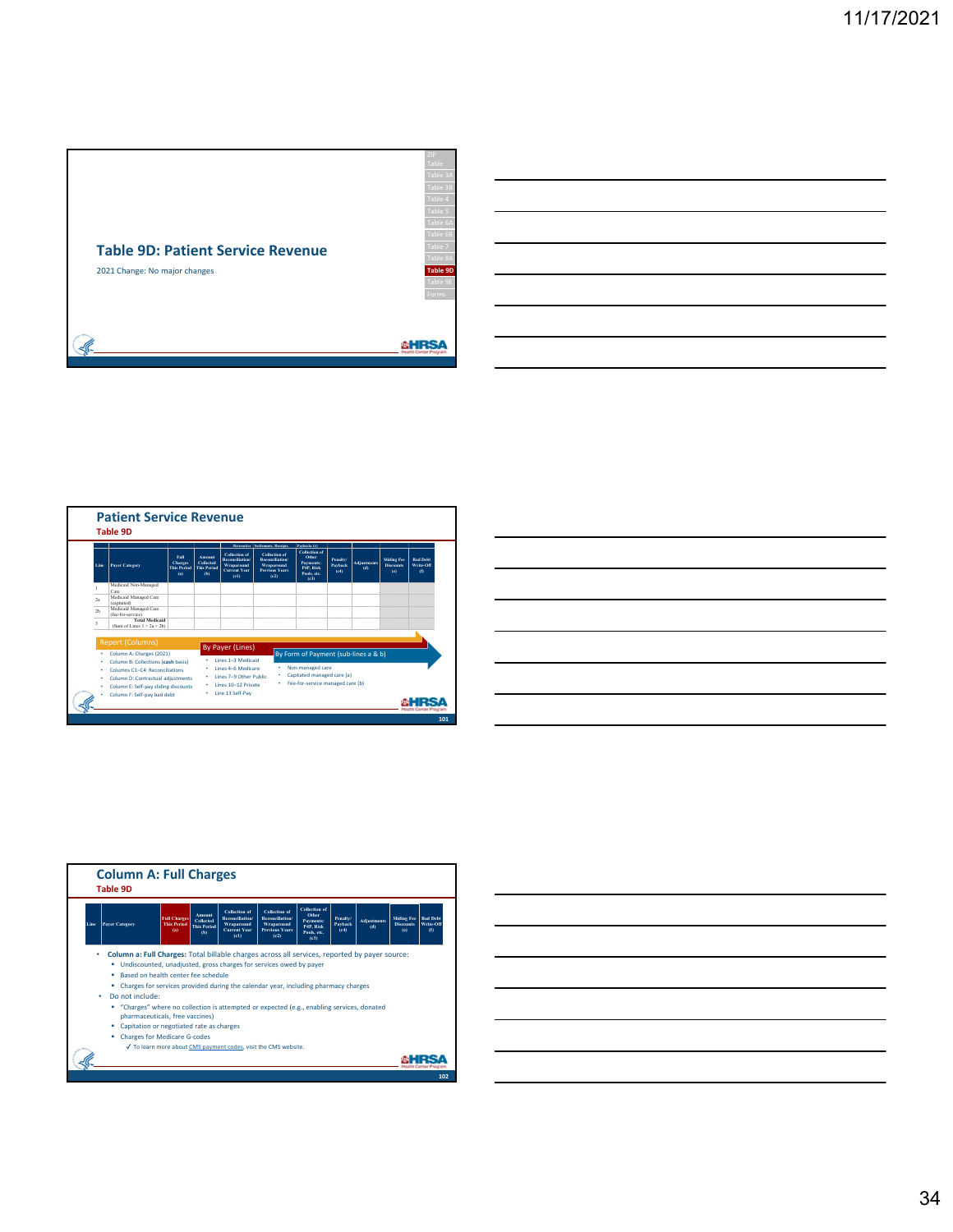

|                                                                                                                       |  | <u> Alexandro de la contrada de la contrada de la contrada de la contrada de la contrada de la contrada de la co</u>    |
|-----------------------------------------------------------------------------------------------------------------------|--|-------------------------------------------------------------------------------------------------------------------------|
|                                                                                                                       |  | <u> 1989 - Johann Harry Harry Harry Harry Harry Harry Harry Harry Harry Harry Harry Harry Harry Harry Harry Harry H</u> |
| <u> Alexandro de la contrada de la contrada de la contrada de la contrada de la contrada de la contrada de la co</u>  |  | and the control of the con-                                                                                             |
| <u> Alexandro de la contrada de la contrada de la contrada de la contrada de la contrada de la contrada de la con</u> |  |                                                                                                                         |
|                                                                                                                       |  |                                                                                                                         |

|                                                                                                  |                                                                                                                                                                                                                     | Retroactive Settlements, Receipts, and Paybacks (c)                                                                                                                                                                 |                                                                                                                                                               |                                                                                                                  |
|--------------------------------------------------------------------------------------------------|---------------------------------------------------------------------------------------------------------------------------------------------------------------------------------------------------------------------|---------------------------------------------------------------------------------------------------------------------------------------------------------------------------------------------------------------------|---------------------------------------------------------------------------------------------------------------------------------------------------------------|------------------------------------------------------------------------------------------------------------------|
| <b>Amount Collected This</b><br>Period<br>(b)                                                    | <b>Collection of</b><br>Reconciliation/<br><b>Wraparound Current</b><br><b>Year</b><br>(c1)                                                                                                                         | <b>Collection of</b><br>Reconciliation/<br><b>Wraparound Previous</b><br><b>Years</b><br>(c2)                                                                                                                       | <b>Collection of Other</b><br><b>Payments:</b><br>P4P, Risk Pools, etc.<br>(c3)                                                                               | Penalty/Payback<br>(c4)                                                                                          |
| <b>Payments reported in</b><br>C1-C4 are part of<br>Column B total, but do<br>not equal Column B | <b>FQHC</b> prospective<br>payment system<br>(PPS) reconciliations<br>(based on filing of cost<br>report)<br>Wraparound<br>payments (additional<br>amount per visit to<br>bring payment up to<br><b>FOHC</b> level) | <b>FQHC</b> prospective<br>payment system<br>(PPS) reconciliations<br>(based on filing of cost<br>report)<br>Wraparound<br>payments (additional<br>amount per visit to<br>bring payment up to<br><b>FOHC</b> level) | <b>Managed care pool</b><br>distributions<br>Pay for performance<br>(P4P)<br>Other incentive<br>payments<br><b>Quality bonuses</b><br>Value-based<br>payments | Paybacks or<br>deductions by payers<br>because of<br>overpayments or<br>penalty (report as a<br>positive number) |

| <u> 1989 - Andrea Andrew Maria (h. 1989).</u>                                                                         |  |  |
|-----------------------------------------------------------------------------------------------------------------------|--|--|
| <u> 1989 - Andrea Andrew Maria (h. 1989).</u>                                                                         |  |  |
| <u> 1989 - Andrea Andrew Maria (h. 1989).</u>                                                                         |  |  |
| <u> 1989 - Johann Barn, mars ann an t-Amhain ann an t-Amhain ann an t-Amhain ann an t-Amhain an t-Amhain an t-Amh</u> |  |  |
| <u> 1989 - Jan Samuel Barbara, margaret eta biztanleria (h. 1989).</u>                                                |  |  |
|                                                                                                                       |  |  |
| <u> 1989 - Jan Barbara (j. 1989)</u>                                                                                  |  |  |
|                                                                                                                       |  |  |

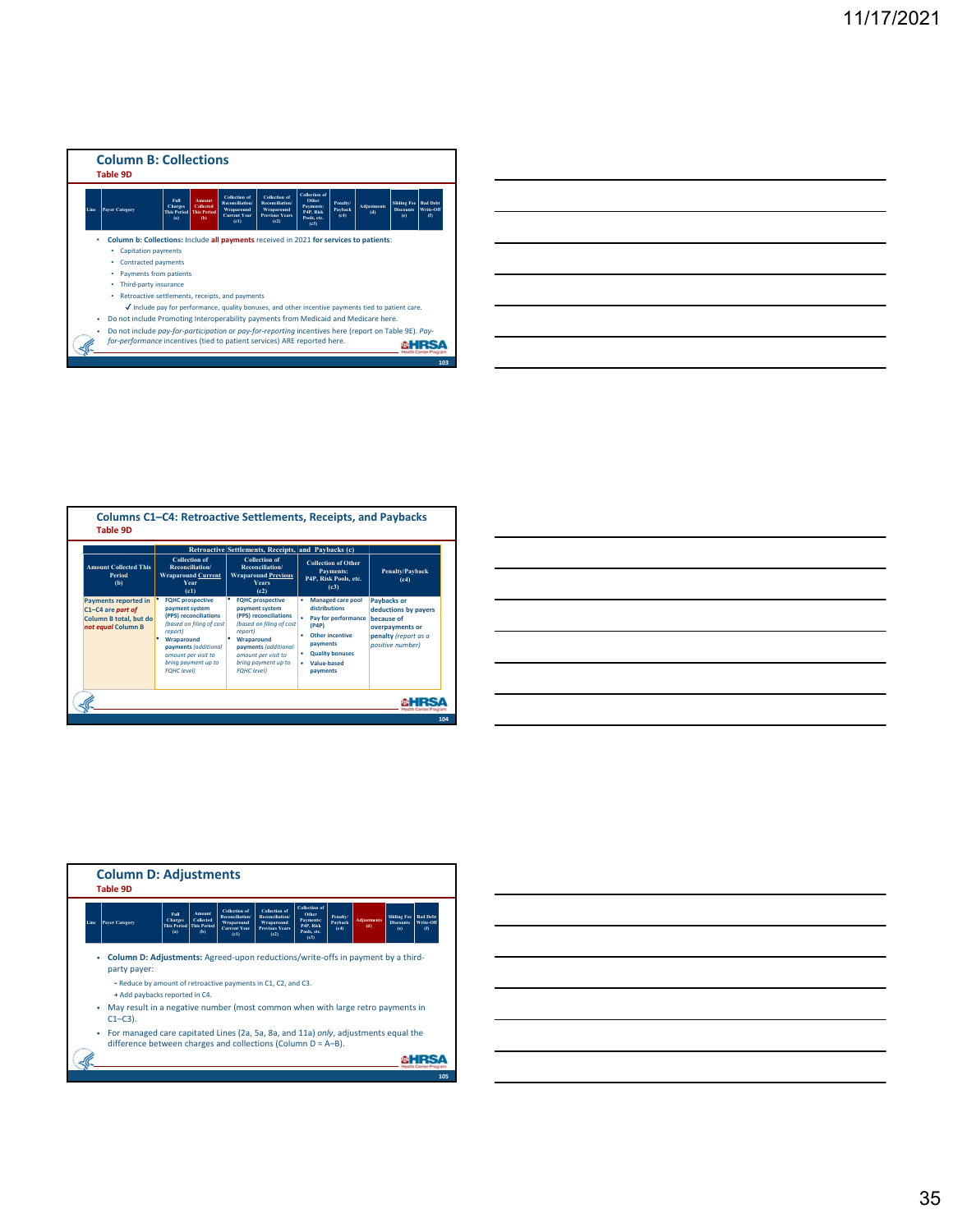



| Line | Payer Category                                                                                                                                                                                                          | <b>Full Charges</b><br><b>This Period</b><br>(a) | Amount<br>Collected<br><b>This</b><br>Period<br>(b) | <b>Collection</b> of<br><b>Reconciliation</b><br>Wraparound<br><b>Current Vear</b><br>(c1) | <b>Collection</b> of<br><b>Reconciliation</b><br>Wraparound<br><b>Previous Vears</b><br>(c2)                                     | <b>Collection</b> of<br>Other<br><b>Payments:</b><br>P4P, Risk<br>Pools, etc.<br>(c3) | Penalty/<br>Payback<br>(64) | <b>Adiustments</b><br>(d) | <b>Sliding Fee</b><br><b>Discounts</b><br>(c) | <b>Rad Debt</b><br>Write-Off<br>$\omega$ |
|------|-------------------------------------------------------------------------------------------------------------------------------------------------------------------------------------------------------------------------|--------------------------------------------------|-----------------------------------------------------|--------------------------------------------------------------------------------------------|----------------------------------------------------------------------------------------------------------------------------------|---------------------------------------------------------------------------------------|-----------------------------|---------------------------|-----------------------------------------------|------------------------------------------|
|      | Bad debt: Amounts owed by patients considered to be uncollectable and formally<br>written off during 2021, regardless of when service was provided.<br>. Only report patient bad debt (not third-party payer bad debt): |                                                  |                                                     |                                                                                            |                                                                                                                                  |                                                                                       |                             |                           |                                               |                                          |
|      |                                                                                                                                                                                                                         |                                                  |                                                     |                                                                                            | . ONLY related to charges reported in Column A of Line 13, Self-Pay.<br>. Third-party payer bad debt is not reported in the UDS. |                                                                                       |                             |                           |                                               |                                          |
|      | ۰                                                                                                                                                                                                                       |                                                  |                                                     | Do not change bad debt to a sliding discount.                                              |                                                                                                                                  |                                                                                       |                             |                           |                                               |                                          |
|      |                                                                                                                                                                                                                         |                                                  |                                                     |                                                                                            |                                                                                                                                  |                                                                                       |                             |                           |                                               |                                          |

| <b>Table 9D</b>                                                                                                                                                                                                                                    | <b>Payer Categories for Patient Service Revenue</b>                                                                                                                                                                                                                                                                                                                                                                                                                                                                                                                            |     |
|----------------------------------------------------------------------------------------------------------------------------------------------------------------------------------------------------------------------------------------------------|--------------------------------------------------------------------------------------------------------------------------------------------------------------------------------------------------------------------------------------------------------------------------------------------------------------------------------------------------------------------------------------------------------------------------------------------------------------------------------------------------------------------------------------------------------------------------------|-----|
| <b>Medicaid</b><br>Any state Medicaid program.<br>including EPSDT, ADHC, PACE, if<br>administered by Medicaid<br>Medicaid MCOs or Medicaid<br>programs administered by third-<br>party or private payers<br>CHIP, when administered by<br>Medicaid | <b>Other Public</b><br>CHIP, when NOT administered by Medicaid<br>Public programs that pay for limited services, such as BCCCP and Title X<br>State- or county-run insurance plans, such as the Massachusetts CommonHealth plan<br>٠<br>Service contracts with municipal/county jails, state prisons, public schools, or other public<br>٠<br>entities<br>Testing and treatment associated with caring for uninsured patients with suspected or actual<br>COVID-19 administered by HRSA under the COVID-19 Uninsured Program on Line 8c (more on                               |     |
| <b>Medicare</b><br>Medicare managed care programs.<br>including Medicare Advantage run<br>by commercial insurers<br>ADHC or PACE, if administered by<br>٠<br>Medicare                                                                              | the next slide)<br><b>Private</b><br>Tricare, Trigon, Federal Employees Insurance Program, workers' compensation<br>٠<br>Insurance purchased through state exchanges or provided by employers<br>٠<br>Commercial insurance purchased by patient and/or their employers<br>٠<br>Self-Pav<br>Portion that the patient is responsible for or that is not covered by a third-party payer-<br>includes co-pay, deductibles, or full charge for the uninsured patients when insurance does<br>not cover (e.g., dental charges to a Medicaid patient)<br>Indigent care charge portion |     |
|                                                                                                                                                                                                                                                    |                                                                                                                                                                                                                                                                                                                                                                                                                                                                                                                                                                                | 108 |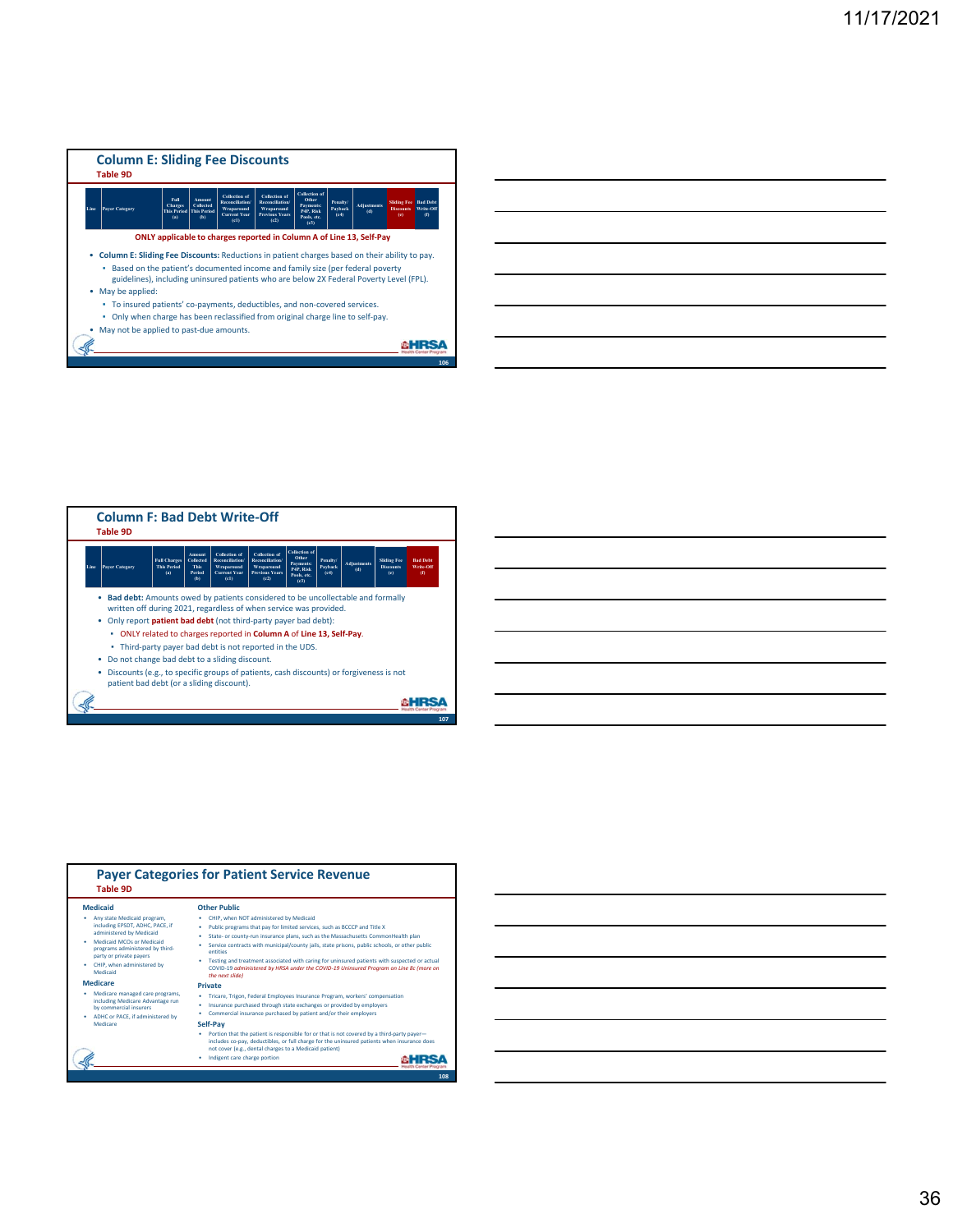| <b>Federal Funding</b>                                                       | <b>Other Names</b>                                                                       | <b>Reported on UDS</b>                                                                         |
|------------------------------------------------------------------------------|------------------------------------------------------------------------------------------|------------------------------------------------------------------------------------------------|
| Reimbursement for COVID-<br>related costs of uninsured<br>patients from HRSA | <b>HRSA Uninsured Claims</b><br>Program (administered<br>by United Health/<br>Optum Pay) | Table 9D, Line 8c: Other Public<br>Including COVID-19 Uninsured<br>Program                     |
|                                                                              |                                                                                          | Report full charges in Column A,<br>collections in Column B, etc., as with all<br>other lines. |
| and treatment of the uninsured patients is reported.                         |                                                                                          | Only HRSA's COVID-19 Claims Reimbursement to health care providers and facilities for testing  |
| through HRSA's COVID-19 Claims Reimbursement program on this line.           |                                                                                          | Do not report write-offs or costs to treat or test uninsured patients that are not reimbursed  |

| <u> 1989 - Johann Barn, mars ann an t-Amhainn an t-Amhainn an t-Amhainn an t-Amhainn an t-Amhainn an t-Amhainn an</u> |  | $\overline{\phantom{a}}$ |
|-----------------------------------------------------------------------------------------------------------------------|--|--------------------------|
| <u> 1989 - Johann Stoff, deutscher Stoffen und der Stoffen und der Stoffen und der Stoffen und der Stoffen und de</u> |  | $\overline{\phantom{a}}$ |
|                                                                                                                       |  | $\overline{\phantom{a}}$ |
| <u> 1989 - Andrea Santa Andrea Andrea Andrea Andrea Andrea Andrea Andrea Andrea Andrea Andrea Andrea Andrea Andr</u>  |  |                          |
| <u> 1989 - Johann Stoff, amerikansk politiker (d. 1989)</u>                                                           |  |                          |
|                                                                                                                       |  |                          |





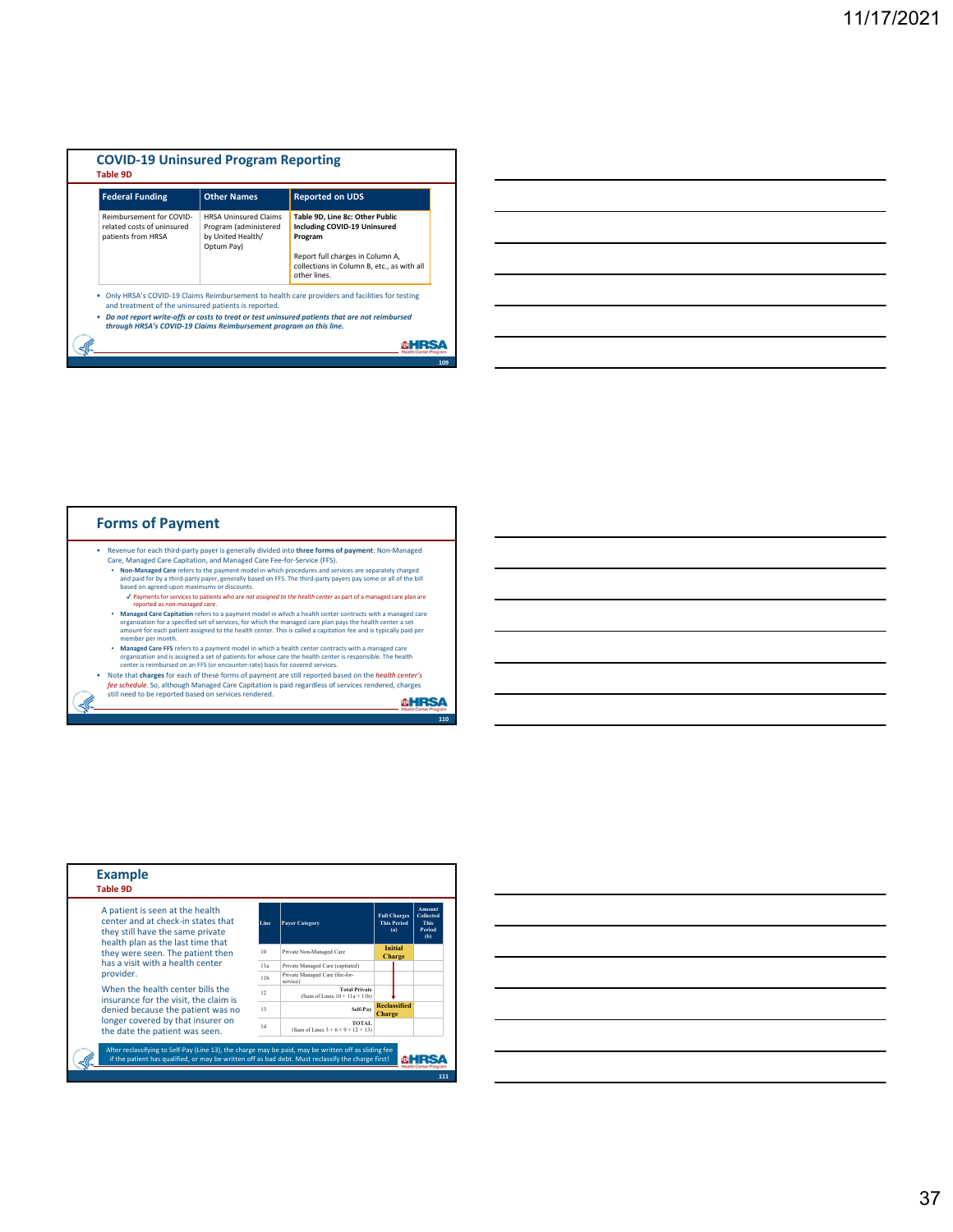| <b>Example</b>                                     |                                                                                                                                                                                                                         |
|----------------------------------------------------|-------------------------------------------------------------------------------------------------------------------------------------------------------------------------------------------------------------------------|
| How is this<br>reported across<br>Tables 4 and 9D? | Rhonda is a patient at the health center and comes in for a<br>COVID test.<br>At the time of the visit. Rhonda is uninsured.                                                                                            |
|                                                    | When Rhonda comes in for the COVID test, she is experiencing<br>shortness of breath and a cough. She is seen by a provider who<br>takes her history, including symptoms, onset, etc., and does a<br>full physical exam. |
|                                                    | Rhonda's COVID test is positive. The provider prescribes Rhonda<br>٠<br>an inhaler and medication for her cough.                                                                                                        |
|                                                    | The health center submits the claim for Rhonda's care to the<br>٠<br>HRSA COVID-19 Uninsured Program.                                                                                                                   |
| <b>Country: River</b>                              |                                                                                                                                                                                                                         |
|                                                    | 112                                                                                                                                                                                                                     |
|                                                    |                                                                                                                                                                                                                         |

| <b>Example</b>                                                             |                                                                                                                                                                                                                                                                                                                                                                                                                                                                                                                                                                          |
|----------------------------------------------------------------------------|--------------------------------------------------------------------------------------------------------------------------------------------------------------------------------------------------------------------------------------------------------------------------------------------------------------------------------------------------------------------------------------------------------------------------------------------------------------------------------------------------------------------------------------------------------------------------|
| This is how<br><b>Rhonda's visit is</b><br>reported on Tables<br>4 and 9D. | Recap: Rhonda is a patient at the health center and comes in for a<br>COVID test. At the time of the visit, Rhonda is uninsured. When Rhonda<br>comes in for the COVID test, she is experiencing shortness of breath and<br>a cough. She is seen by a provider who takes her history, including<br>symptoms, onset, etc., and does a full physical exam. Rhonda's COVID<br>test is positive. The provider prescribes Rhonda an inhaler and<br>medication for her cough. The health center submits the claim for<br>Rhonda's care to the HRSA COVID-19 Uninsured Program. |
|                                                                            | Answer:                                                                                                                                                                                                                                                                                                                                                                                                                                                                                                                                                                  |
|                                                                            | Rhonda is uninsured on Table 4.                                                                                                                                                                                                                                                                                                                                                                                                                                                                                                                                          |
| <b>Country: (Storb</b>                                                     | On Table 9D, the full charges for the COVID care she received are reported<br>in Column A of Line 8c, HRSA COVID-19 Uninsured Program. Then the<br>amount received from the HRSA COVID-19 Uninsured Program is reported<br>in Column B of Line 8c.                                                                                                                                                                                                                                                                                                                       |
|                                                                            | 113                                                                                                                                                                                                                                                                                                                                                                                                                                                                                                                                                                      |

| <b>Table</b>                                             | <b>Related Reporting/Impact</b>                                                                                                                                                                                                                                                                                                                                                                                                                                                                                                                                                                                                                                                                                                                                                                  |
|----------------------------------------------------------|--------------------------------------------------------------------------------------------------------------------------------------------------------------------------------------------------------------------------------------------------------------------------------------------------------------------------------------------------------------------------------------------------------------------------------------------------------------------------------------------------------------------------------------------------------------------------------------------------------------------------------------------------------------------------------------------------------------------------------------------------------------------------------------------------|
| <b>8A</b><br>(Costs)                                     | Report the amount the pharmacy charges for managing dispensing of drugs on Line 8a, Pharmacy.<br>٠<br>Report the full amount paid for drugs, either directly (by clinic) or indirectly (by contract pharmacy) on Line 8b,<br><b>Pharmaceuticals</b><br>If the pharmacy buys prepackaged drugs and there is no reasonable way to separate the pharmaceutical costs from the<br>٠<br>dispensing/administrative costs, report all costs on Line 8b. Associated non-clinical support services (overhead) costs go on<br>Line 8a, Column B, even though Line 8a Column A is blank.<br>Report payments to pharmacy benefit managers on Line 8a, Pharmacy,<br>Some pharmacies split the fee or keep a share of profit. Report this as a payment to the pharmacy on Line 8a. Pharmacy.<br>٠              |
| <b>9D</b><br><b>(Patient Service</b><br><b>Revenue</b> ) | Charge (Column A) is the health center/contract pharmacy's full retail charge for the drugs dispensed, by payer. If retail is<br>unknown, ask the pharmacy for retail prices for the drugs dispensed.<br>Collection (Column B) is the amount received from patients or insurance companies. Health centers must collect this<br>information from the contract pharmacy in order to report accurately.<br>Adjustments (Column D) is the amount disallowed by a third party for the charge (if on Lines 1-12).<br>Sliding Fee Discount (Column E) is the amount written off for eligible patients per health center policies (Line 13). Calculate<br>٠<br>as retail charge/pharmacy charge, minus amount collected from patients (by pharmacy or health center), minus amount<br>owed by patients. |
| <b>9E</b><br>(Other Revenue)                             | Do not report pharmacy revenue on Table 9E, and do not use Table 9E to report net revenue from the pharmacy. Report actual<br>gross revenue on Table 9D.                                                                                                                                                                                                                                                                                                                                                                                                                                                                                                                                                                                                                                         |



<u> 1989 - Johann Barn, mars eta bainar eta industrial eta bainarra (h. 1989).</u>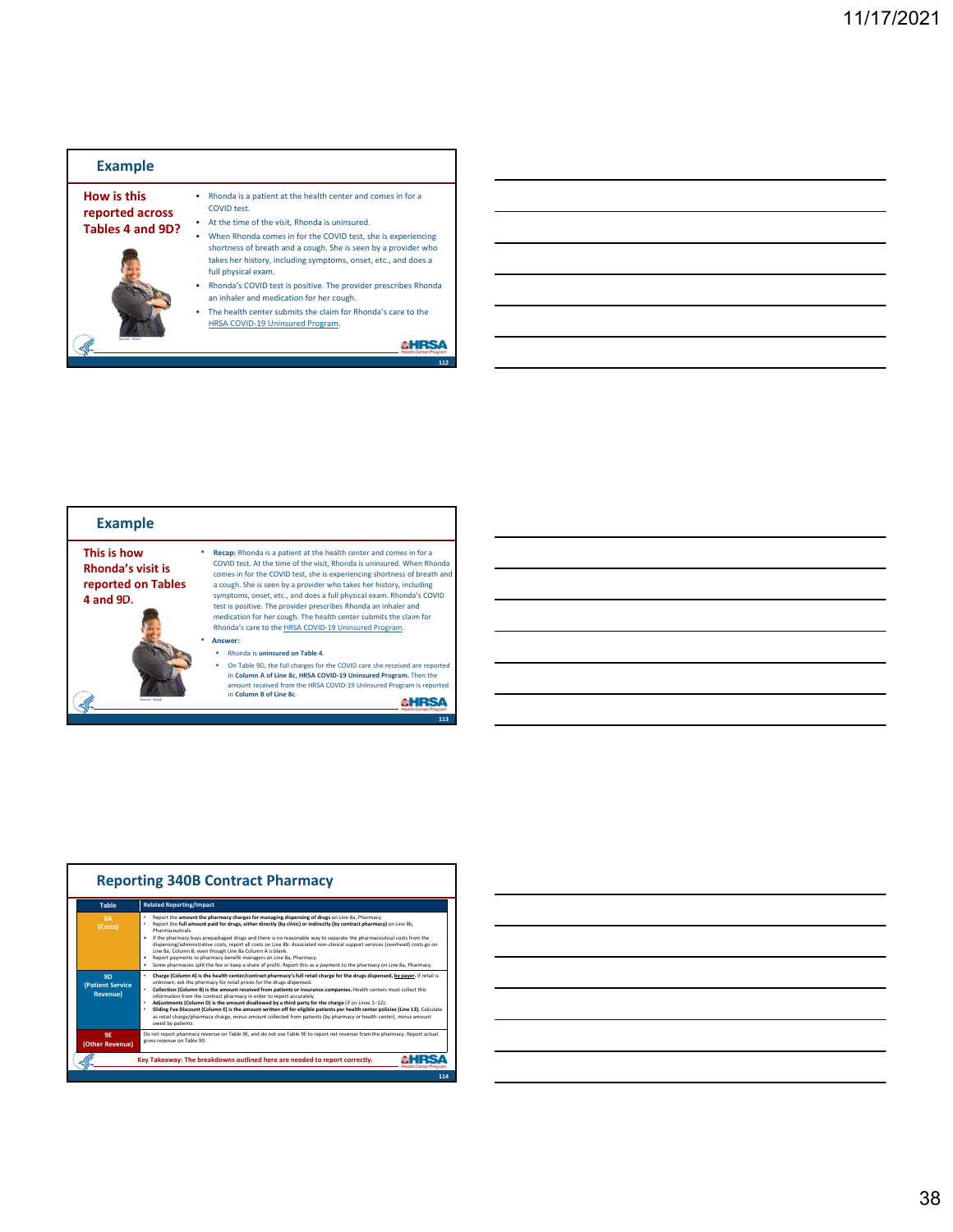

### **Other Revenue Table 9E** • Report **non‐patient‐service receipts** or funds drawn down in 2021. o **Cash basis**—amount drawn down (not award).

- Tip: do not exceed the amount awarded on any given line.
- 
- o Include income that supported activities described in your scope of services.
- o Report funds by the entity from which you received them.
- o Complete "specify" fields.

Ŀ

- The total amount reported on Tables 9E and 9D represents total revenue
- supporting the health center's scope of services.
- Guidance surrounding common funding sources administered to health
- centers in response to the COVID-19 pandemic can be found here.

**AHRSA** 



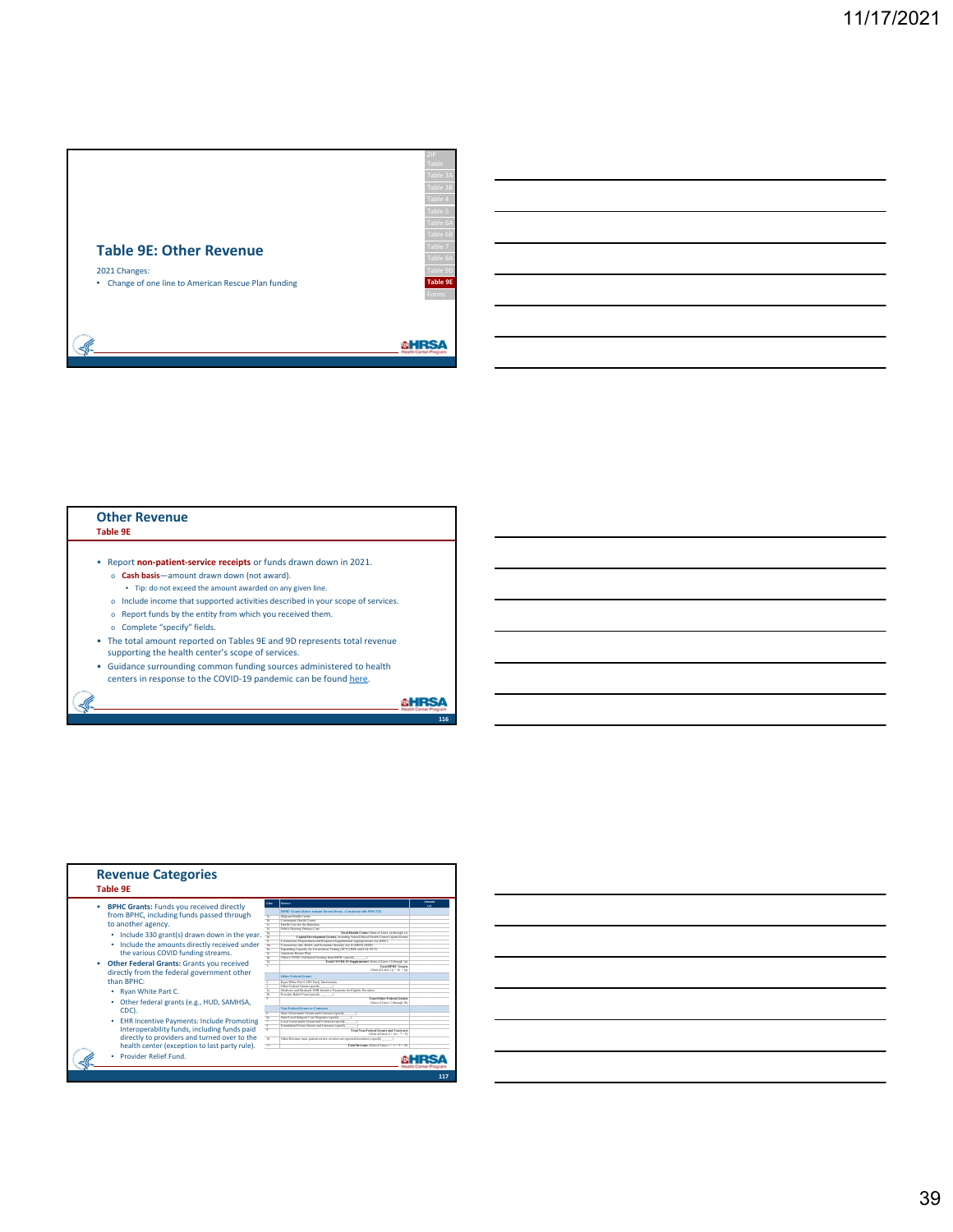



| <b>Revenue Categories</b><br><b>Table 9E</b>                                                                     |                                |                                                                                                      |  |  |  |  |
|------------------------------------------------------------------------------------------------------------------|--------------------------------|------------------------------------------------------------------------------------------------------|--|--|--|--|
| State and Local Government: Funds received from a<br>state or local government, taxing district, or sovereign    | 6                              | <b>Non-Federal Grants or Contracts</b><br>State Government Grants and Contracts                      |  |  |  |  |
| tribal entity (e.g., state public health grant)<br>State/Local Indigent Care Programs: Funds received            | 6a                             | (specify<br>State/Local Indigent Care Programs<br>(specify                                           |  |  |  |  |
| from state/local indigent care programs that subsidize<br>services rendered to patients who are uninsured (e.g., | $\overline{7}$<br>$\mathbf{x}$ | Local Government Grants and Contracts<br>(specify                                                    |  |  |  |  |
| New Mexico Tobacco Tax Program)<br><b>Foundation/Private: Funds from foundations and</b>                         | $\mathbf{Q}$                   | Foundation/Private Grants and Contracts<br>(specify<br><b>Total Non-Federal Grants and Contracts</b> |  |  |  |  |
| private organizations (e.g., hospital, United Way)                                                               | 10                             | (Sum of Lines $6 + 6a + 7 + 8$ )<br>Other Revenue (non-patient service revenue not                   |  |  |  |  |
| Other Revenue: Miscellaneous non-patient-related<br>revenues                                                     | 11                             | reported elsewhere) (specify<br><b>Total Revenue</b> (Sum of Lines $1 + 5 + 9 + 10$ )                |  |  |  |  |
| Do not report bad debt recovery or 340B payments<br>here-these revenues are reported on Table 9D.                |                                |                                                                                                      |  |  |  |  |
|                                                                                                                  |                                |                                                                                                      |  |  |  |  |

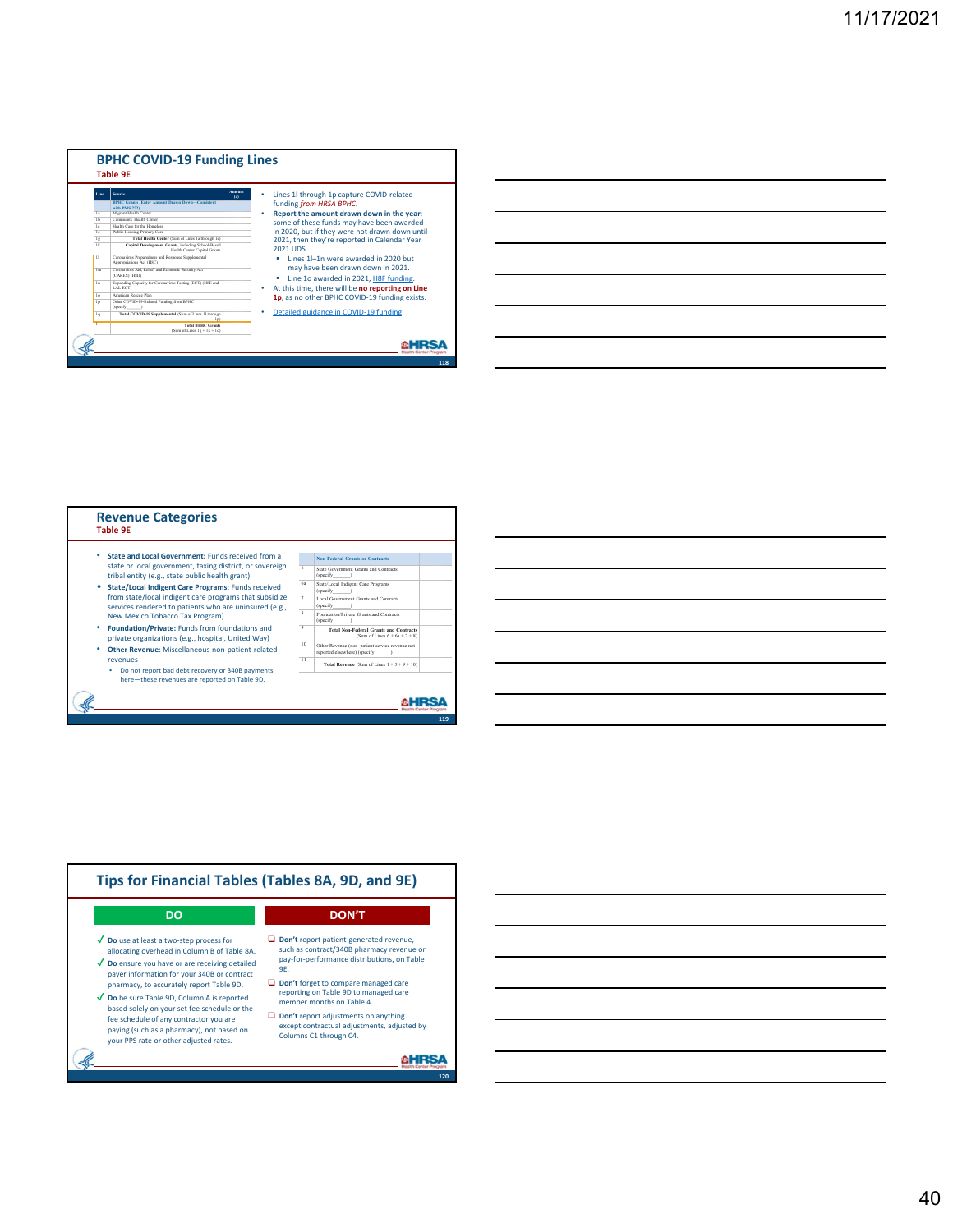### **Resources to Support Financial and Operational Reporting**

- BPHC UDS Reporting Resources
	- Operational Costs and Revenues Training Module **Reporting Donations Guide**
	- Financial Tables Guidance Handout (common error checks)
	- COVID-19 Funding UDS Reporting Guidance
	- Table 8A Fact Sheet
	- Table 9D Fact Sheet
	-
- Table 9E Fact Sheet Reporting UDS Financial and Operational Tables Webinar

**AHRSA** 



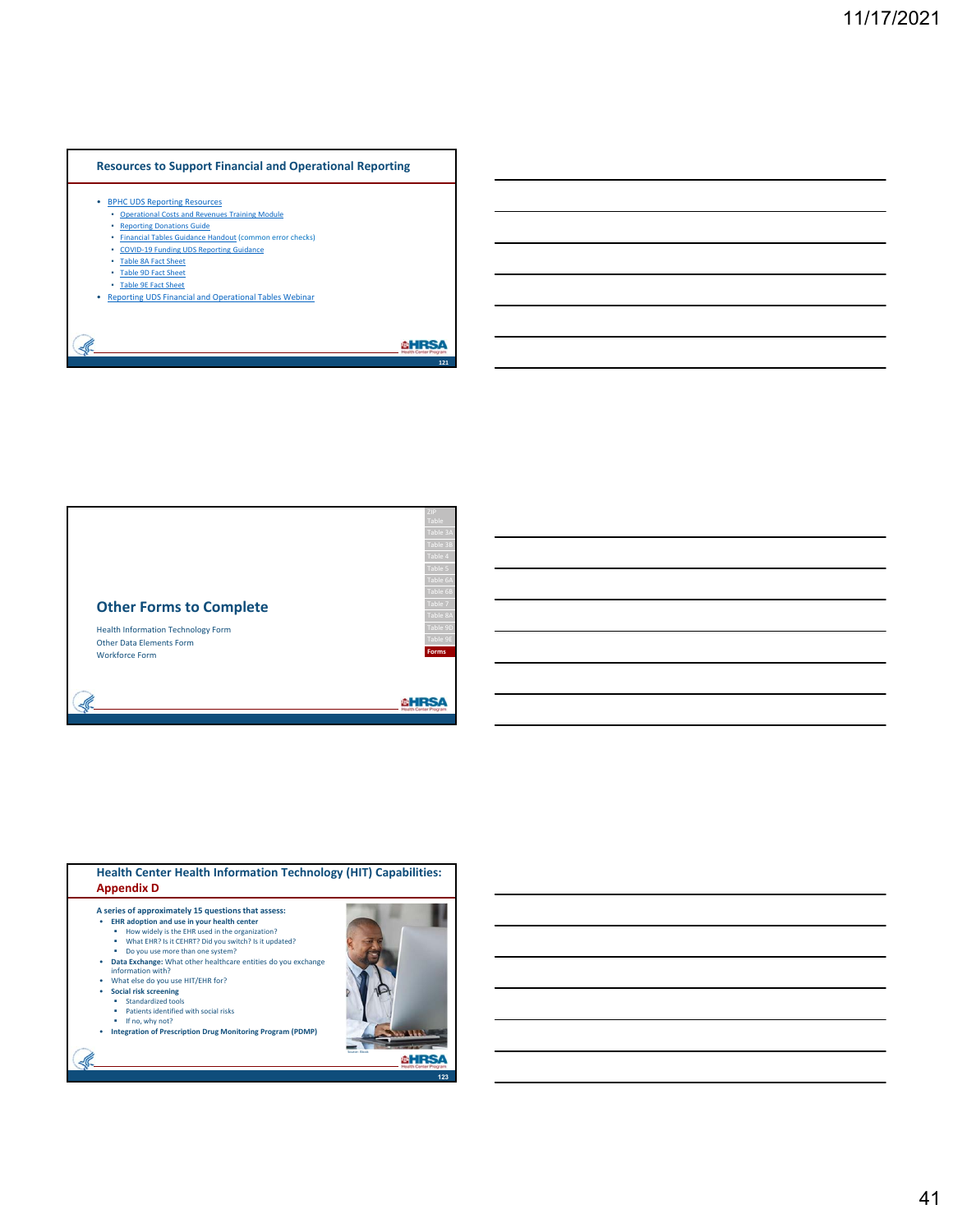### **Positive Screens for Selected Social Risks**

• In addition to asking whether a health center is using a standardized social risk screener, the HIT form also collects the **number of health center patients who screened positive** in four areas:

- ❑ Food insecurity
- ❑ Housing insecurity
- ❑ Financial strain
- ❑ Lack of transportation/access to public transportation
- **Newton Block**<br>Ray section rate • This crosswalk identifies the questions on each

**GHRSA** Crossalt of also helps hastili<br>Als foar oergans<br>Amerikaanse f

- standardized screener and what constitutes a
- positive screen in each of the selected areas. • **Do not use proxies (such as patients who are low income) to report social risks.**
- **AHRSA 124**

### **Other Data Elements Appendix E**

• **Telemedicine** 

Ŀ

- **Medication‐assisted treatment (MAT)** ▪ Number of *providers* who have obtained a Drug Addiction Treatment Act of 2000 (DATA) waiver to provide
- MAT. ▪ Number of *patients* who received MAT from provider with a DATA waiver working on behalf of the health center.
- $\checkmark$  Count only MAT (buprenorphine) provided by providers with a DATA waiver.
- $\boldsymbol{\checkmark}$  Check information with reporting on Table 5.
- **Outreach and enrollment assistance** ▪ Report number of assists.
	-
	- Outreach and enrollment assists are defined as customizable education sessions about affordable health<br>insurance coverage options and any other assistance provided by a trained assister from the health center to<br>facilita
	- ✔ Assists reported here do not count as visits on the UDS tables, only on this form.

**AHRSA** 

| This might be a yes, even if you don't have virtual visits on Table 5, | This form uses the term          |
|------------------------------------------------------------------------|----------------------------------|
| if you do eConsults, for example.                                      | "telemedicine":                  |
| Who do you use telehealth to communicate with?                         | Telemedicine is specific to      |
| Patients?                                                              | remote clinical services,        |
| ٠                                                                      | whereas telehealth may           |
| · Specialists?                                                         | include remote non-clinical      |
| What telehealth technologies do you use?                               | services, such as provider       |
| Real time, store-and-forward, remote patient monitoring, mobile        | training, administrative         |
| health?                                                                | meetings, and continuing         |
| What services are provided via telemedicine?                           | medical education, in            |
| Primary care, oral health, mental health, SUD,                         | addition to clinical services.   |
| dermatology, etc.?                                                     | Limit your responses to clinical |
| If you do not offer telemedicine services, why not?                    | services.                        |
| Policy barriers, inadequate broadband, funding, training, etc.?        |                                  |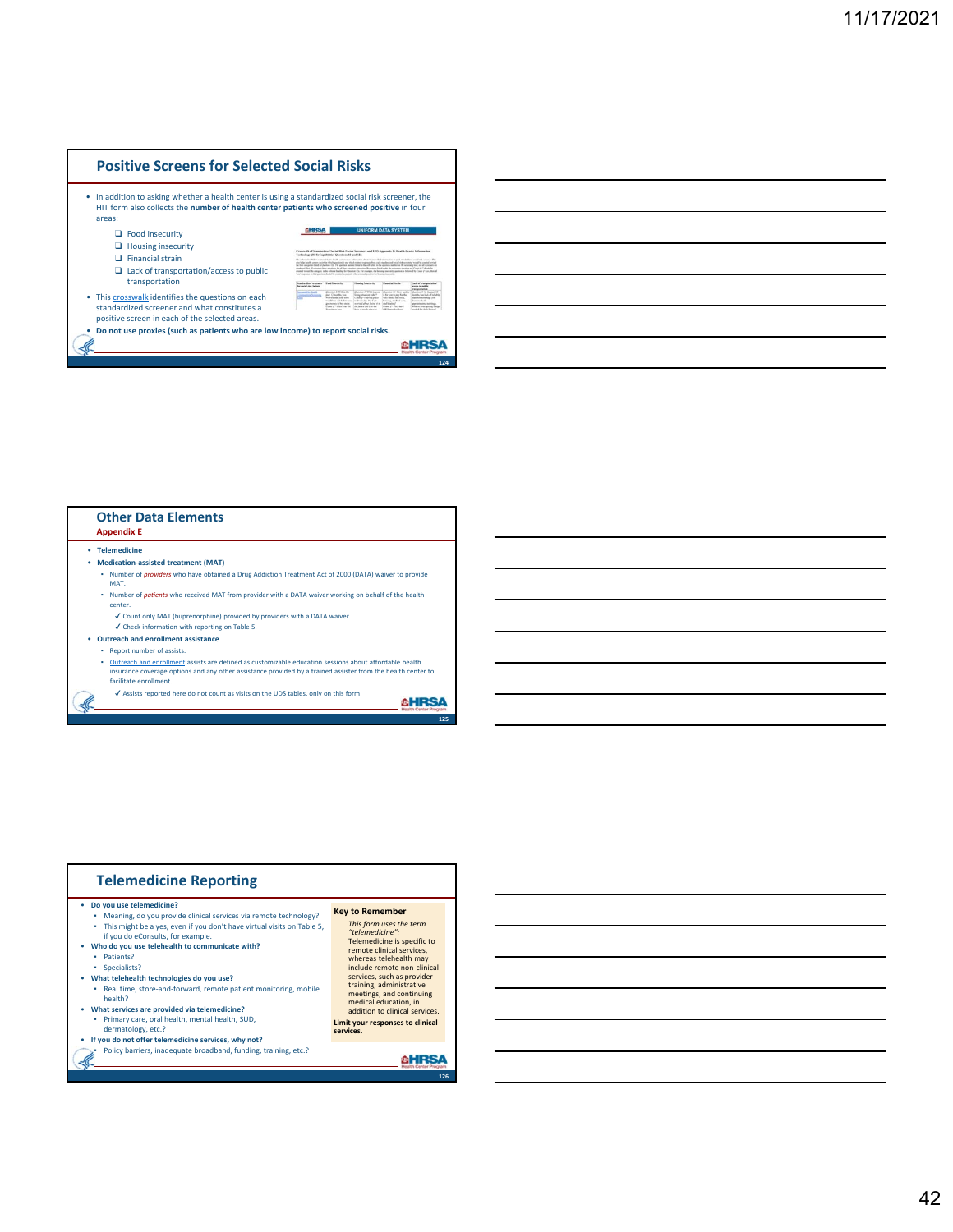



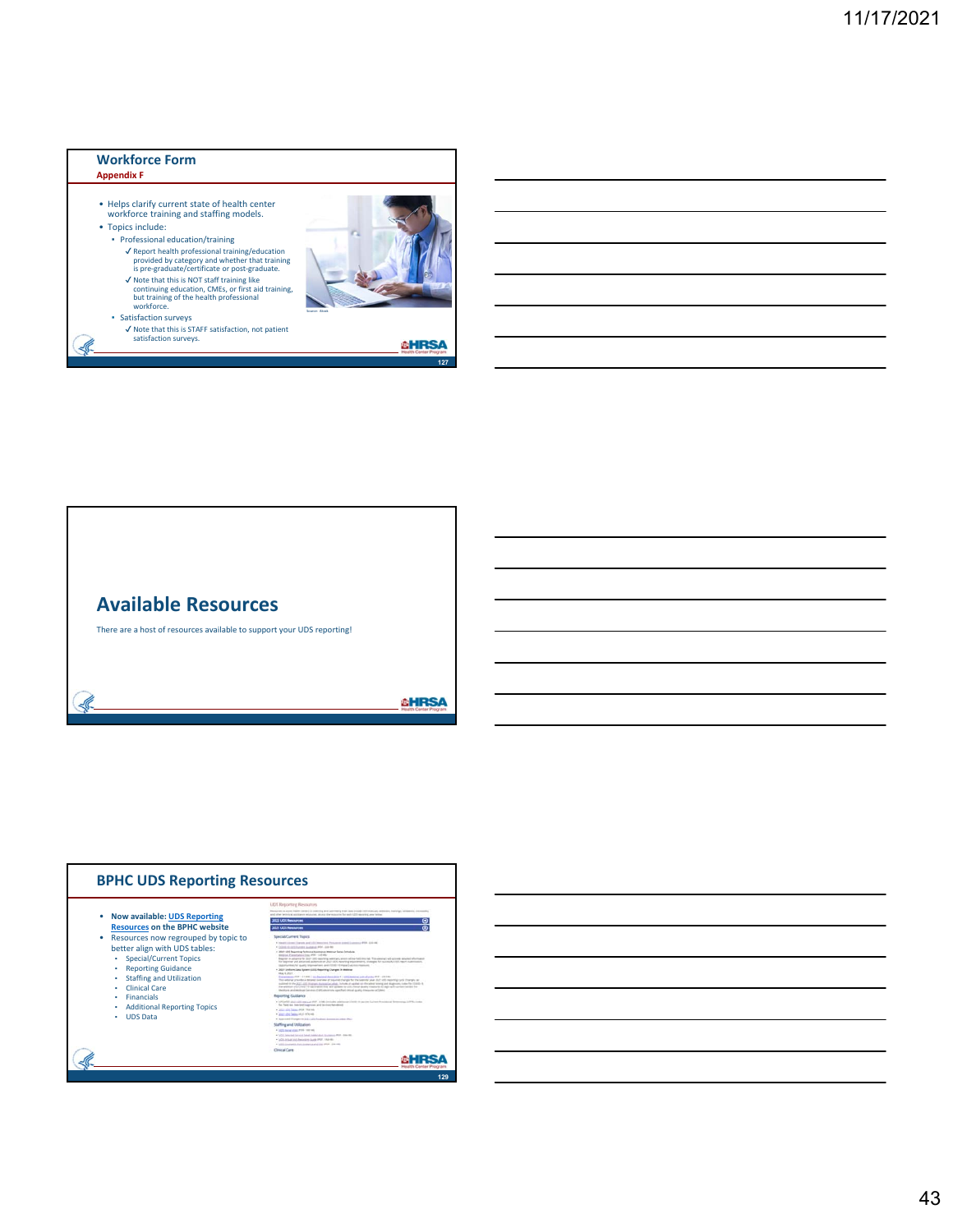



|                       | <b>UDS Support Center</b>                                                                                                                                                                                                                                                         | <b>Health Center Program Support</b>                                                                                                                                                    | <b>HRSA Call Center</b>                                                                                                                                                                                                           |
|-----------------------|-----------------------------------------------------------------------------------------------------------------------------------------------------------------------------------------------------------------------------------------------------------------------------------|-----------------------------------------------------------------------------------------------------------------------------------------------------------------------------------------|-----------------------------------------------------------------------------------------------------------------------------------------------------------------------------------------------------------------------------------|
| Purpose               | Assistance with content and<br>reporting requirements of the UDS<br>Report or about the use of UDS<br>data (e.g., defining patients or<br>visits, questions about clinical<br>measures, questions on how to<br>complete various tables, how to<br>make use of finalized UDS data) | Assistance for health centers when<br>completing the UDS Report in the<br>EHBs (e.g., report access/submission,<br>diagnosing system issues, technical<br>assistance materials, triage) | Assistance with getting an EHBs<br>account, password assistance.<br>setting up the roles and privileges<br>associated with your EHBs account.<br>and determining whether a<br>competing application is with<br>Grants.gov or HRSA |
| Contact               | 866-837-4357/866-UDS-HELP<br>udshelp330@bphcdata.net                                                                                                                                                                                                                              | 877-464-4772. Option 1                                                                                                                                                                  | 877-464-4772, Option 3                                                                                                                                                                                                            |
| Website               | http://bphcdata.net                                                                                                                                                                                                                                                               | http://www.hrsa.gov/about/contact/b<br>phc.aspx                                                                                                                                         | http://www.hrsa.gov/about/contact<br>/ehbhelp.aspx                                                                                                                                                                                |
| Hours of<br>Operation | 8:30 a.m. to 5:00 p.m. ET, M-F<br><b>Extended hours during UDS</b><br>reporting period                                                                                                                                                                                            | 7:00 a.m. to 8:00 p.m. ET, M-F<br>Extended hours during UDS reporting<br>period                                                                                                         | 8:00 a.m. to 8:00 p.m. ET. M-F                                                                                                                                                                                                    |

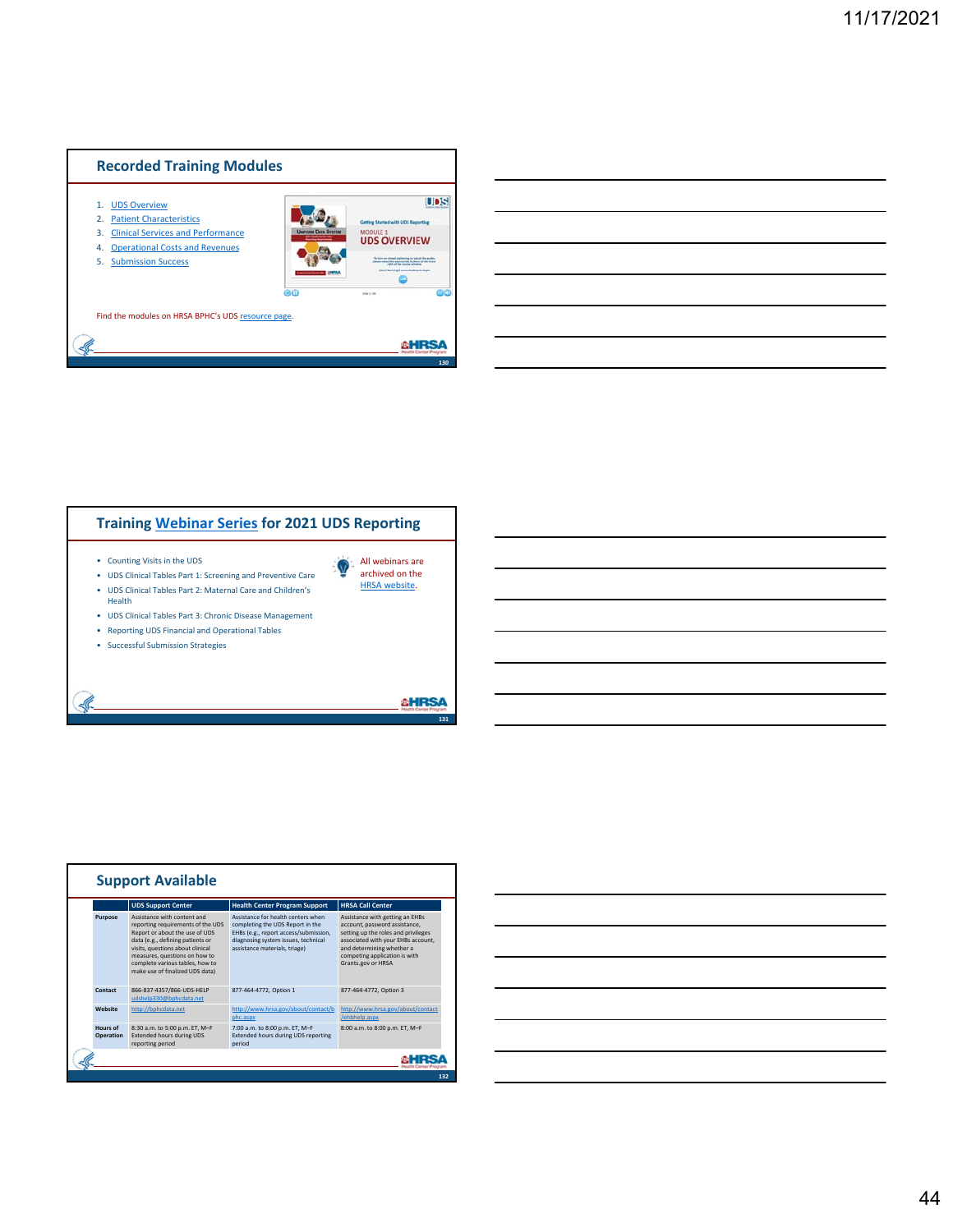